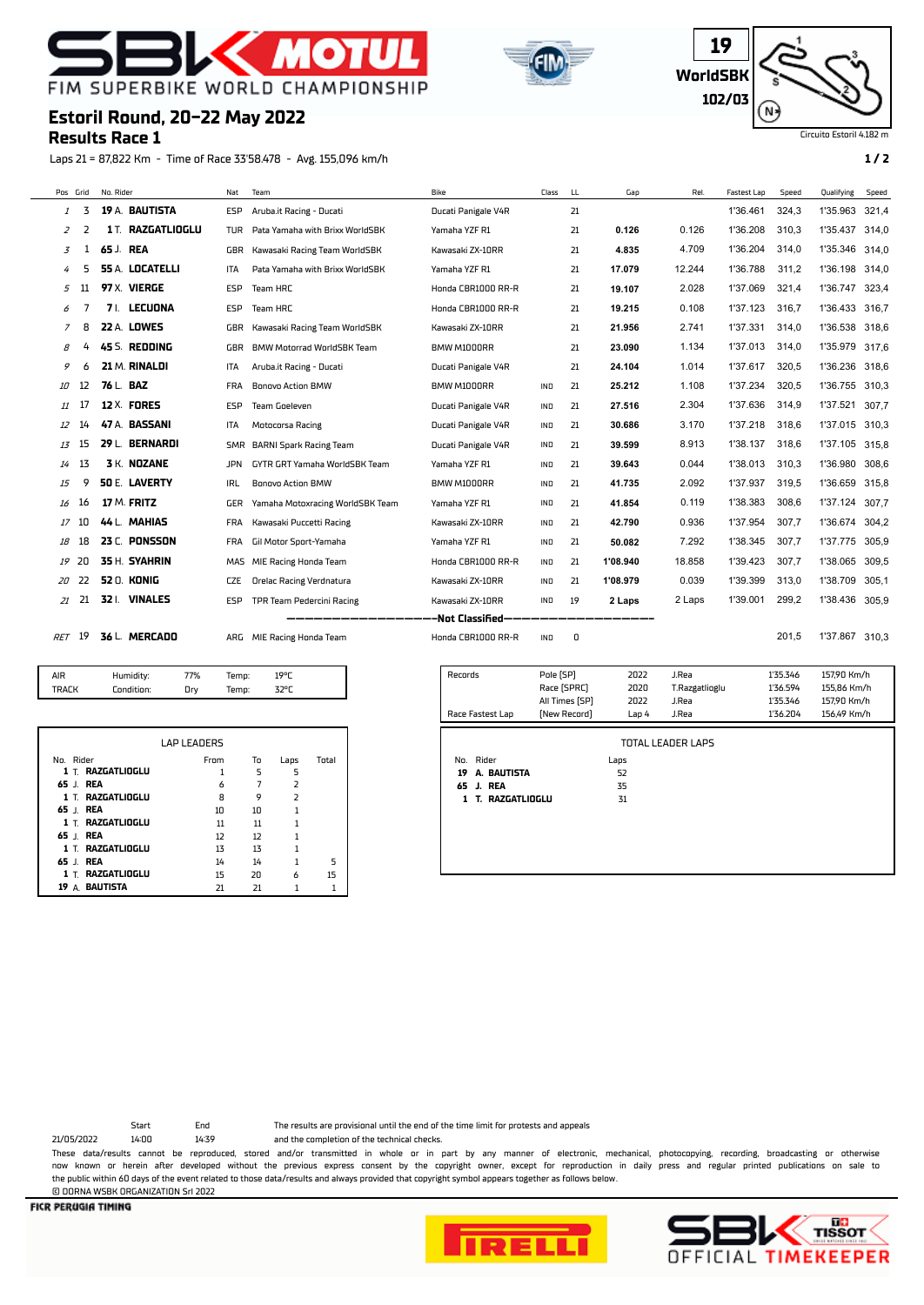

**Estoril Round, 20-22 May 2022**

**Results Race 1**





Circuito Estoril 4.182 m

**2 / 2**

| Time     | No. Rider               | Race Highlights<br>Description                |
|----------|-------------------------|-----------------------------------------------|
| 13.52.04 | <b>VINALES</b><br>32 I. | Bike moved to the pit lane                    |
| 13.52.26 | <b>VINALES</b><br>32 I. | Will start the race from the back of the grid |
| 13.57.57 |                         | Warm-up Lap Start                             |
| 14.00.26 |                         | Start                                         |
| 14.00.50 | <b>VINALES</b><br>32 L  | <b>Exited Pits</b>                            |
| 14.01.43 | <b>MERCADO</b><br>36 I  | <b>Crashed - Turn 7</b>                       |
| 14.02.06 |                         | No Jump Start                                 |
| 14.02.12 | <b>MERCADO</b><br>36 L. | Not Actively Competing                        |
| 14.07.27 |                         | New Best Race Lap                             |
| 14.07.34 | <b>VINALES</b><br>32 I. | <b>Entered Pits</b>                           |
| 14.10.38 | VINALES<br>32 I.        | <b>Exited Pits</b>                            |

End Of Session

14.23.12 2/3 of Race Distance Completed

21/05/2022 14:00 14:39 and the completion of the technical checks.

© DORNA WSBK ORGANIZATION Srl 2022

Start End The results are provisional until the end of the time limit for protests and appeals

These data/results cannot be reproduced, stored and/or transmitted in whole or in part by any manner of electronic, mechanical, photocopying, recording, broadcasting or otherwise now known or herein afer developed without the previous express consent by the copyright owner, except for reproduction in daily press and regular printed publications on sale to the public within 60 days of the event related to those data/results and always provided that copyright symbol appears together as follows below.



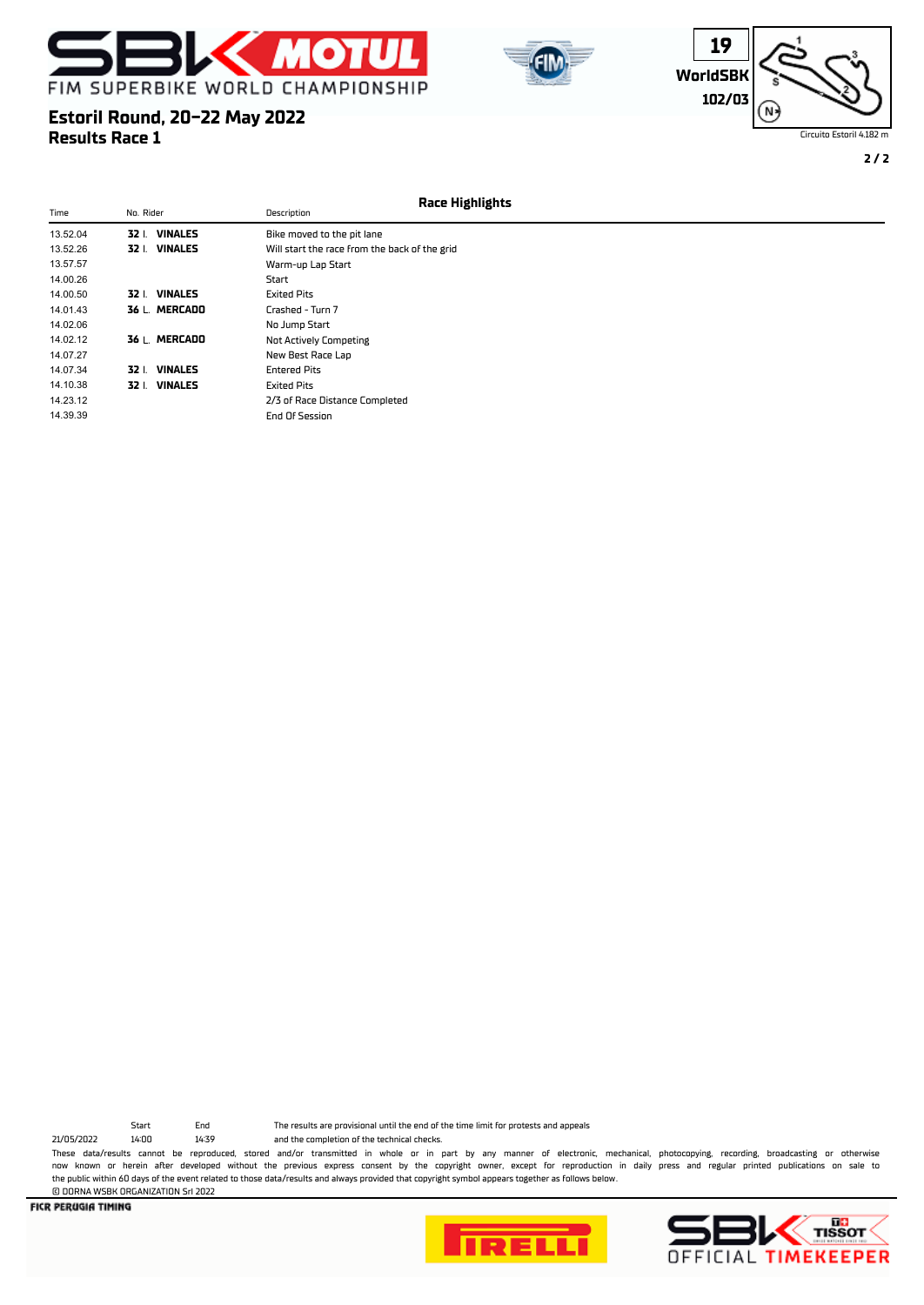





**1 / 2**

### **Championship Standings Estoril Round, 20-22 May 2022**

|                                    | Points | Points From First | <b>Points From Previous</b> | ARAGON<br>April               |                         | ASSEN<br>April                   | May<br><b>ESTORIL</b>    | MISANO<br>June | July<br>DONINGTON | <b>MOST</b><br>July | MAGNY-COURS<br>September | September<br>BARCELONA | October<br>PORTIMAO | <b>VILLICUM</b><br>October | MANDALIKA<br>November | December<br><b>PHILLIP ISLAND</b> |  |  |
|------------------------------------|--------|-------------------|-----------------------------|-------------------------------|-------------------------|----------------------------------|--------------------------|----------------|-------------------|---------------------|--------------------------|------------------------|---------------------|----------------------------|-----------------------|-----------------------------------|--|--|
| / BAUTISTA<br>Alvaro [ESP]         | 134    |                   |                             | 20 25<br>12                   |                         | 20 25<br>$\overline{\mathbf{z}}$ | 25                       |                |                   |                     |                          |                        |                     |                            |                       |                                   |  |  |
| $2$ REA<br>Jonathan (GBR)          | 107    | 27                |                             | 25 20<br>9                    |                         | 25<br>12                         | 16                       |                |                   |                     |                          |                        |                     |                            |                       |                                   |  |  |
| 3 RAZGATLIOGLU<br>Toprak [TUR]     | 84     | 50                | 23                          | 16 16<br>7                    |                         | 16<br>9                          | 20                       |                |                   |                     |                          |                        |                     |                            |                       |                                   |  |  |
| 4 LOCATELLI<br>Andrea [ITA]        | 68     | 66                | 16                          | ${\bf 11}$<br>5               |                         | 13 20<br>6                       | 13                       |                |                   |                     |                          |                        |                     |                            |                       |                                   |  |  |
| <b>5 LECUONA</b><br>Iker [ESP]     | 60     | 74                | 8                           | 10<br>$\overline{\mathbf{z}}$ | 6                       | 11116<br>5                       | 10                       |                |                   |                     |                          |                        |                     |                            |                       |                                   |  |  |
| $6$ RINALDI<br>Michael Ruben [ITA] | 50     | 84                | $10\,$                      | 13 13<br>6                    |                         | 9<br>2                           | $\overline{\phantom{a}}$ |                |                   |                     |                          |                        |                     |                            |                       |                                   |  |  |
| 7 VIERGE<br>Xavi [ESP]             | 41     | 93                | 9                           | 9<br>1                        | 8                       | 5<br>$\overline{\mathbf{z}}$     | 11                       |                |                   |                     |                          |                        |                     |                            |                       |                                   |  |  |
| $\beta$ LOWES<br>Alex [GBR]        | 37     | 97                | 4                           | 4                             | 11                      | 13                               | 9                        |                |                   |                     |                          |                        |                     |                            |                       |                                   |  |  |
| 9 BASSANI<br>Axel [ITA]            |        | 34 100            | 3                           | 3                             | 10                      | 6 <sub>10</sub><br>1             | 4                        |                |                   |                     |                          |                        |                     |                            |                       |                                   |  |  |
| 10 BAZ<br>Loris [FRA]              |        | 34 100            | $\mathbf 0$                 | 5                             | 9                       | 10<br>4                          | 6                        |                |                   |                     |                          |                        |                     |                            |                       |                                   |  |  |
| 11 REDDING<br>Scott (GBR)          |        | 27 107            | 7                           | 1                             |                         | 7 11                             | 8                        |                |                   |                     |                          |                        |                     |                            |                       |                                   |  |  |
| 12 GERLOFF<br>Garrett [USA]        |        | 25 109            | $\overline{2}$              | 7 <sup>7</sup>                | $\overline{\mathbf{z}}$ | 8<br>3                           |                          |                |                   |                     |                          |                        |                     |                            |                       |                                   |  |  |
| 13 OETTL<br>Philipp (GER)          |        | 15 119            | $10\,$                      | 3                             | 3                       | 9                                |                          |                |                   |                     |                          |                        |                     |                            |                       |                                   |  |  |
| 14 MAHIAS<br>Lucas [FRA]           |        | 14 120            | 1                           | 2                             | 5                       | $\mathbf{1}$<br>6                |                          |                |                   |                     |                          |                        |                     |                            |                       |                                   |  |  |
| 15 VAN DER MARK<br>Michael [NED]   |        | 11 123            | 3                           |                               |                         | 3<br>8                           |                          |                |                   |                     |                          |                        |                     |                            |                       |                                   |  |  |
| 16 LAVERTY<br>Eugene [IRL]         |        | 11 123            | 0                           | 6                             | 4                       |                                  | 1                        |                |                   |                     |                          |                        |                     |                            |                       |                                   |  |  |
| 17 MYKHALCHYK<br>Illia [UKR]       |        | 9 125             | $\overline{2}$              | 8                             | 1                       |                                  |                          |                |                   |                     |                          |                        |                     |                            |                       |                                   |  |  |
| 18 TAMBURINI<br>Roberto [ITA]      |        | 9 125             | 0                           |                               | 2                       | $\mathbf{z}$<br>5                |                          |                |                   |                     |                          |                        |                     |                            |                       |                                   |  |  |
| 19 BERNARDI<br>Luca [SMR]          |        | 9 125             | $\mathbf 0$                 | 4                             |                         | $\mathbf{z}$                     | 3                        |                |                   |                     |                          |                        |                     |                            |                       |                                   |  |  |
| 20 PONSSON<br>Christophe [FRA]     |        | 8 126             | $\mathbf{1}$                |                               |                         | 4<br>4                           |                          |                |                   |                     |                          |                        |                     |                            |                       |                                   |  |  |
| <b>21 FORES</b><br>Xavi [ESP]      |        | 5 129             | $\mathbf 3$                 |                               |                         |                                  | 5                        |                |                   |                     |                          |                        |                     |                            |                       |                                   |  |  |
| 22 HASLAM<br>Leon (GBR)            |        | $3 - 131$         | $\overline{2}$              |                               |                         | 3                                |                          |                |                   |                     |                          |                        |                     |                            |                       |                                   |  |  |
| 23 NOZANE<br>Kohta [JPN]           |        | 2 132             | $\mathbf{1}$                |                               |                         |                                  | 2                        |                |                   |                     |                          |                        |                     |                            |                       |                                   |  |  |
| 24 MERCADO<br>Leandro [ARG]        |        | $1 \t133$         | $\mathbf{1}$                |                               |                         | $\mathbf{1}$                     |                          |                |                   |                     |                          |                        |                     |                            |                       |                                   |  |  |

21/05/2022

These data/results cannot be reproduced, stored and/or transmitted in whole or in part by any manner of electronic, mechanical, photocopying, recording, broadcasting or otherwise now known or herein afer developed without the previous express consent by the copyright owner, except for reproduction in daily press and regular printed publications on sale to the public within 60 days of the event related to those data/results and always provided that copyright symbol appears together as follows below. © DORNA WSBK ORGANIZATION Srl 2022



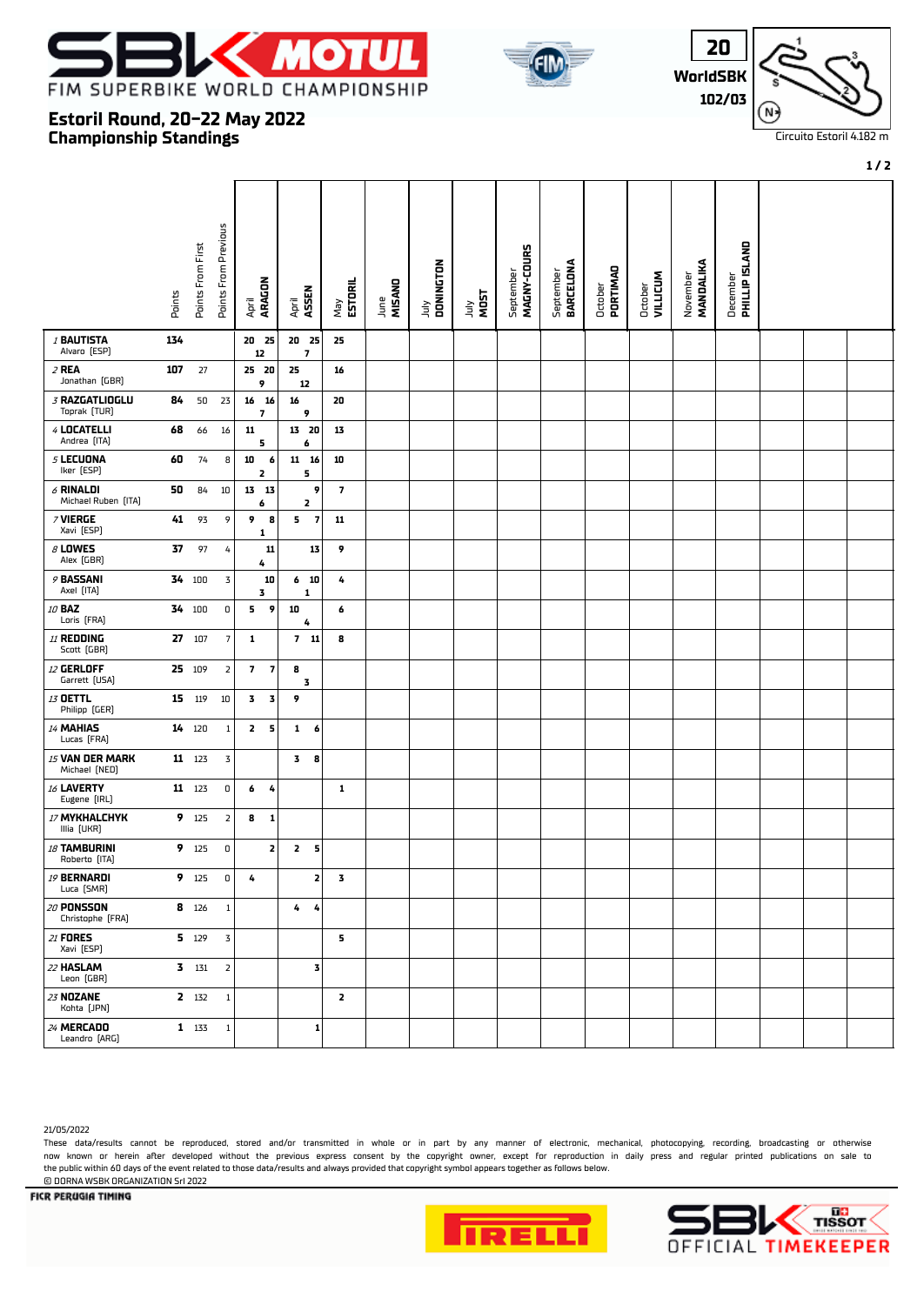





**2 / 2**

### **Championship Standings Estoril Round, 20-22 May 2022**

|                                     | Points                  | Points From First | Points From Previous |                         | April<br><b>ARAGON</b>  | April<br><b>ASSEN</b> |                         | ESTORIL<br>Vay          | MISAND<br>June | DONINGTON<br>July | <b>MOST</b><br>July | MAGNY-COURS<br>September | BARCELONA<br>September | October<br>PORTIMAO | <b>VILLICUM</b><br>October | MANDALIKA<br>November | <b>PHILLIP ISLAND</b><br>December |  |  |
|-------------------------------------|-------------------------|-------------------|----------------------|-------------------------|-------------------------|-----------------------|-------------------------|-------------------------|----------------|-------------------|---------------------|--------------------------|------------------------|---------------------|----------------------------|-----------------------|-----------------------------------|--|--|
|                                     |                         |                   |                      |                         |                         |                       |                         |                         |                |                   | Independent Riders  |                          |                        |                     |                            |                       |                                   |  |  |
| / BASSANI<br>Axel [ITA]             | 34                      |                   |                      |                         | 10<br>3                 |                       | $6-10$<br>1             | 4                       |                |                   |                     |                          |                        |                     |                            |                       |                                   |  |  |
| $2$ BAZ<br>Loris [FRA]              | 34                      | $\mathsf D$       |                      | 5.                      | 9                       | 10                    | 4                       | 6                       |                |                   |                     |                          |                        |                     |                            |                       |                                   |  |  |
| $3$ GERLOFF<br>Garrett [USA]        | 25                      | 9                 | 9                    | $\overline{7}$          | $\overline{\mathbf{z}}$ | 8                     | $\overline{\mathbf{3}}$ |                         |                |                   |                     |                          |                        |                     |                            |                       |                                   |  |  |
| 4 DETTL<br>Philipp [GER]            | 15                      | 19                | 10                   | $\overline{\mathbf{3}}$ | 3                       | 9                     |                         |                         |                |                   |                     |                          |                        |                     |                            |                       |                                   |  |  |
| 5 MAHIAS<br>Lucas [FRA]             | 14                      | 20                | $\mathbf{1}$         | $\mathbf{z}$            | 5                       |                       | $1 \t6$                 |                         |                |                   |                     |                          |                        |                     |                            |                       |                                   |  |  |
| $6$ LAVERTY<br>Eugene [IRL]         | 11                      | 23                | 3                    | 6                       | 4                       |                       |                         | 1                       |                |                   |                     |                          |                        |                     |                            |                       |                                   |  |  |
| <b>7 TAMBURINI</b><br>Roberto [ITA] | 9                       | 25                | $\overline{2}$       |                         | 2                       | $\overline{2}$        | 5                       |                         |                |                   |                     |                          |                        |                     |                            |                       |                                   |  |  |
| $\beta$ BERNARDI<br>Luca [SMR]      | 9                       | 25                | 0                    | 4                       |                         |                       | $\mathbf{z}$            | 3                       |                |                   |                     |                          |                        |                     |                            |                       |                                   |  |  |
| $9$ PONSSON<br>Christophe [FRA]     | 8                       | 26                | $\mathbf{1}$         |                         |                         | 4                     | 4                       |                         |                |                   |                     |                          |                        |                     |                            |                       |                                   |  |  |
| 10 <b>FORES</b><br>Xavi [ESP]       | 5                       | 29                | 3                    |                         |                         |                       |                         | 5                       |                |                   |                     |                          |                        |                     |                            |                       |                                   |  |  |
| 11 HASLAM<br>Leon (GBR)             | $\overline{\mathbf{3}}$ | 31                | $\overline{2}$       |                         |                         |                       | $\overline{\mathbf{3}}$ |                         |                |                   |                     |                          |                        |                     |                            |                       |                                   |  |  |
| 12 NOZANE<br>Kohta [JPN]            | $\mathbf{z}$            | 32                | $\mathbf{1}$         |                         |                         |                       |                         | $\overline{\mathbf{z}}$ |                |                   |                     |                          |                        |                     |                            |                       |                                   |  |  |
| 13 MERCADO<br>Leandro [ARG]         |                         | $1 \t33$          | $\mathbf{1}$         |                         |                         |                       | 1                       |                         |                |                   |                     |                          |                        |                     |                            |                       |                                   |  |  |

21/05/2022

These data/results cannot be reproduced, stored and/or transmitted in whole or in part by any manner of electronic, mechanical, photocopying, recording, broadcasting or otherwise now known or herein afer developed without the previous express consent by the copyright owner, except for reproduction in daily press and regular printed publications on sale to the public within 60 days of the event related to those data/results and always provided that copyright symbol appears together as follows below. © DORNA WSBK ORGANIZATION Srl 2022



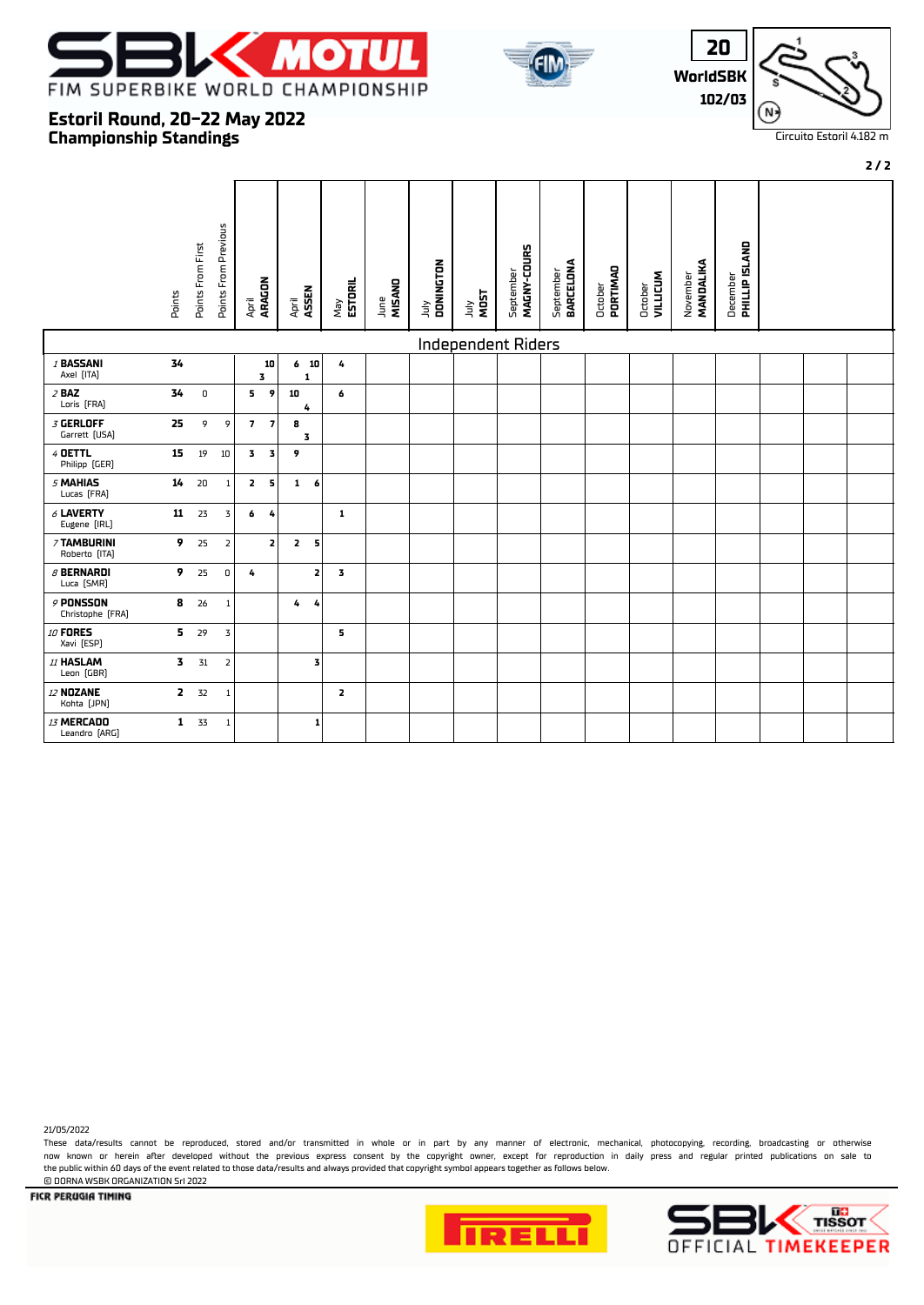

**Estoril Round, 20-22 May 2022**



**WorldSBK 21.1 102/03**

Circuito Estoril 4.182 m

**1 / 4**

#### **Lap Chart Race 1** Lap 1 | 2 | 3 | 4 | 5 | 6 | 7 | 8 | 9 | 10 | 11 | 12 | 13 | 14 | 15 | 16 | 17 | 18 | 19 | 20 | 21 1 1 1 1 1 65 65 1 1 65 1 65 1 65 1 1 1 1 1 1 19 65 65 65 65 65 1 1 65 65 1 65 1 65 1 65 19 19 19 19 19 1 55 55 55 19 19 19 19 19 19 19 19 19 19 19 19 65 65 65 65 65 65 19 19 19 55 55 55 55 55 55 55 55 55 55 55 55 55 55 55 55 55 55 22 45 45 45 45 45 45 45 45 45 45 45 45 45 45 7 7 7 7 7 97 45 7 7 7 7 7 7 7 7 7 7 7 7 7 7 45 97 97 97 97 7 7 22 22 22 22 22 97 97 97 97 97 97 97 97 97 97 45 45 45 45 22 97 47 97 97 97 97 22 22 22 22 22 22 22 22 22 22 22 22 22 22 45 47 97 47 47 47 47 47 47 47 47 47 76 76 76 76 76 76 76 76 21 21 3 21 21 21 21 76 76 76 76 76 76 47 47 47 47 21 21 21 21 76 76 21 3 50 50 76 21 21 21 21 21 21 21 21 21 21 47 47 47 47 12 12 50 50 76 76 50 50 50 50 50 12 12 12 12 12 12 12 12 12 12 47 47 76 76 3 3 3 3 3 3 3 50 3 3 3 3 3 3 3 3 3 3 29 44 44 44 44 44 44 44 12 12 3 50 50 50 50 50 50 29 29 29 29 3 17 17 17 17 12 12 12 44 44 44 44 44 44 44 44 44 50 50 50 50 50 23 29 12 12 17 17 17 17 17 29 29 29 29 29 29 29 44 44 44 17 17 29 23 29 29 29 29 29 29 29 17 17 17 17 17 17 17 17 17 17 44 44 35 12 23 23 23 23 23 23 23 23 23 23 23 23 23 23 23 23 23 23 23 12 35 35 35 35 35 35 35 35 35 35 35 35 35 35 35 35 35 35 35 35 52 52 52 52 52 52 52 52 52 52 52 52 52 52 52 52 52 52 52 52 52

32 32 32 32 32 32 32 32 32 32 32 32 32 32 32 32 32 32 32

| <b>Final Result</b>      |                                 |          |  |  |  |  |
|--------------------------|---------------------------------|----------|--|--|--|--|
|                          | $1$ 19 A BAUTISTA               | Laps 21  |  |  |  |  |
| $\overline{\phantom{a}}$ | 1 T. RAZGATLIOGLU               | 0.126    |  |  |  |  |
|                          | 3 65 L REA                      | 4.835    |  |  |  |  |
| $\overline{a}$           | 55 A LOCATELLI                  | 17.079   |  |  |  |  |
|                          | $5$ 97 x VIERGE                 | 19.107   |  |  |  |  |
| 6                        | 7 L LECUONA                     | 19.215   |  |  |  |  |
|                          | $7$ 22 $\triangle$ LOWES        | 21.956   |  |  |  |  |
| $\mathcal{A}$            | 45 s. <b>Redding</b>            | 23.090   |  |  |  |  |
|                          | $9$ 21 m RINALDI                | 24.104   |  |  |  |  |
|                          | 10 76 L BAZ                     | 25.212   |  |  |  |  |
|                          | $11$ 12 x FDRES                 | 27.516   |  |  |  |  |
|                          | 12 47 A BASSANI                 | 30.686   |  |  |  |  |
|                          | 13 29   BERNARDI                | 39.599   |  |  |  |  |
| 14                       | <b>3 K. NOZANE</b>              | 39.643   |  |  |  |  |
|                          | <b>15 50 F. LAVERTY</b>         | 41.735   |  |  |  |  |
| 16                       | 17 M. FRITZ                     | 41.854   |  |  |  |  |
|                          | 17 44 L MAHIAS                  | 42.790   |  |  |  |  |
| 18                       | 23 c. PONSSON                   | 50.082   |  |  |  |  |
| 19                       | 35 H. SYAHRIN                   | 1'08.940 |  |  |  |  |
|                          | 20 52 n. KONIG                  | 1'08.979 |  |  |  |  |
| 21                       | 32 I. VINALES                   | 2 Laps   |  |  |  |  |
|                          | <i>RET</i> 36 L. <b>MERCADO</b> |          |  |  |  |  |

21/05/2022

These data/results cannot be reproduced, stored and/or transmitted in whole or in part by any manner of electronic, mechanical, photocopying, recording, broadcasting or otherwise now known or herein afer developed without the previous express consent by the copyright owner, except for reproduction in daily press and regular printed publications on sale to the public within 60 days of the event related to those data/results and always provided that copyright symbol appears together as follows below. © DORNA WSBK ORGANIZATION Srl 2022



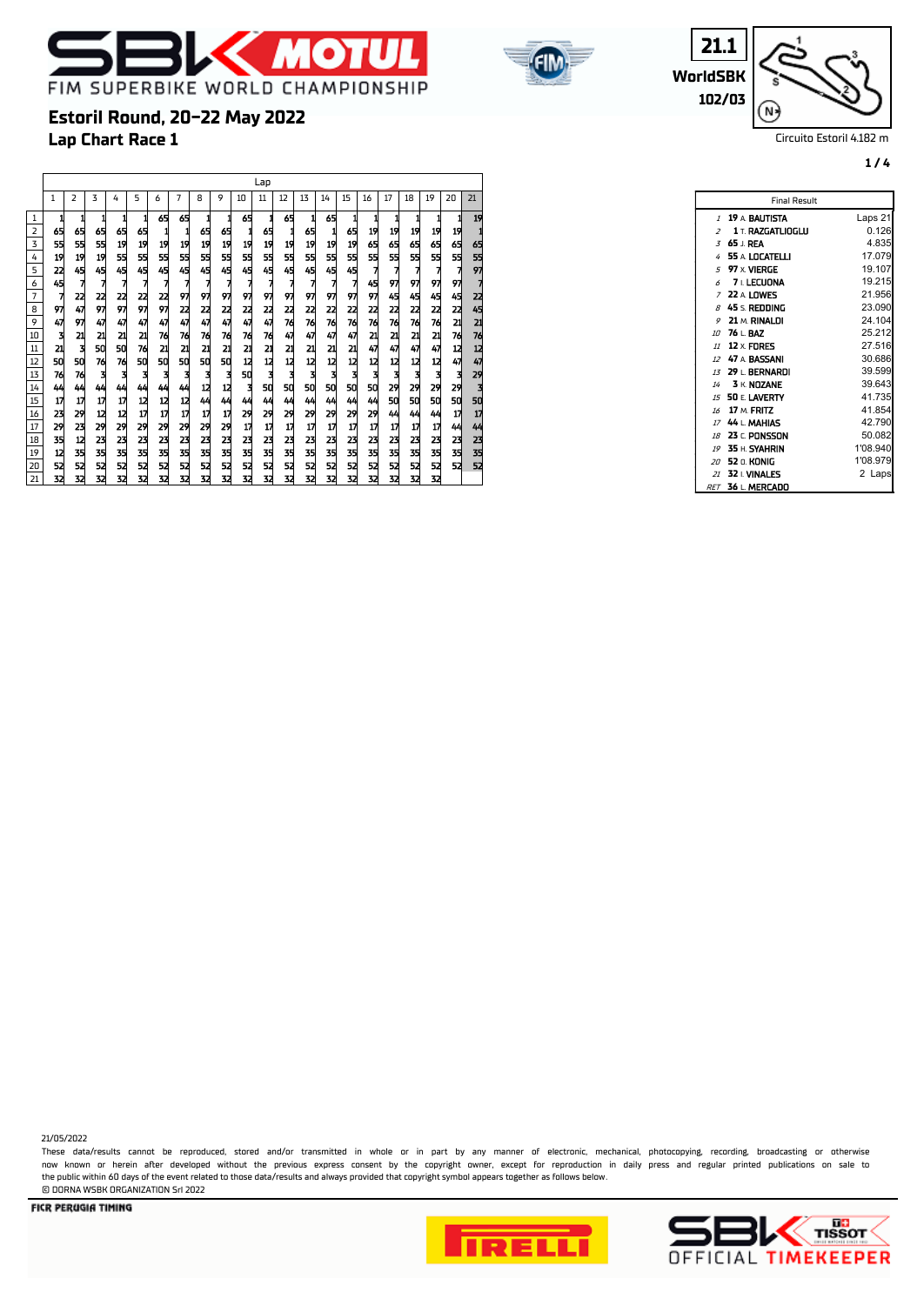



 $2.630$ 



Circuito Estoril 4.182 m

**2 / 4**

 **21** M.Rinaldi 14.415 **12** X.Fores 17.981 18.484 18.735 **19.193 29** L.Bernardi 21.784 **22.163**  $23.874$  **35** H.Syahrin 34.636 **52** O.Konig 35.107

> **97** X.Vierge 10.028 12.134 **47** A.Bassani 13.535 **76** L.Baz 13.700 **21** M.Rinaldi 14.983 18.612 **3** K.Nozane 20.270 20.720  $20.945$  **29** L.Bernardi 23.048 **17** M.Fritz 23.629  $25.759$  **35** H.Syahrin 37.817 **52** O.Konig 38.364

 **65** J.Rea 19'24.714 0.131 1.295  $7.970$  $9.964$  $10.095$  $10.675$  $12.695$  $14.690$ 14 982 15.823 19.726  $21.604$  **50** E.Laverty 22.362  $23.047$  **29** L.Bernardi 24.390 **17** M.Fritz 24.929 **23** C.Ponsson 27.728 **35** H.Syahrin 41.334 **52** O.Konig 41.509

|                     |    | Estoril Round, 20-22 May 2022<br><b>Lap Chart Race 1</b> |       |                |                |    |                              |
|---------------------|----|----------------------------------------------------------|-------|----------------|----------------|----|------------------------------|
|                     |    |                                                          | Lap 1 |                | 3              |    | 19 A.Bautista                |
|                     |    |                                                          |       |                | 4              |    | 55 A.Locatelli               |
| 1                   |    | 1 T.Razgatlioglu                                         |       | 1'40.479       | 5              |    | 45 S.Redding                 |
| 2                   |    | $65$ J.Rea                                               |       | 0.156          | 6              |    | 7 I.Lecuona                  |
| 3                   |    | 55 A.Locatelli                                           |       | 0.718          | $\overline{z}$ |    | 22 A.Lowes                   |
| 4                   |    | 19 A.Bautista                                            |       | 0.999          | 8              |    | 97 X.Vierge                  |
| 5                   |    | 22 A.Lowes                                               |       | 1.936          | 9              |    | 47 A.Bassani                 |
| 6<br>$\overline{z}$ |    | 45 S.Redding                                             |       | 2.150<br>2.210 | 10             |    | 21 M.Rinaldi                 |
| 8                   |    | 7 I.Lecuona<br>97 X.Vierge                               |       | 2.725          | 11             |    | 50 E.Laverty                 |
| 9                   | 47 | A.Bassani                                                |       | 3.136          | 12             |    | 76 L.Baz                     |
| 10                  |    | 3 K.Nozane                                               |       | 3.265          | 13             |    | 3 K.Nozane                   |
| 11                  |    | 21 M.Rinaldi                                             |       | 3.381          | 14             |    | 44 L.Mahias                  |
| 12                  |    | 50 E.Laverty                                             |       | 3.568          | 15             |    | 17 M.Fritz                   |
| 13                  |    | 76 L.Baz                                                 |       | 3.773          | 16<br>17       | 29 | 12 X.Fores                   |
| 14                  |    | 44 L.Mahias                                              |       | 4.316          | 18             |    | L.Bernardi<br>23 C.Ponsson   |
| 15                  |    | 17 M.Fritz                                               |       | 4.850          | 19             |    | 35 H.Syahrin                 |
| 16                  |    | 23 C.Ponsson                                             |       | 5.433          | 20             |    | 52 O.Konig                   |
| 17                  | 29 | L.Bernardi                                               |       | 5.816          | 21             |    | 32 I.Vinales                 |
| 18                  |    | 35 H.Syahrin                                             |       | 6.384          |                |    |                              |
| 19                  |    | 12 X.Fores                                               |       | 6.408          |                |    |                              |
| 20                  |    | 52 O.Konig                                               |       | 6.727          |                |    |                              |
| 21                  |    | 32 I.Vinales                                             |       | 18.376         | 1              |    | 1 T.Razgatliog               |
|                     |    |                                                          |       |                | $\overline{z}$ | 65 | J.Rea                        |
|                     |    |                                                          | Lap 2 |                | 3              |    | 19 A.Bautista                |
| 1                   | 1  | T.Razgatlioglu                                           |       | 3'16.864       | 4              |    | 55 A.Locatelli               |
| 2                   | 65 | J.Rea                                                    |       | 0.029          | 5              |    | 45 S.Redding                 |
| 3                   |    | 55 A.Locatelli                                           |       | 1.400          | 6              |    | 7 I.Lecuona                  |
| 4                   |    | 19 A.Bautista                                            |       | 1.615          | 7              |    | 22 A.Lowes                   |
| 5                   |    | 45 S.Redding                                             |       | 3.277          | 8              | 97 | X.Vierge                     |
| 6                   |    | 7 I.Lecuona                                              |       | 3.313          | 9<br>10        |    | 47 A.Bassani<br>21 M.Rinaldi |
| 7                   |    | 22 A.Lowes                                               |       | 3.741          | 11             |    | 76 L.Baz                     |
| 8                   | 47 | A.Bassani                                                |       | 4.578          | 12             |    | 50 E.Laverty                 |
| 9                   |    | 97 X.Vierge                                              |       | 4.592          | 13             |    | 3 K.Nozane                   |
| 10                  |    | 21 M.Rinaldi                                             |       | 5.008          | 14             |    | 44 L.Mahias                  |
| 11                  |    | 3 K.Nozane                                               |       | 5.405          | 15             |    | 12 X.Fores                   |
| $12\,$              |    | 50 E.Laverty                                             |       | 5.440          | 16             | 17 | M.Fritz                      |
| 13                  |    | <b>76</b> L.Baz                                          |       | 5.667          | 17             | 29 | L.Bernardi                   |
| 14                  |    | 44 L.Mahias                                              |       | 6.564          | 18             |    | 23 C.Ponsson                 |
| 15                  | 17 | M.Fritz                                                  |       | 6.998          | 19             |    | 35 H.Syahrin                 |
| 16                  |    | 29 L.Bernardi                                            |       | 7.898          | 20             |    | 52 O.Konig                   |
| 17                  |    | 23 C.Ponsson                                             |       | 8.199          | 21             |    | 32 /.Vinales                 |
| 18                  |    | 12 X.Fores                                               |       | 8.285          |                |    |                              |
| 19                  |    | 35 H.Syahrin                                             |       | 9.893          |                |    |                              |
| 20                  |    | 52 O.Konig                                               |       | 10.257         | 1              |    | <b>65</b> J.Rea              |
| 21                  |    | 32 I.Vinales                                             |       | 23.144         | 2              |    | 1 T.Razgatliog               |
|                     |    |                                                          |       |                | 3              |    | 19 A.Bautista                |
|                     |    |                                                          | Lap 3 |                | 4              |    | 55 A.Locatelli               |
| 1                   | 1  | T.Razgatlioglu                                           |       | 4'53.368       | 5              |    | 45 S.Redding                 |
| $\overline{z}$      |    | <b>65</b> J.Rea                                          |       | 0.525          | 6              |    | 7 I.Lecuona                  |
| 3                   |    | 55 A.Locatelli                                           |       | 1.684          | 7              |    | 22 A.Lowes                   |
| 4                   |    | 19 A.Bautista                                            |       | 1.891          | 8              |    | 97 X.Vierge                  |
| 5                   |    | 45 S.Redding                                             |       | 3.786          | 9              |    | 47 A.Bassani                 |
| 6                   |    | 7 I.Lecuona                                              |       | 3.932          | 10             |    | 76 L.Baz                     |
| $\overline{z}$      |    | 22 A.Lowes                                               |       | 4.614          | $\it 11$       |    | 21 M.Rinaldi                 |
| $\mathcal B$        |    | 97 X.Vierge                                              |       | 5.315          | 12             |    | 50 E.Laverty                 |
| 9<br>10             |    | 47 A.Bassani<br>21 M.Rinaldi                             |       | 5.559<br>6.593 | 13             |    | 3 K.Nozane                   |
| $\it 11$            |    | 50 E.Laverty                                             |       | 6.873          | 14             |    | 44 L.Mahias                  |
| $12\,$              |    | 76 L.Baz                                                 |       | 7.000          | 15             |    | 12 X.Fores                   |
| $1\overline{3}$     |    | 3 K.Nozane                                               |       | 7.359          | 16             |    | 17 M.Fritz                   |
| $14\,$              |    | 44 L.Mahias                                              |       | 8.108          | $17\,$         |    | 29 L.Bernardi                |
| 15                  |    | 17 M.Fritz                                               |       | 8.899          | 18             |    | 23 C.Ponsson                 |
| 16                  |    | 12 X.Fores                                               |       | 9.810          | $1\!$          |    | 35 H.Syahrin                 |
| $17\,$              |    | 29 L.Bernardi                                            |       | 10.154         | 20             |    | 52 O.Konig                   |
| 18                  |    | 23 C.Ponsson                                             |       | 10.521         | 21             |    | 32 /.Vinales                 |
| 19                  |    | 35 H Svahrin                                             |       | 12.812         | г              |    |                              |

| 4              | 55       | A.Locatelli                     | 2.630            |
|----------------|----------|---------------------------------|------------------|
| 5              | 45       | <b>S.Redding</b>                | 4.777            |
| 6              | 7        | I.Lecuona                       | 4.960            |
| 7<br>8         | 22<br>97 | A.Lowes                         | 5.737<br>6.259   |
| 9              | 47       | X.Vierge<br>A.Bassani           | 6.569            |
| 10             | 21       | M.Rinaldi                       | 8.202            |
| 11             | 50       | E.Laverty                       | 8.606            |
| 12             | 76       | L.Baz                           | 8.685            |
| 13             | 3        | K.Nozane                        | 9.164            |
| 14             | 44       | L.Mahias                        | 9.854            |
| 15             | 17       | M.Fritz                         | 11.140           |
| 16<br>17       | 12<br>29 | X.Fores<br>L.Bernardi           | 11.238<br>12.411 |
| 18             | 23       | C.Ponsson                       | 12.772           |
| 19             | 35       | H.Syahrin                       | 16.158           |
| 20             |          | 52 O.Konig                      | 16.372           |
| 21             |          | 32 I.Vinales                    | 45.117           |
|                |          |                                 |                  |
| 1              | 1        | Lap 5<br>T.Razgatlioglu         | 8'05.967         |
| 2              | 65       | J.Rea                           | 0.385            |
| 3              | 19       | A.Bautista                      | 2.943            |
| 4              | 55       | A.Locatelli                     | 3.611            |
| 5              | 45       | <b>S.Redding</b>                | 5.588            |
| 6              | 7        | I.Lecuona                       | 5.817            |
| 7              | 22       | A.Lowes                         | 7.157            |
| 8<br>9         | 97<br>47 | X.Vierge                        | 7.387<br>7.871   |
| 10             | 21       | A.Bassani<br>M.Rinaldi          | 9.596            |
| 11             | 76       | L.Baz                           | 9.688            |
| 12             | 50       | E.Laverty                       | 10.405           |
| 13             | 3        | K.Nozane                        | 10.900           |
| 14             | 44       | L.Mahias                        | 11.583           |
| 15             | 12       | X.Fores                         | 12.537           |
| 16             | 17<br>29 | M.Fritz                         | 13.270           |
| 17<br>18       |          | L.Bernardi<br>23 C.Ponsson      | 14.157<br>14.726 |
| 19             |          | 35 H.Syahrin                    | 19.530           |
| 20             |          | 52 O.Konig                      | 19.675           |
| 21             | 32       | l.Vinales                       |                  |
|                |          | Lap 6                           |                  |
| 1              | 65       | J.Rea                           | 9'43.044         |
| 2              | 1        | T.Razgatlioglu                  | 0.386            |
| 3              | 19       | A.Bautista                      | 2.603            |
| 4              | 55       | A.Locatelli                     | 3.813            |
| 5<br>6         | 45<br>7  | <b>S.Redding</b>                | 6.155<br>6.240   |
| $\overline{z}$ | 22       | I.Lecuona<br>A.Lowes            | 8.163            |
| 8              | 97       | X.Vierge                        | 8.209            |
| 9              | 47       | A.Bassani                       | 8.496            |
| 10             | 76       | L.Baz                           | 10.039           |
| 11             |          | 21 M.Rinaldi                    | 10.648           |
| 12             |          | 50 E.Laverty                    | 11.381           |
| 13<br>$14\,$   | 3<br>44  | K.Nozane<br>L.Mahias            | 12.009<br>12.592 |
| 15             | 12       | X.Fores                         | 13.210           |
| 16             | 17       | M.Fritz                         | 14.905           |
| 17             | 29       | L.Bernardi                      | 15.358           |
| 18             | 23       | C.Ponsson                       | 16.131           |
| 19             | 35       | H.Syahrin                       | 22.277           |
| 20             |          | 52 O.Konig                      | 22.283           |
| 21             | 32       | l.Vinales                       |                  |
|                |          | Lap 7                           |                  |
| 1              | 65       | J.Rea                           | 11'19.759        |
| 2              |          |                                 |                  |
|                | 1        | T.Razgatlioglu                  | 0.030            |
| 3              | 19       | A.Bautista                      | 2.619            |
| 4<br>5         | 55<br>45 | A.Locatelli<br><b>S.Redding</b> | 4.454<br>6.933   |

|                  |                  |                  |                |                               | 2/4              |
|------------------|------------------|------------------|----------------|-------------------------------|------------------|
| $\overline{z}$   | 97 X.Vierge      | 8.847            | 11             | 21 M.Rinaldi                  | 14.415           |
| 8                | 22 A.Lowes       | 9.194            | 12             | 12 X.Fores                    | 17.981           |
| 9                | 47 A.Bassani     | 9.591            | 13             | 50 E.Laverty                  | 18.484           |
| 10               | <b>76</b> L.Baz  | 10.945           | $14\,$         | 3 K.Nozane                    | 18.735           |
| $11\,$           | 21 M.Rinaldi     | 11.702           | 15             | 44 L.Mahias                   | 19.193           |
| 12               | 50 E.Laverty     | 13.025           | 16             | 29 L.Bernardi                 | 21.784           |
| 13               | 3 K.Nozane       | 13.314           | 17             | 17 M.Fritz                    | 22.163           |
| 14               | 44 L.Mahias      | 14.393           | 18             | 23 C.Ponsson                  | 23.874           |
| 15               | 12 X.Fores       | 14.549           | 19             | 35 H.Syahrin                  | 34.636           |
| 16               | 17 M.Fritz       | 17.060           | 20             | 52 O.Konig                    | 35.107           |
| 17               | 29 L.Bernardi    | 17.199           | 21             | 32 /.Vinales                  |                  |
| 18               | 23 C.Ponsson     | 17.883           |                |                               |                  |
| 19               | 35 H.Syahrin     | 25.758           |                |                               |                  |
| 20               | 52 O.Konig       | 25.958           |                | Lap 11                        |                  |
| 21               | 32 /.Vinales     |                  | $\it 1$        | 1 T.Razgatlioglu              | 17'47.563        |
|                  |                  |                  | $\overline{z}$ | <b>65</b> J.Rea               | 0.014            |
|                  |                  |                  | 3              | 19 A.Bautista                 | 1.579            |
|                  | Lap 8            |                  | 4              | 55 A.Locatelli                | 7.307            |
| $\cal I$         | 1 T.Razgatlioglu | 12'56.359        | 5              | 45 S.Redding                  | 9.329            |
| $\overline{z}$   | <b>65</b> J.Rea  | 0.015            | 6              | 7 I.Lecuona                   | 9.435            |
| 3                | 19 A.Bautista    | 2.480            | 7              | 97 X.Vierge                   | 10.028           |
| 4                | 55 A.Locatelli   | 5.144            | 8              | 22 A.Lowes                    | 12.134           |
| 5                | 45 S.Redding     | 7.800            | 9              | 47 A.Bassani                  | 13.535           |
| 6                | 7 I.Lecuona      | 8.051            | 10             | <b>76</b> L.Baz               | 13.700           |
| $\boldsymbol{7}$ | 97 X.Vierge      | 9.316            | 11             | 21 M.Rinaldi                  | 14.983           |
| 8                | 22 A.Lowes       | 10.152           | 12             | 12 X.Fores                    | 18.612           |
| 9                | 47 A.Bassani     | 10.491           | 13             | 3 K.Nozane                    | 20.270           |
| 10               | <b>76</b> L.Baz  | 11.579           | 14             | 50 E.Laverty                  | 20.720           |
| 11               | 21 M.Rinaldi     | 12.885           | 15             | 44 L.Mahias                   | 20.945           |
| 12               | 50 E.Laverty     | 14.955           | 16             | 29 L.Bernardi                 | 23.048           |
| 13               | 3 K.Nozane       | 15.218           | 17             | 17 M.Fritz                    | 23.629           |
| 14               | 12 X.Fores       | 15.634           | 18             | 23 C.Ponsson                  | 25.759           |
| 15               | 44 L.Mahias      | 16.506           | 19             | 35 H.Syahrin                  | 37.817           |
| 16               | 17 M.Fritz       | 18.953           | 20             | 52 O.Konig                    | 38.364           |
| 17               | 29 L.Bernardi    | 19.239           | 21             | 32 /.Vinales                  |                  |
| 18               | 23 C.Ponsson     | 19.643<br>29.155 |                |                               |                  |
| 19               | 35 H.Syahrin     |                  |                |                               |                  |
|                  |                  |                  |                | Lap 12                        |                  |
| 20               | 52 O.Konig       | 29.431           | 1              | <b>65</b> J.Rea               | 19'24.714        |
| 21               | 32 /.Vinales     |                  | 2              | 1 T.Razgatlioglu              | 0.131            |
|                  |                  |                  | 3              | 19 A.Bautista                 | 1.295            |
|                  | Lap 9            |                  | 4              | 55 A.Locatelli                | 7.970            |
| $\cal I$         | 1 T.Razgatlioglu | 14'33.345        | 5              | 45 S.Redding                  | 9.964            |
| $\overline{z}$   | <b>65</b> J.Rea  | 0.008            | 6              | 7 I.Lecuona                   | 10.095           |
| 3                | 19 A.Bautista    | 2.332            | $\overline{z}$ | 97 X.Vierge                   | 10.675           |
| 4                | 55 A.Locatelli   | 5.628            | 8              | 22 A.Lowes                    | 12.695           |
| 5                | 45 S.Redding     | 8.349            | 9              | <b>76</b> L.Baz               | 14.690           |
| 6                | 7 I.Lecuona      | 8.569            | 10             | 47 A.Bassani                  | 14.982           |
| $\overline{z}$   | 97 X.Vierge      | 9.592            | $11\,$         | 21 M.Rinaldi                  | 15.823           |
| 8                | 22 A.Lowes       | 11.044           | 12             | 12 X.Fores                    | 19.726           |
| 9                | 47 A.Bassani     | 11.479           | 13             | 3 K.Nozane                    | 21.604           |
| 10               | <b>76</b> L.Baz  | 12.211           |                | 14 50 E.Laverty               | 22.362           |
| $11\,$           | 21 M.Rinaldi     | 13.516           | 15             | 44 L.Mahias                   | 23.047           |
| 12               | 50 E.Laverty     | 16.629           |                | 16 29 L.Bernardi              | 24.390           |
| 13               | 3 K.Nozane       | 16.781           | 17             | 17 M.Fritz                    | 24.929           |
| 14               | 12 X.Fores       | 16.786           | 18             | 23 C.Ponsson                  | 27.728           |
| 15               | 44 L.Mahias      | 17.815           | 19             | 35 H.Syahrin                  | 41.334           |
| 16               | 17 M.Fritz       | 20.350           | 20             | 52 O.Konig                    | 41.509           |
| $17\,$           | 29 L.Bernardi    | 20.509           | 21             | 32 /.Vinales                  |                  |
| 18               | 23 C.Ponsson     | 21.776           |                |                               |                  |
| 19               | 35 H.Syahrin     | 31.938           |                | Lap 13                        |                  |
| 20               | 52 O.Konig       | 32.209           | $\mathcal{I}$  | 1 T.Razgatlioglu              | 21'01.819        |
| 21               | 32 /.Vinales     |                  | $\overline{z}$ | <b>65</b> J.Rea               | 0.032            |
|                  |                  |                  | 3              | 19 A.Bautista                 | 1.139            |
|                  | Lap 10           |                  | 4              | 55 A.Locatelli                | 8.493            |
| $\mathcal{I}$    | <b>65</b> J.Rea  | 16'10.344        | 5              | 45 S.Redding                  | 10.523           |
| 2                | 1 T.Razgatlioglu | 0.110            | 6              | 7 I.Lecuona                   | 10.556           |
| 3                | 19 A.Bautista    | 2.006            | $\overline{z}$ | 97 X.Vierge                   | 11.314           |
| 4                | 55 A.Locatelli   | 6.392            | 8              | 22 A.Lowes                    | 13.286           |
| 5                | 45 S.Redding     | 8.937            | 9              | <b>76</b> L.Baz               | 15.390           |
| 6                | 7 I.Lecuona      | 9.052            | 10             | 47 A.Bassani                  | 15.918           |
| 7                | 97 X.Vierge      | 9.849            | $11\,$         | 21 M.Rinaldi                  | 16.749           |
| 8                | 22 A.Lowes       | 11.599           | 12             | 12 X.Fores                    | 20.528           |
| 9                | 47 A.Bassani     | 12.519<br>13.081 | 13             | 3 K.Nozane<br>14 50 E.Laverty | 23.118<br>24.069 |

#### 21/05/2022

**32** I.Vinales

**65** J.Rea

19 **35** H.Syahrin 12.812<br>20 **52** O.Konig 13.152 **52** O.Konig 13.152<br>**20 I.**Vinales 26.514

**Lap 4 1** T.Razgatlioglu 6'29.576

These data/results cannot be reproduced, stored and/or transmitted in whole or in part by any manner of electronic, mechanical, photocopying, recording, broadcasting or otherwise now known or herein afer developed without the previous express consent by the copyright owner, except for reproduction in daily press and regular printed publications on sale to the public within 60 days of the event related to those data/results and always provided that copyright symbol appears together as follows below. © DORNA WSBK ORGANIZATION Srl 2022

**7** I.Lecuona 6.961



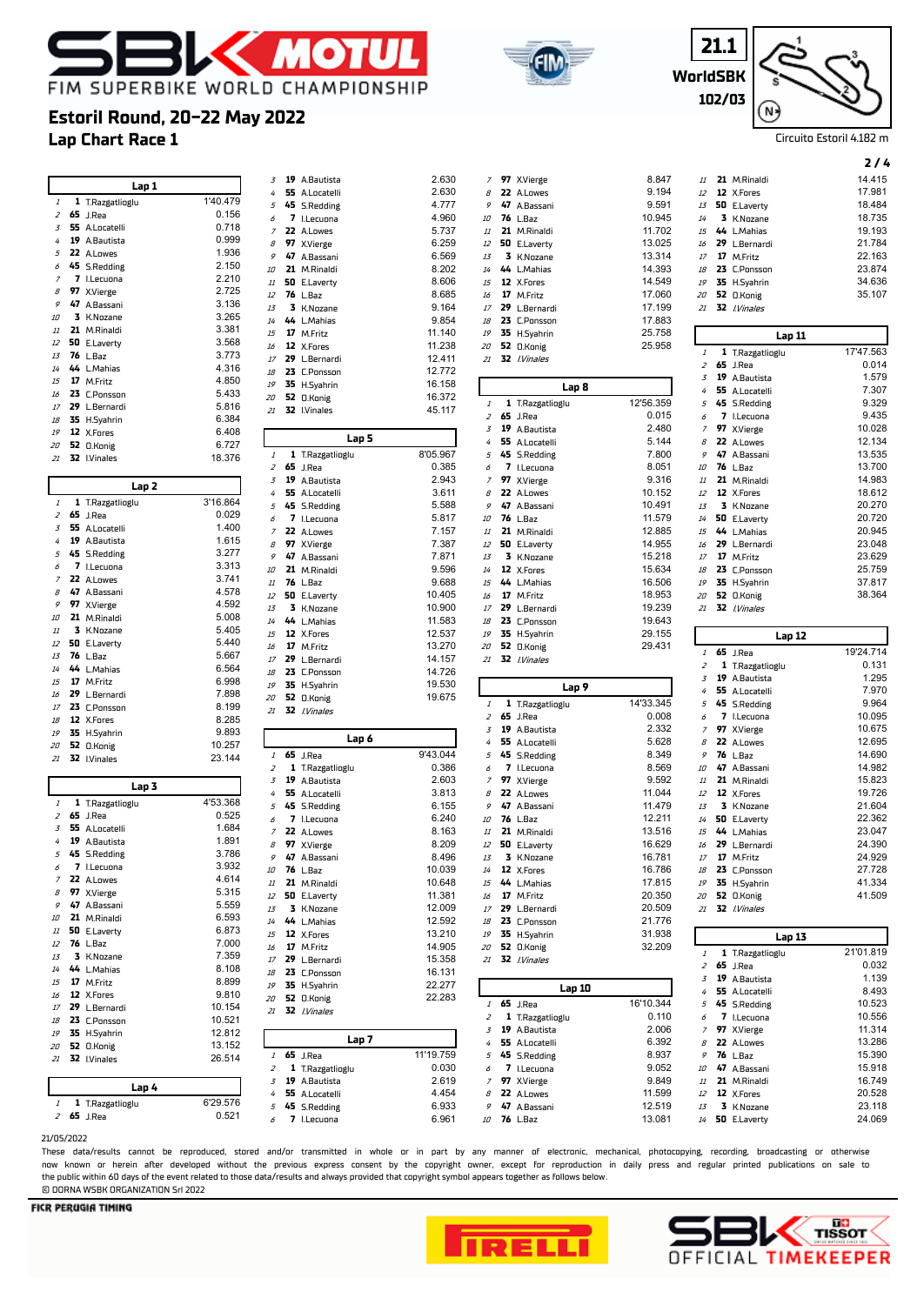

24.320<br>25.444

> 17.365  $21.336$  $25.085$ 25 935  $26.125$  **29** L.Bernardi 27.144 **17** M.Fritz 27.925 32.665<br>47.715

**52** O.Konig 48.210



**WorldSB 21.1 102/03**

| К  |  |
|----|--|
| 13 |  |

Circuito Estoril 4.182 m

**3 / 4**

## **Lap Chart Race 1 Estoril Round, 20-22 May 2022**

|  | 44 L.Mahias          |
|--|----------------------|
|  | <b>38</b>   Desenadi |

- 16 **29** L.Bernardi 25.444<br>17 **17** M.Fritz 26.354
- 17 **17** M.Fritz 26.354<br>18 **23** C.Ponsson 30.047
- **23** C.Ponsson 30.047 19 **35** H.Syahrin 44.708<br>20 **52** D.Konig 44.924
- **52** O.Konig
- **32** I.Vinales

|                |     | Lap 14           |           |
|----------------|-----|------------------|-----------|
| $\mathcal I$   |     | <b>65</b> J.Rea  | 22'38.875 |
| $\overline{z}$ |     | 1 T.Razgatlioglu | 0.087     |
| 3              | 19  | A.Bautista       | 1.001     |
| 4              | 55. | A.Locatelli      | 9.353     |
| 5              |     | 45 S.Redding     | 11.324    |
| 6              | 7   | I.Lecuona        | 11.348    |
| $\overline{z}$ |     | 97 X.Vierge      | 12.025    |
| B              |     | 22 A.Lowes       | 14.538    |
| 9              |     | 76 L.Baz         | 16.287    |
| 10             |     | 47 A.Bassani     | 16.973    |
| 11             | 21  | M.Rinaldi        | 17.365    |
| 12             |     | 12 X.Fores       | 21.336    |
| 13             | 3   | K.Nozane         | 25.085    |
| 14             | 50  | E.Laverty        | 25.935    |
| 15             | 44  | L.Mahias         | 26.125    |
| 16             | 29  | L.Bernardi       | 27.144    |
| 17             | 17  | M.Fritz          | 27.925    |
| 18             | 23  | C.Ponsson        | 32.665    |

|  | 17 17 M.Fritz       |
|--|---------------------|
|  |                     |
|  | $10 - 7E + 1E + 1E$ |

| 19 | H.Syanrın כנ      |
|----|-------------------|
| 20 | <b>52</b> O.Konig |

|  | <i>I Vinales</i> |
|--|------------------|
|  |                  |

|                             |     | Lap 15                         |           |
|-----------------------------|-----|--------------------------------|-----------|
| $\mathcal{I}_{\mathcal{I}}$ |     | 1 T.Razgatlioglu               | 24'15.957 |
| $\overline{z}$              |     | <b>65</b> J.Rea                | 0.028     |
| 3                           | 19  | A.Bautista                     | 0.529     |
| 4                           | 55. | A.Locatelli                    | 10.223    |
| 5                           | 45  | <b>S.Redding</b>               | 12.295    |
| 6                           | 7   | I.Lecuona                      | 12.314    |
| $\overline{z}$              | 97  | <b>X.Vierge</b>                | 12.711    |
| $\overline{\mathcal{S}}$    | 22  | A.Lowes                        | 15.267    |
| 9                           | 76  | L.Baz                          | 17.000    |
| 10                          | 47  | A.Bassani                      | 18.134    |
| 11                          | 21  | M.Rinaldi                      | 18.183    |
| $12^{1}$                    | 12  | X.Fores                        | 22.146    |
| 13                          | 3   | K.Nozane                       | 26.825    |
| 14                          | 50  | E.Laverty                      | 27.755    |
| 15                          | 44  | <b>I</b> Mahias                | 27.918    |
| 16                          | 29  | L.Bernardi                     | 28.432    |
| 17                          | 17  | M.Fritz                        | 29.389    |
| 18                          | 23  | C.Ponsson                      | 34.631    |
| 19                          | 35  | H.Syahrin                      | 50.879    |
| 20                          | 52  | 0.Konig                        | 51.047    |
| ZI                          | 32  | <b><i><u>I.Vinales</u></i></b> |           |
|                             |     | Lap 16                         |           |
| $\mathcal{I}_{\mathcal{I}}$ | 1   | T.Razgatlioglu                 | 25'52.907 |
| $\overline{z}$              | 19  | A.Bautista                     | 0.575     |

 **19** A.Bautista 0.575 **65** J.Rea 0.852 **55** A.Locatelli 11.277<br>5 **7** I.Lecuona 12.859 **7** I.Lecuona 12.859 **45** S.Redding 13.721 **97** X.Vierge 13.748<br>8 **22** A.Lowes 16.128 **22** A.Lowes 16.128<br>9 **76** L.Baz 18.169 **76** L.Baz 18.169<br>10 **21** M.Rinaldi 19.050 M.Rinaldi 19.050<br>**47** A.Bassani 19.729 **47** A.Bassani 19.729 X.Fores 22.876<br>**3** K.Nozane 28.622 **3** K.Nozane 28.622 **50** E.Laverty 30.175<br>15 44 L.Mahias 30.352 **44** L.Mahias 30.352<br>16 **29** L.Bernardi 30.517 **29** L.Bernardi 30.517<br>17 **17** M.Fritz 30.967 M.Fritz 30.967<br>**23** C.Ponsson 37.172

| 19               | 35       | H.Syahrin                   | 54.064             |
|------------------|----------|-----------------------------|--------------------|
| 20               | 52       | 0.Konig                     | 54.226             |
| 21               | 32       | l.Vinales                   |                    |
|                  |          | Lap 17                      |                    |
| 1                | 1        | T.Razgatlioglu              | 27'29.711          |
| 2                | 19       | A.Bautista                  | 0.532              |
| 3                | 65       | J.Rea                       | 1.354              |
| 4                | 55       | A.Locatelli                 | 12.642             |
| 5                | 7        | I.Lecuona                   | 13.854             |
| 6                | 97       | X.Vierge                    | 14.821             |
| $\overline{z}$   | 45       | <b>S.Redding</b>            | 15.601             |
| 8                | 22       | A.Lowes                     | 17.513             |
| 9                | 76       | L.Baz                       | 19.681             |
| 10               | 21       | M.Rinaldi                   | 20.222             |
| 11<br>12         | 47<br>12 | A.Bassani                   | 21.934<br>24.000   |
| 13               | 3        | X.Fores<br>K.Nozane         | 30.858             |
| 14               | 29       | L.Bernardi                  | 32.216             |
| 15               | 50       | E.Laverty                   | 32.796             |
| 16               | 44       | L.Mahias                    | 32.942             |
| 17               | 17       | M.Fritz                     | 33.422             |
| 18               | 23       | C.Ponsson                   | 39.672             |
| 19               | 35       | H.Syahrin                   | 57.310             |
| 20               | 52       | 0.Konig                     | 57.511             |
| 21               | 32       | l.Vinales                   |                    |
|                  |          | Lap 18                      |                    |
| 1                | 1        | T.Razgatlioglu              | 29'06.908          |
| $\overline{z}$   | 19       | A.Bautista                  | 0.175              |
| 3                | 65       | J.Rea                       | 1.726              |
| 4                | 55       | A.Locatelli                 | 13.575             |
| 5                | 7        | I.Lecuona                   | 14.682             |
| 6                | 97       | X.Vierge                    | 15.497             |
| 7<br>8           | 45<br>22 | <b>S.Redding</b><br>A.Lowes | 17.065<br>18.433   |
| 9                | 76       | L.Baz                       | 20.693             |
| 10               | 21       | M.Rinaldi                   | 21.033             |
| 11               | 47       | A.Bassani                   | 23.846             |
| 12               | 12       | X.Fores                     | 24.762             |
| 13               | 3        | K.Nozane                    | 32.966             |
| 14               | 29       | L.Bernardi                  | 33.401             |
| 15               | 50       | E.Laverty                   | 35.064             |
| 16               | 44       | L.Mahias                    | 35.216             |
| 17               | 17       | M.Fritz                     | 35.370             |
| 18               | 23<br>35 | C.Ponsson                   | 42.714<br>1'00.069 |
| 19<br>20         | 52       | H.Syahrin<br><b>O.Konig</b> | 1'00.185           |
| 21               | 32       | l.Vinales                   |                    |
|                  |          |                             |                    |
| 1                | 1        | Lap 19<br>T.Razgatlioglu    | 30'43.990          |
| 2                | 19       | A.Bautista                  | 0.001              |
| 3                | 65       | J.Rea                       | 2.359              |
| 4                | 55       | A.Locatelli                 | 14.610             |
| 5                | 7        | I.Lecuona                   | 16.055             |
| 6                | 97       | X.Vierge                    | 16.581             |
| $\boldsymbol{7}$ |          | 45 S.Redding                | 18.768             |
| 8                | 22       | A.Lowes                     | 19.768             |
| 9                | 76       | L.Baz                       | 21.914             |
| 10               | 21       | M.Rinaldi                   | 21.942             |
| 11               | 47       | A.Bassani                   | 25.611             |
| 12               | 12<br>3  | X.Fores                     | 25.684             |
| 13<br>14         | 29       | K.Nozane<br>L.Bernardi      | 34.985<br>35.280   |
| 15               | 50       | E.Laverty                   | 37.520             |
| 16               | 44       | L.Mahias                    | 37.651             |
| 17               | 17       | M.Fritz                     | 37.960             |
| 18               | 23       | C.Ponsson                   | 45.304             |
|                  |          |                             | 1'03.316           |
| 19               | 35       | H.Syahrin                   |                    |

**52** O.Konig **32** I.Vinales

|                |    | Lap 20                      |                      |
|----------------|----|-----------------------------|----------------------|
| $\overline{I}$ | 1  | T.Razgatlioglu              | 32'21.209            |
| $\overline{z}$ | 19 | A.Bautista                  | 0.121                |
| 3              | 65 | J.Rea                       | 3.396                |
| 4              | 55 | A.Locatelli                 | 15.817               |
| 5              | 7  | I.Lecuona                   | 17.398               |
| 6              | 97 | X.Vierge                    | 17.605               |
| $\overline{z}$ | 45 | <b>S.Redding</b>            | 20.738               |
| 8              | 22 | A.Lowes                     | 20.784               |
| 9              | 21 | M.Rinaldi                   | 23.059               |
| 10             | 76 | L.Baz                       | 23.551               |
| 11             | 12 | X.Fores                     | 26.567               |
| 12             | 47 | A.Bassani                   | 27.834               |
| 13             | 3  | K.Nozane                    | 36.933               |
| 14             | 29 | L.Bernardi                  | 37.077               |
| 15             | 50 | E.Laverty                   | 39.713               |
| 16             | 17 | M.Fritz                     | 39.913               |
| 17             | 44 | L.Mahias                    | 40.333               |
| 18             | 23 | C.Ponsson                   | 47.675               |
| 19             | 35 | H.Syahrin                   | 1'05.958             |
| 20             | 52 | <b>O.Konig</b>              | 1'06.171             |
|                |    | Lap 21                      |                      |
| 1              | 19 | A.Bautista                  | 33'58.478            |
| $\overline{z}$ | 1  | T.Razgatlioglu              | 0.126                |
| 3              | 65 | J.Rea                       | 4.835                |
| 4              | 55 | A.Locatelli                 | 17.079               |
| 5              | 97 | X.Vierge                    | 19.107               |
| 6              | 7  | I.Lecuona                   | 19.215               |
| $\overline{z}$ | 22 | A.Lowes                     | 21.956               |
| 8              | 45 | <b>S.Redding</b>            | 23.090               |
| 9              | 21 | M.Rinaldi                   | 24.104               |
| 10             | 76 | L.Baz                       | 25.212               |
| 11             | 12 | X.Fores                     | 27.516               |
| 12             | 47 | A.Bassani                   | 30.686               |
| 13             | 29 | L.Bernardi                  | 39.599               |
| 14             | 3  | K.Nozane                    | 39.643               |
| 15             | 50 | E.Laverty                   | 41.735               |
| 16             |    | M.Fritz                     | 41.854               |
|                | 17 |                             |                      |
| 17             | 44 | L.Mahias                    | 42.790               |
| 18             | 23 | <b>C.Ponsson</b>            | 50.082               |
| 19<br>20       | 35 | H.Syahrin<br>$52 \nN$ Knnig | 1'08.940<br>1'08.979 |

21/05/2022

These data/results cannot be reproduced, stored and/or transmitted in whole or in part by any manner of electronic, mechanical, photocopying, recording, broadcasting or otherwise now known or herein afer developed without the previous express consent by the copyright owner, except for reproduction in daily press and regular printed publications on sale to the public within 60 days of the event related to those data/results and always provided that copyright symbol appears together as follows below. © DORNA WSBK ORGANIZATION Srl 2022

**23** C.Ponsson



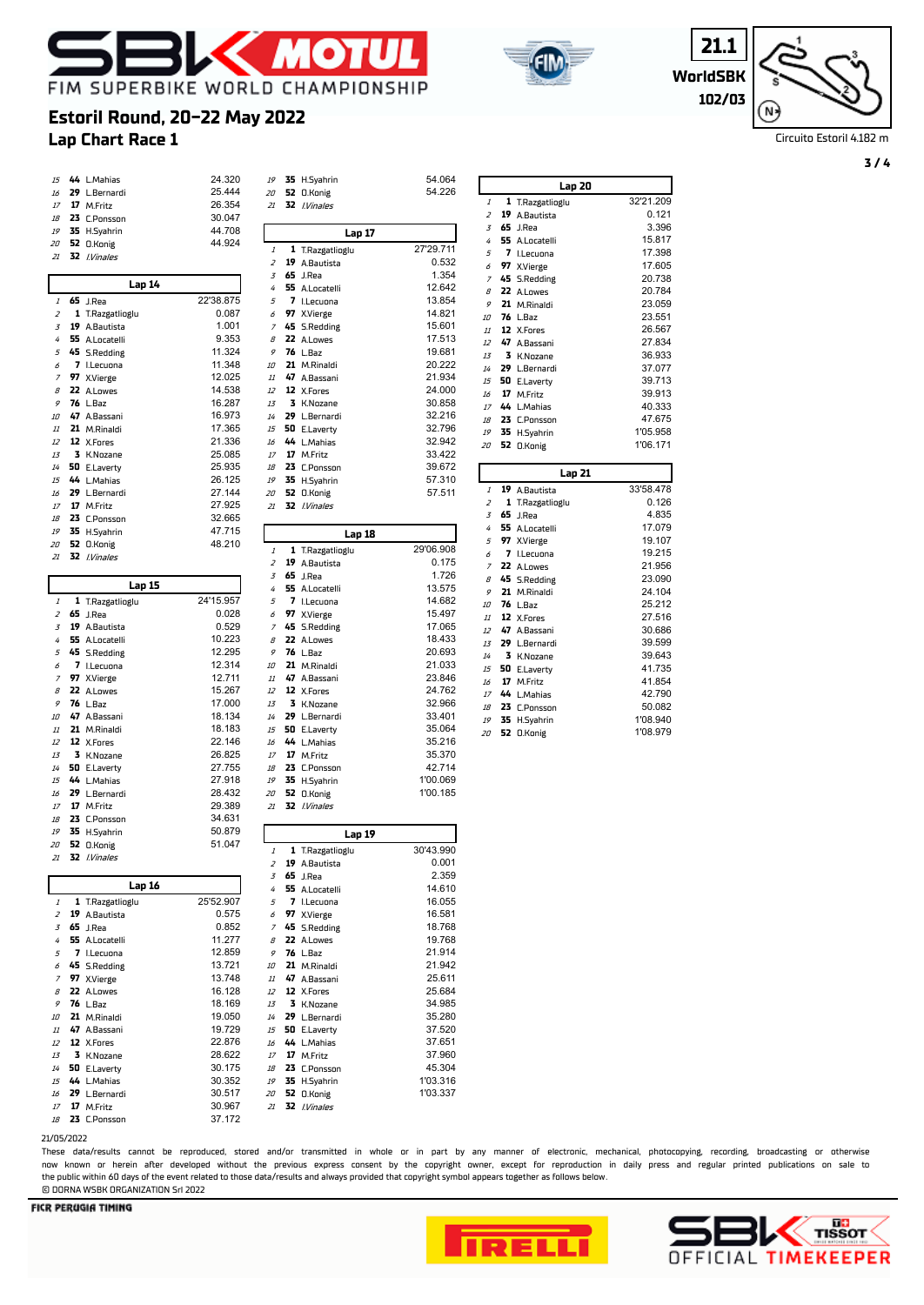





**4 / 4**

### **Lap Chart Race 1 Estoril Round, 20-22 May 2022**

**Race Pace Comparison**

|                | 19 Bau   | 1 Raz    | 65 Rea        | <b>55 Loc</b> | 97 Vie   | 7 Lec    | 22 Low   | 45 Red   | 21 Rin   | 76 Baz   | 12 For   | 47 Bas   | 29 Ber   | 3 Noz    |
|----------------|----------|----------|---------------|---------------|----------|----------|----------|----------|----------|----------|----------|----------|----------|----------|
| $\mathbf{1}$   | 1'41.478 | 1'40.479 | 1'40.635      | 1'41.197      | 1'43.204 | 1'42.689 | 1'42.415 | 1'42.629 | 1'43.860 | 1'44.252 | 1'46.887 | 1'43.615 | 1'46.295 | 1'43.744 |
| $\overline{2}$ | 1'37.001 | 1'36.385 | 1'36.258      | 1'37.067      | 1'38.252 | 1'37.488 | 1'38.190 | 1'37.512 | 1'38.012 | 1'38.279 | 1'38.262 | 1'37.827 | 1'38.467 | 1'38.525 |
| 3              | 1'36.780 | 1'36.504 | 1'37.000      | 1'36.788      | 1'37.227 | 1'37.123 | 1'37.377 | 1'37.013 | 1'38.089 | 1'37.837 | 1'38.029 | 1'37.485 | 1'38.760 | 1'38.458 |
| 4              | 1'36.947 | 1'36.208 | 1'36.204      | 1'37.154      | 1'37.152 | 1'37.236 | 1'37.331 | 1'37.199 | 1'37.817 | 1'37.893 | 1'37.636 | 1'37.218 | 1'38.465 | 1'38.013 |
| 5              | 1'36.704 | 1'36.391 | 1'36.255      | 1'37.372      | 1'37.519 | 1'37.248 | 1'37.811 | 1'37.202 | 1'37.785 | 1'37.394 | 1'37.690 | 1'37.693 | 1'38.137 | 1'38.127 |
| 6              | 1'36.737 | 1'37.463 | 1'36.692      | 1'37.279      | 1'37.899 | 1'37.500 | 1'38.083 | 1'37.644 | 1'38.129 | 1'37.428 | 1'37.750 | 1'37.702 | 1'38.278 | 1'38.186 |
| $\overline{7}$ | 1'36.731 | 1'36.359 | 1'36.715      | 1'37.356      | 1'37.353 | 1'37.436 | 1'37.746 | 1'37.493 | 1'37.769 | 1'37.621 | 1'38.054 | 1'37.810 | 1'38.556 | 1'38.020 |
| 8              | 1'36.461 | 1'36.570 | 1'36.615      | 1'37.290      | 1'37.069 | 1'37.690 | 1'37.558 | 1'37.467 | 1'37.783 | 1'37.234 | 1'37.685 | 1'37.500 | 1'38.640 | 1'38.504 |
| 9              | 1'36.838 | 1'36.986 | 1'36.979      | 1'37.470      | 1'37.262 | 1'37.504 | 1'37.878 | 1'37.535 | 1'37.617 | 1'37.618 | 1'38.138 | 1'37.974 | 1'38.256 | 1'38.549 |
| $10\,$         | 1'36.673 | 1'37.109 | 1'36.991      | 1'37.763      | 1'37.256 | 1'37.482 | 1'37.554 | 1'37.587 | 1'37.898 | 1'37.869 | 1'38.194 | 1'38.039 | 1'38.274 | 1'38.953 |
| $11\,$         | 1'36.792 | 1'37.109 | 1'37.233      | 1'38.134      | 1'37.398 | 1'37.602 | 1'37.754 | 1'37.611 | 1'37.787 | 1'37.838 | 1'37.850 | 1'38.235 | 1'38.483 | 1'38.754 |
| 12             | 1'36.867 | 1'37.282 | 1'37.137      | 1'37.814      | 1'37.798 | 1'37.811 | 1'37.712 | 1'37.786 | 1'37.991 | 1'38.141 | 1'38.265 | 1'38.598 | 1'38.493 | 1'38.485 |
| 13             | 1'36.949 | 1'36.974 | 1'37.137      | 1'37.628      | 1'37.744 | 1'37.566 | 1'37.696 | 1'37.664 | 1'38.031 | 1'37.805 | 1'37.907 | 1'38.041 | 1'38.159 | 1'38.619 |
| 14             | 1'36.918 | 1'37.143 | 1'37.024      | 1'37.916      | 1'37.767 | 1'37.848 | 1'38.308 | 1'37.857 | 1'37.672 | 1'37.953 | 1'37.864 | 1'38.111 | 1'38.756 | 1'39.023 |
| 15             | 1'36.610 | 1'36.995 | 1'37.110      | 1'37.952      | 1'37.768 | 1'38.048 | 1'37.811 | 1'38.053 | 1'37.900 | 1'37.795 | 1'37.892 | 1'38.243 | 1'38.370 | 1'38.822 |
| 16             | 1'36.996 | 1'36.950 | 1'37.774      | 1'38.004      | 1'37.987 | 1'37.495 | 1'37.811 | 1'38.376 | 1'37.817 | 1'38.119 | 1'37.680 | 1'38.545 | 1'39.035 | 1'38.747 |
| 17             | 1'36.761 | 1'36.804 | 1'37.306      | 1'38.169      | 1'37.877 | 1'37.799 | 1'38.189 | 1'38.684 | 1'37.976 | 1'38.316 | 1'37.928 | 1'39.009 | 1'38.503 | 1'39.040 |
| 18             | 1'36.840 | 1'37.197 | 1'37.569      | 1'38.130      | 1'37.873 | 1'38.025 | 1'38.117 | 1'38.661 | 1'38.008 | 1'38.209 | 1'37.959 | 1'39.109 | 1'38.382 | 1'39.305 |
| 19             | 1'36.908 | 1'37.082 | 1'37.715      | 1'38.117      | 1'38.166 | 1'38.455 | 1'38.417 | 1'38.785 | 1'37.991 | 1'38.303 | 1'38.004 | 1'38.847 | 1'38.961 | 1'39.101 |
| 20             | 1'37.339 | 1'37.219 | 1'38.256      | 1'38.426      | 1'38.243 | 1'38.562 | 1'38.235 | 1'39.189 | 1'38.336 | 1'38.856 | 1'38.102 | 1'39.442 | 1'39.016 | 1'39.167 |
| 21             | 1'37.148 | 1'37.395 | 1'38.708      | 1'38.531      | 1'38.771 | 1'39.086 | 1'38.441 | 1'39.621 | 1'38.314 | 1'38.930 | 1'38.218 | 1'40.121 | 1'39.791 | 1'39.979 |
|                |          |          |               |               |          |          |          |          |          |          |          |          |          |          |
|                | 50 Lav   | 17 Fri   | <b>44 Mah</b> | 23 Pon        | 35 Sya   | 52 Kon   | 32 Vin   |          |          |          |          |          |          |          |
| $\mathbf{1}$   | 1'44.047 | 1'45.329 | 1'44.795      | 1'45.912      | 1'46.863 | 1'47.206 | 1'58.855 |          |          |          |          |          |          |          |
| $\overline{2}$ | 1'38.257 | 1'38.533 | 1'38.633      | 1'39.151      | 1'39.894 | 1'39.915 | 1'41.153 |          |          |          |          |          |          |          |
| 3              | 1'37.937 | 1'38.405 | 1'38.048      | 1'38.826      | 1'39.423 | 1'39.399 | 1'39.874 |          |          |          |          |          |          |          |
| 4              | 1'37.941 | 1'38.449 | 1'37.954      | 1'38.459      | 1'39.554 | 1'39.428 | 1'54.811 |          |          |          |          |          |          |          |
| 5              | 1'38.190 | 1'38.521 | 1'38.120      | 1'38.345      | 1'39.763 | 1'39.694 | 4'33.111 |          |          |          |          |          |          |          |
| 6              | 1'38.053 | 1'38.712 | 1'38.086      | 1'38.482      | 1'39.824 | 1'39.685 | 1'39.106 |          |          |          |          |          |          |          |
| $\overline{7}$ | 1'38.359 | 1'38.870 | 1'38.516      | 1'38.467      | 1'40.196 | 1'40.390 | 1'39.001 |          |          |          |          |          |          |          |
| 8              | 1'38.530 | 1'38.493 | 1'38.713      | 1'38.360      | 1'39.997 | 1'40.073 | 1'39.648 |          |          |          |          |          |          |          |
| 9              | 1'38.660 | 1'38.383 | 1'38.295      | 1'39.119      | 1'39.769 | 1'39.764 | 1'40.155 |          |          |          |          |          |          |          |
| 10             | 1'38.854 | 1'38.812 | 1'38.377      | 1'39.097      | 1'39.697 | 1'39.897 | 1'40.466 |          |          |          |          |          |          |          |
| $11\,$         | 1'39.455 | 1'38.685 | 1'38.971      | 1'39.104      | 1'40.400 | 1'40.476 | 1'40.297 |          |          |          |          |          |          |          |
| 12             | 1'38.793 | 1'38.451 | 1'39.253      | 1'39.120      | 1'40.668 | 1'40.296 | 1'40.183 |          |          |          |          |          |          |          |
| 13             | 1'38.812 | 1'38.530 | 1'38.378      | 1'39.424      | 1'40.479 | 1'40.520 | 1'40.150 |          |          |          |          |          |          |          |
| 14             | 1'38.922 | 1'38.627 | 1'38.861      | 1'39.674      | 1'40.063 | 1'40.342 | 1'40.232 |          |          |          |          |          |          |          |
| 15             | 1'38.902 | 1'38.546 | 1'38.875      | 1'39.048      | 1'40.246 | 1'39.919 | 1'39.525 |          |          |          |          |          |          |          |
| 16             | 1'39.370 | 1'38.528 | 1'39.384      | 1'39.491      | 1'40.135 | 1'40.129 | 1'39.478 |          |          |          |          |          |          |          |
| 17             | 1'39.425 | 1'39.259 | 1'39.394      | 1'39.304      | 1'40.050 | 1'40.089 | 1'40.008 |          |          |          |          |          |          |          |
| 18             | 1'39.465 | 1'39.145 | 1'39.471      | 1'40.239      | 1'39.956 | 1'39.871 | 1'39.802 |          |          |          |          |          |          |          |
| 19             | 1'39.538 | 1'39.672 | 1'39.517      | 1'39.672      | 1'40.329 | 1'40.234 | 1'39.687 |          |          |          |          |          |          |          |
| 20             | 1'39.412 | 1'39.172 | 1'39.901      | 1'39.590      | 1'39.861 | 1'40.053 |          |          |          |          |          |          |          |          |
| 21             | 1'39.291 | 1'39.210 | 1'39.726      | 1'39.676      | 1'40.251 | 1'40.077 |          |          |          |          |          |          |          |          |

#### 21/05/2022

These data/results cannot be reproduced, stored and/or transmitted in whole or in part by any manner of electronic, mechanical, photocopying, recording, broadcasting or otherwise now known or herein afer developed without the previous express consent by the copyright owner, except for reproduction in daily press and regular printed publications on sale to the public within 60 days of the event related to those data/results and always provided that copyright symbol appears together as follows below. © DORNA WSBK ORGANIZATION Srl 2022





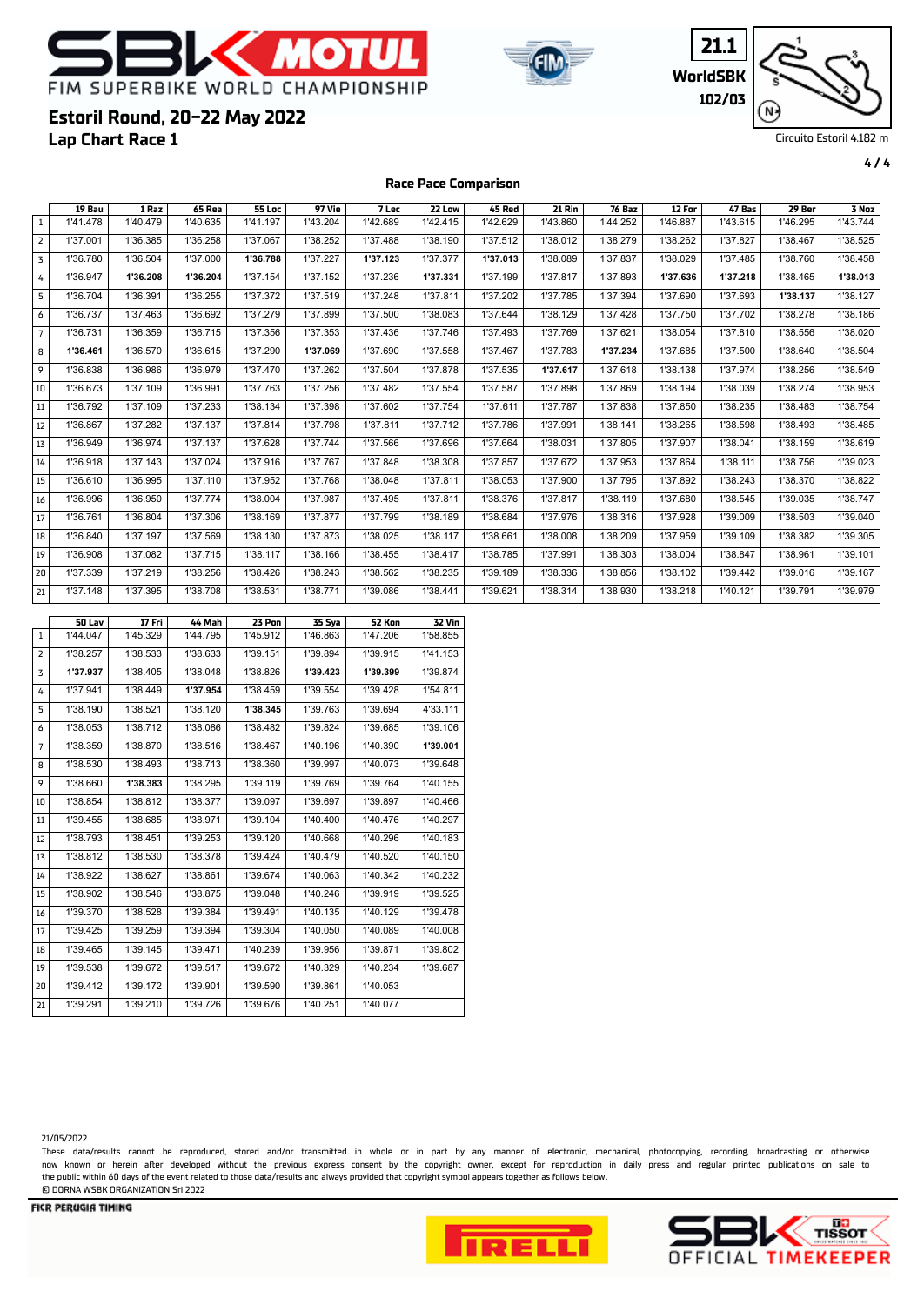



**21.2 WorldSBK 102/03**



### **Best Sectors & Speed Race 1** and **Contract Section 2.182 m** Circuito Estoril 4.182 m **Estoril Round, 20-22 May 2022**

|                      |                              | <b>RESULTS</b>   |                |                     |                                |          |                  |                |                                                                                             |                 |                      |        | SPEED          |                     |               |        |
|----------------------|------------------------------|------------------|----------------|---------------------|--------------------------------|----------|------------------|----------------|---------------------------------------------------------------------------------------------|-----------------|----------------------|--------|----------------|---------------------|---------------|--------|
| $\mathcal{I}$        | 19 A BAUTISTA                |                  |                | Ducati Panigale V4R |                                | Laps 21  |                  |                | $\mathbf{I}$                                                                                |                 | 19 A BAUTISTA        |        |                | Ducati Panigale V4R |               | 324,3  |
| $\overline{z}$       | 1 T. RAZGATLIOGLU            |                  | Yamaha YZF R1  |                     |                                | 0.126    |                  |                | $\overline{z}$                                                                              |                 | 97 x VIERGE          |        |                | Honda CBR1000 RR-R  |               | 321,4  |
| $\overline{3}$       | 65 J. REA                    |                  |                | Kawasaki ZX-10RR    |                                | 4.835    |                  |                | $\overline{3}$                                                                              |                 | 21 M. RINALDI        |        |                | Ducati Panigale V4R |               | 320,5  |
| 4                    | 55 A LOCATELLI               |                  | Yamaha YZF R1  |                     |                                | 17.079   |                  |                | $\overline{4}$                                                                              |                 | 76 L.BAZ             |        |                | BMW M1000RR         |               | 320,5  |
| 5                    | 97 x VIERGE                  |                  |                | Honda CBR1000 RR-R  |                                | 19.107   |                  |                | 5                                                                                           |                 | 50 E. LAVERTY        |        |                | BMW M1000RR         |               | 319,5  |
| 6                    | 7 I. LECUONA                 |                  |                | Honda CBR1000 RR-R  |                                | 19.215   |                  |                | 6                                                                                           |                 | 29 L. BERNARDI       |        |                | Ducati Panigale V4R |               | 318,6  |
| $\overline{z}$       | 22 A LOWES                   |                  |                | Kawasaki ZX-10RR    |                                | 21.956   |                  |                | $\overline{z}$                                                                              |                 | 47 A BASSANI         |        |                | Ducati Panigale V4R |               | 318,6  |
| 8                    | 45 s. <b>Redding</b>         |                  |                | BMW M1000RR         |                                | 23.090   |                  |                | $\mathcal{B}% _{0}=\mathcal{A}_{\mathrm{H}}\left( \mathcal{A}_{\mathrm{H}}\right) ^{\ast }$ |                 | 7 L LECUONA          |        |                | Honda CBR1000 RR-R  |               | 316,7  |
| 9                    | 21 M. RINALDI                |                  |                | Ducati Panigale V4R |                                | 24.104   |                  |                | 9                                                                                           |                 | 12 x FORES           |        |                | Ducati Panigale V4R |               | 314,9  |
| 10                   | 76 L.BAZ                     |                  |                | BMW M1000RR         |                                | 25.212   |                  |                | 10                                                                                          |                 | 22 A LOWES           |        |                | Kawasaki ZX-10RR    |               | 314,0  |
| 11                   | 12 x FORES                   |                  |                | Ducati Panigale V4R |                                | 27.516   |                  |                | 11                                                                                          |                 | 45 s. <b>Redding</b> |        |                | BMW M1000RR         |               | 314,0  |
| 12                   | 47 A BASSANI                 |                  |                | Ducati Panigale V4R |                                | 30.686   |                  |                | 12                                                                                          |                 | 65 J. REA            |        |                | Kawasaki ZX-10RR    |               | 314,0  |
| 13                   | 29 L. BERNARDI               |                  |                | Ducati Panigale V4R |                                | 39.599   |                  |                | 13                                                                                          |                 | 52 O. KONIG          |        |                | Kawasaki ZX-10RR    |               | 313,0  |
| 14                   | $3 K$ NOZANE                 |                  | Yamaha YZF R1  |                     |                                | 39.643   |                  |                | 14                                                                                          |                 | 55 A LOCATELLI       |        |                | Yamaha YZF R1       |               | 311,2  |
| 15                   | 50 E. LAVERTY                |                  |                | BMW M1000RR         |                                | 41.735   |                  |                | 15                                                                                          |                 | 3 K NQZANE           |        |                | Yamaha YZF R1       |               | 310,3  |
| 16                   | 17 M. FRITZ                  |                  | Yamaha YZF R1  |                     |                                | 41.854   |                  |                | 16                                                                                          |                 | 1 T. RAZGATLIOGLU    |        |                | Yamaha YZF R1       |               | 310,3  |
| 17                   | 44 L. MAHIAS                 |                  |                | Kawasaki ZX-10RR    |                                | 42.790   |                  |                | 17                                                                                          |                 | 17 M. FRITZ          |        |                | Yamaha YZF R1       |               | 308,6  |
| 18                   | 23 C. PONSSON                |                  | Yamaha YZF R1  |                     |                                | 50.082   |                  |                | 18                                                                                          |                 | 44 L. MAHIAS         |        |                | Kawasaki ZX-10RR    |               | 307,7  |
| 19                   | 35 H. SYAHRIN                |                  |                | Honda CBR1000 RR-R  |                                | 1'08.940 |                  |                | 19                                                                                          |                 | 23 C. PONSSON        |        |                | Yamaha YZF R1       |               | 307,7  |
| 20                   | 52 O. KONIG                  |                  |                | Kawasaki ZX-10RR    |                                | 1'08.979 |                  |                | 20                                                                                          |                 | 35 H. SYAHRIN        |        |                | Honda CBR1000 RR-R  |               | 307,7  |
| 21                   | 32 I. VINALES                |                  |                | Kawasaki ZX-10RR    |                                | 2 Laps   |                  |                | 21                                                                                          |                 | 32   VINALES         |        |                | Kawasaki ZX-10RR    |               | 299,2  |
| <b>RET</b>           | 36 L. MERCADO                |                  |                | Honda CBR1000 RR-R  |                                |          |                  |                | 22                                                                                          |                 | 36 L. MERCADO        |        |                | Honda CBR1000 RR-R  |               | 201,5  |
|                      |                              |                  |                |                     |                                |          |                  |                |                                                                                             |                 |                      |        |                |                     |               |        |
|                      | <b>SEG. 1</b>                |                  |                |                     | <b>SEG. 2</b>                  |          |                  |                |                                                                                             |                 | <b>SEG. 3</b>        |        |                |                     | <b>SEG. 4</b> |        |
| 1                    | 1 T. RAZGATLIOGLU            | 18.763           | $\mathcal{I}$  |                     | 19 A BAUTISTA                  |          | 23.873           | $\mathbf{1}$   |                                                                                             |                 | 1 T. RAZGATLIOGLU    | 22.659 | $\mathcal{I}$  | 65 J. REA           |               | 30.473 |
| 2                    | 19 A. BAUTISTA               | 18.870           | $\overline{z}$ |                     | 65 J. REA                      |          | 23.930           | 2              | 65 J. REA                                                                                   |                 |                      | 22.704 | $\overline{z}$ | 7 I. LECUONA        |               | 30.701 |
| 3                    | 65 J. REA                    | 18.889           | $\overline{3}$ |                     | 1 T. RAZGATLIOGLU              |          | 23.938           | $\overline{3}$ |                                                                                             | 19 A. BAUTISTA  |                      | 22.714 | $\overline{3}$ | 1 T. RAZGATLIOGLU   |               | 30.713 |
| 4                    | 97 X VIERGE                  | 18.932           | 4              |                     | 97 X. VIERGE                   |          | 24.054           | $\overline{4}$ |                                                                                             | 55 A. LOCATELLI |                      | 22.830 | 4              | 19 A BAUTISTA       |               | 30.725 |
| 5                    | 45 S. REDDING                | 18.960           | 5              |                     | 45 S. REDDING                  |          | 24.073           | $\overline{5}$ |                                                                                             | 45 S. REDDING   |                      | 22.890 | 5              | 55 A LOCATELLI      |               | 30.739 |
| 6                    | 7 I. LECUONA                 | 18.999           | 6              |                     | 55 A LOCATELLI                 |          | 24.074           | 6              | 76 L.BAZ                                                                                    |                 |                      | 22.930 | 6              | 22 A LOWES          |               | 30.830 |
| 7                    | 76 L BAZ                     | 19.004           | 7              |                     | 47 A. BASSANI                  |          | 24.087           | -7             |                                                                                             | 7 I. LECUONA    |                      | 22.942 | $\overline{z}$ | 45 S. REDDING       |               | 30.882 |
| $\boldsymbol{\beta}$ | 55 A. LOCATELLI              | 19.042           | $\mathcal{B}$  |                     | 76 L. BAZ                      |          | 24.166           | $\mathcal S$   |                                                                                             | 22 A. LOWES     |                      | 22.946 | 8              | 97 X. VIERGE        |               | 30.889 |
| $\mathcal G$         | 21 M. RINALDI                | 19.043           | 9              |                     | 22 A LOWES                     |          | 24.185           | ۶              |                                                                                             | 12 X FORES      |                      | 22.963 | 9              | 47 A. BASSANI       |               | 30.956 |
| 10                   | 22 A. LOWES                  | 19.071           | 10             |                     | 7 I. LECUONA                   |          | 24.203           | 10             |                                                                                             | 47 A. BASSANI   |                      | 22.975 | 10             | 12 X FORES          |               | 30.975 |
| 11                   | 29 L BERNARDI                | 19.128           | 11             |                     | 21 M. RINALDI                  |          | 24.208           | 11             |                                                                                             | 97 X. VIERGE    |                      | 22.984 | 11             | 76 L. BAZ           |               | 30.983 |
| 12                   | 47 A. BASSANI                | 19.128           | $12\,$         |                     | <b>12 X FORES</b>              |          | 24.267           | 12             |                                                                                             | 3 K. NOZANE     |                      | 23.013 | $12\,$         | 50 E. LAVERTY       |               | 31.035 |
| 13                   | <b>12 X FORES</b>            | 19.138           | 13             |                     | 50 E. LAVERTY                  |          | 24.279           | 13             |                                                                                             | 21 M. RINALDI   |                      | 23.014 | 13             | 21 M. RINALDI       |               | 31.100 |
| 14                   | 44 L MAHIAS                  | 19.161           | 14             |                     | 29 L. BERNARDI                 |          | 24.298           | 14             |                                                                                             | 50 E. LAVERTY   |                      | 23.082 | 14             | 44 L. MAHIAS        |               | 31.117 |
| 15                   | 50 E LAVERTY                 | 19.204           | 15             |                     | 3 K. NOZANE                    |          | 24.336           | 15             |                                                                                             | 44 L. MAHIAS    |                      | 23.122 | 15             | 3 K. NOZANE         |               | 31.207 |
| 16                   | 23 C. PONSSON                | 19.216           | 16             |                     | 44 L. MAHIAS                   |          | 24.360           | 16             |                                                                                             | 23 C. PONSSON   |                      | 23.179 | 16             | 17 M. FRITZ         |               | 31.216 |
| 17                   | 3 K. NOZANE                  | 19.220           | 17             |                     | 17 M. FRITZ                    |          | 24.383           | 17             |                                                                                             | 29 L. BERNARDI  |                      | 23.195 | 17             | 29 L. BERNARDI      |               | 31.235 |
| 18                   | 17 M. FRITZ                  | 19.287           | 18             |                     | 23 C. PONSSON                  |          | 24.408           | 18             |                                                                                             | 17 M. FRITZ     |                      | 23.203 | 18             | 23 C. PONSSON       |               | 31.281 |
| 19                   | 35 H. SYAHRIN                | 19.377           | 19             |                     | 32   VINALES                   |          | 24.619           | 19             |                                                                                             | 32   VINALES    |                      | 23.363 | 19             | 32   VINALES        |               | 31.541 |
| 20                   | 52 O. KONIG                  | 19.419           | 20             |                     | 52 O. KONIG                    |          | 24.663           | 20             |                                                                                             | 52 O. KONIG     |                      | 23.393 | 20             | 52 O. KONIG         |               | 31.573 |
| 21<br>22             | 32   VINALES<br>36 L MERCADO | 19.421<br>25.451 | 21<br>22       |                     | 35 H. SYAHRIN<br>36 L. MERCADO |          | 24.731<br>25.256 | 21             |                                                                                             | 35 H. SYAHRIN   |                      | 23.425 | 21             | 35 H. SYAHRIN       |               | 31.707 |

21/05/2022

These data/results cannot be reproduced, stored and/or transmitted in whole or in part by any manner of electronic, mechanical, photocopying, recording, broadcasting or otherwise now known or herein afer developed without the previous express consent by the copyright owner, except for reproduction in daily press and regular printed publications on sale to the public within 60 days of the event related to those data/results and always provided that copyright symbol appears together as follows below. © DORNA WSBK ORGANIZATION Srl 2022



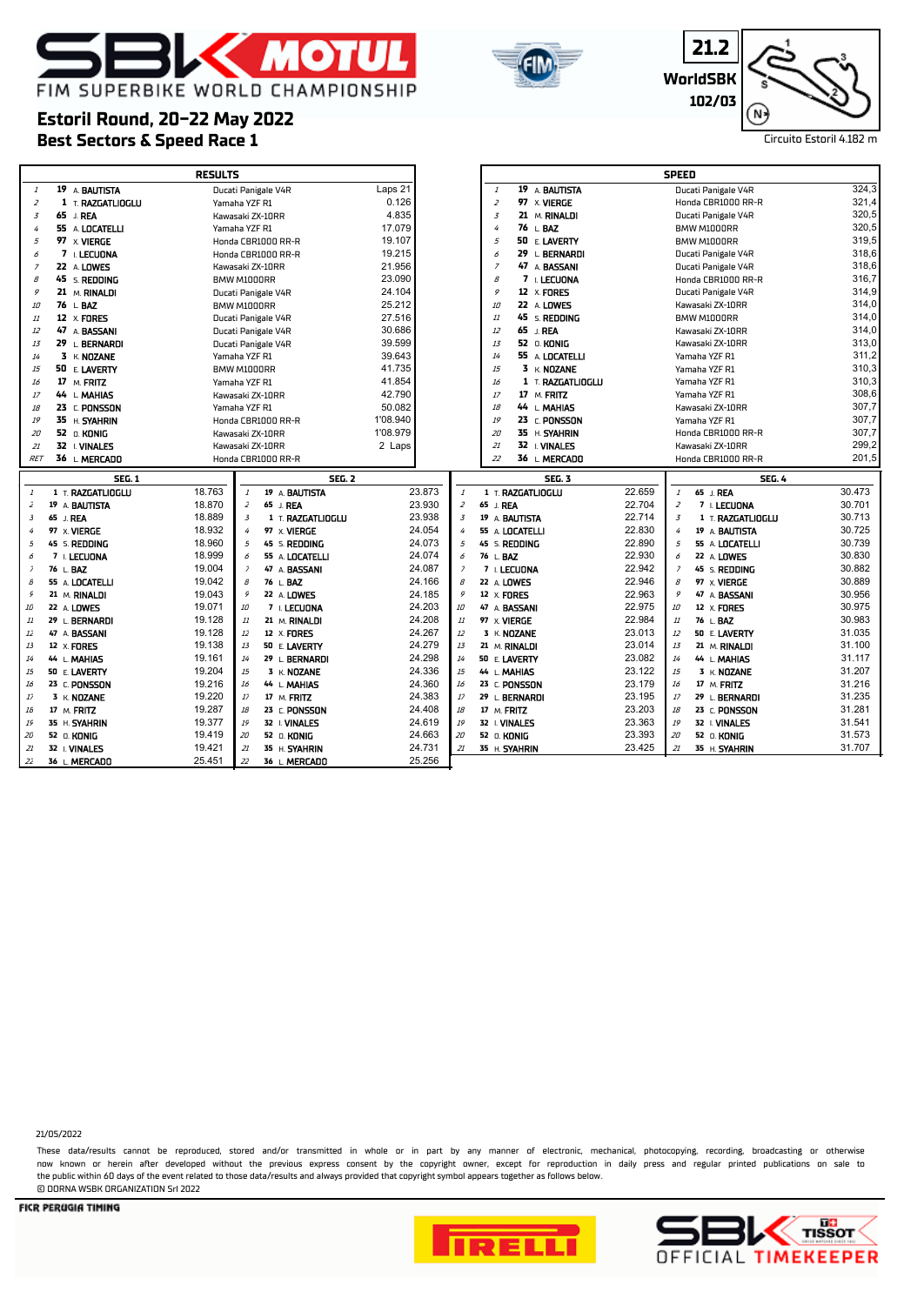

Lap Seg.1 Seg.2 Seg.3 Seg.4 Lap Time km/h Local Time 24.056 22.917 30.660 1'40.635 174,2 14:02'03.381 19.120 **23.930** 22.735 **30.473** 1'36.258 **314,0** 14:03'39.639

### **Chronological Analysis Race 1 Estoril Round, 20-22 May 2022**

**1° 65 J. REA (1'36.204)**



| 3                         | 18.978           | 23.968           | 23.422                       | 30.632           | 1'37.000             | 311,2          | 14:05'16.639                 | 18                      | 19.003           | 24.070           | 22.876                     | 30.891           | 1'36.840             | 316,7          | 14:29'29.829                 |
|---------------------------|------------------|------------------|------------------------------|------------------|----------------------|----------------|------------------------------|-------------------------|------------------|------------------|----------------------------|------------------|----------------------|----------------|------------------------------|
| $\overline{4}$            | 18.889           | 23.938           | 22.704                       | 30.673           | 1'36.204             | 311,2          | 14:06'52.843                 | $19\,$                  | 19.025           | 24.021           | 22.901                     | 30.961           | 1'36.908             | 318,6          | 14:31'06.737                 |
| 5                         | 18.894           | 23.999           | 22.704                       | 30.658           | 1'36.255             | 309,5          | 14:08'29.098                 | 20                      | 19.211           | 24.149           | 22.973                     | 31.006           | 1'37.339             | 314,0          | 14:32'44.076                 |
|                           |                  | 23.999           | 22.874                       | 30.908           | 1'36.692             | 312,1          | 14:10'05.790                 | 21                      | 19.135           | 24.125           | 22.913                     | 30.975           | 1'37.148             | 314,9          | 14:34'21.224                 |
| 6                         | 18.911           |                  |                              |                  |                      |                |                              |                         |                  |                  |                            |                  |                      |                | Race Time 33'58.478          |
| $\overline{7}$            | 18.937           | 23.995           | 22.886                       | 30.897           | 1'36.715             | 306,8          | 14:11'42.505                 |                         |                  |                  |                            |                  |                      |                |                              |
| 8                         | 19.051           | 23.975           | 22.899                       | 30.690           | 1'36.615             | 306,8          | 14:13'19.120                 | 4°                      |                  |                  | 55 A. LOCATELLI [1'36.788] |                  |                      |                |                              |
| 9                         | 19.098           | 24.116           | 22.907                       | 30.858           | 1'36.979             | 309,5          | 14:14'56.099                 | Lap                     | Seg.1            | Seg.2            | Seg.3                      | Seg.4            | Lap Time             | km/h           | <b>Local Time</b>            |
| $10\,$                    | 19.043           | 24.102           | 22.824                       | 31.022           | 1'36.991             | 305,1          | 14:16'33.090                 | $\,1\,$                 |                  | 24.116           | 22.968                     | 30.792           | 1'41.197             | 186,5          | 14:02'03.943                 |
| $11\,$                    | 19.195           | 24.125           | 22.939                       | 30.974           | 1'37.233             | 306,8          | 14:18'10.323                 | $\overline{\mathbf{2}}$ | 19.277           | 24.172           | 22.858                     | 30.760           | 1'37.067             | 306,8          | 14:03'41.010                 |
| $12\,$                    | 18.989           | 24.115           | 22.978                       | 31.055           | 1'37.137             | 305,9          | 14:19'47.460                 | 3                       | 19.042           | 24.074           | 22.933                     | 30.739           | 1'36.788             | 310,3          | 14:05'17.798                 |
| $1\overline{3}$           | 19.323           | 24.024           | 22.989                       | 30.801           | 1'37.137             | 305,9          | 14:21'24.597                 | $\overline{4}$          | 19.185           | 24.175           | 22.830                     | 30.964           | 1'37.154             | 311,2          | 14:06'54.952                 |
| $14\,$                    | 18.917           | 24.171           | 22.784                       | 31.152           | 1'37.024             | 308,6          | 14:23'01.621                 |                         |                  | 24.206           | 22.985                     | 30.963           | 1'37.372             | 304,2          | 14:08'32.324                 |
| 15                        | 19.130           | 24.137           | 22.935                       | 30.908           | 1'37.110             | 306,8          | 14:24'38.731                 | 5                       | 19.218           |                  |                            |                  |                      |                |                              |
| $16\,$                    | 19.798           | 24.166           | 22.887                       | 30.923           | 1'37.774             | 306,8          | 14:26'16.505                 | 6                       | 19.077           | 24.134           | 23.066                     | 31.002           | 1'37.279             | 310,3          | 14:10'09.603                 |
|                           |                  |                  |                              |                  |                      |                |                              | $\overline{7}$          | 19.101           | 24.165           | 23.015                     | 31.075           | 1'37.356             | 310,3          | 14:11'46.959                 |
| $17\,$                    | 19.051           | 24.237           | 22.997                       | 31.021           | 1'37.306             | 311,2          | 14:27'53.811                 | 8                       | 19.071           | 24.196           | 23.015                     | 31.008           | 1'37.290             | 307,7          | 14:13'24.249                 |
| 18                        | 19.129           | 24.240           | 22.926                       | 31.274           | 1'37.569             | 310,3          | 14:29'31.380                 | 9                       | 19.066           | 24.314           | 22.982                     | 31.108           | 1'37.470             | 308,6          | 14:15'01.719                 |
| 19                        | 19.092           | 24.262           | 23.085                       | 31.276           | 1'37.715             | 309,5          | 14:31'09.095                 | 10                      | 19.134           | 24.341           | 23.117                     | 31.171           | 1'37.763             | 304,2          | 14:16'39.482                 |
| 20                        | 19.315           | 24.279           | 23.255                       | 31.407           | 1'38.256             | 306,8          | 14:32'47.351                 | $11\,$                  | 19.280           | 24.372           | 23.177                     | 31.305           | 1'38.134             | 306,8          | 14:18'17.616                 |
| 21                        | 19.155           | 24.372           | 23.479                       | 31.702           | 1'38.708             | 308,6          | 14:34'26.059                 | $12\,$                  | 19.204           | 24.320           | 23.107                     | 31.183           | 1'37.814             | 305,1          | 14:19'55.430                 |
|                           |                  |                  |                              |                  |                      |                | Race Time 34'03.313          | $1\overline{3}$         | 19.067           | 24.298           | 23.041                     | 31.222           | 1'37.628             | 304,2          | 14:21'33.058                 |
|                           |                  |                  |                              |                  |                      |                |                              | $14\,$                  | 19.188           | 24.390           | 23.052                     | 31.286           | 1'37.916             | 305,1          | 14:23'10.974                 |
| $2^{\circ}$               |                  |                  | 1 T. RAZGATLIOGLU [1'36.208] |                  |                      |                |                              |                         |                  |                  |                            |                  |                      |                |                              |
| Lap                       | Seg.1            | Seg.2            | Seg.3                        | Seg.4            | Lap Time             | km/h           | Local Time                   | 15                      | 19.152           | 24.394           | 23.097                     | 31.309           | 1'37.952             | 307,7          | 14:24'48.926                 |
| $\,1\,$                   |                  | 24.159           | 22.778                       | 30.814           | 1'40.479             | 183,1          | 14:02'03.225                 | 16                      | 19.073           | 24.445           | 23.112                     | 31.374           | 1'38.004             | 304,2          | 14:26'26.930                 |
| $\overline{\mathbf{2}}$   | 18.893           | 24.030           | 22.702                       | 30.760           | 1'36.385             | 304,2          | 14:03'39.610                 | $17\,$                  | 19.194           | 24.367           | 23.073                     | 31.535           | 1'38.169             | 304,2          | 14:28'05.099                 |
| $\mathbf 3$               | 18.842           | 24.039           | 22.910                       | 30.713           | 1'36.504             | 305,1          | 14:05'16.114                 | 18                      | 19.102           | 24.425           | 23.050                     | 31.553           | 1'38.130             | 303,4          | 14:29'43.229                 |
| $\overline{4}$            | 18.822           | 23.938           | 22.659                       | 30.789           | 1'36.208             | 305,9          | 14:06'52.322                 | $19\,$                  | 19.189           | 24.392           | 23.168                     | 31.368           | 1'38.117             | 305,9          | 14:31'21.346                 |
| 5                         | 18.821           | 23.999           | 22.719                       | 30.852           | 1'36.391             | 304,2          | 14:08'28.713                 | 20                      | 19.168           | 24.480           | 23.239                     | 31.539           | 1'38.426             | 305,1          | 14:32'59.772                 |
| 6                         | 18.839           | 25.129           | 22.748                       | 30.747           | 1'37.463             | 305,1          | 14:10'06.176                 | $21\,$                  | 19.222           | 24.485           | 23.221                     | 31.603           | 1'38.531             | 305,1          | 14:34'38.303                 |
| $\overline{7}$            | 18.765           | 24.045           | 22.767                       | 30.782           | 1'36.359             | 310,3          | 14:11'42.535                 |                         |                  |                  |                            |                  |                      |                | Race Time 34'15.557          |
|                           |                  |                  |                              |                  |                      |                |                              |                         |                  |                  |                            |                  |                      |                |                              |
|                           |                  |                  |                              |                  |                      |                |                              |                         |                  |                  |                            |                  |                      |                |                              |
| 8                         | 18.763           | 24.095           | 22.759                       | 30.953           | 1'36.570             | 306,8          | 14:13'19.105                 | 5°                      |                  |                  | 45 S. REDDING [1'37.013]   |                  |                      |                |                              |
| 9                         | 18.964           | 24.149           | 22.792                       | 31.081           | 1'36.986             | 305,1          | 14:14'56.091                 | Lap                     | Seg.1            | Seg.2            | Seg.3                      | Seg.4            | Lap Time             | km/h           | Local Time                   |
| $10\,$                    | 19.217           | 24.227           | 22.760                       | 30.905           | 1'37.109             | 301,7          | 14:16'33.200                 | $\,1\,$                 |                  | 24.588           | 23.134                     | 30.882           | 1'42.629             | 183,1          | 14:02'05.375                 |
| $11\,$                    | 18.917           | 24.205           | 22.896                       | 31.091           | 1'37.109             | 308,6          | 14:18'10.309                 | $\mathsf{2}$            | 19.384           | 24.098           | 23.017                     | 31.013           | 1'37.512             | 314,0          | 14:03'42.887                 |
| $12\,$                    | 19.143           | 24.259           | 22.946                       | 30.934           | 1'37.282             | 300,8          | 14:19'47.591                 | $\mathbf 3$             | 19.027           | 24.073           | 22.926                     | 30.987           | 1'37.013             | 314,0          | 14:05'19.900                 |
| $1\overline{3}$           | 19.010           | 24.100           | 22.843                       | 31.021           | 1'36.974             | 310,3          | 14:21'24.565                 | 4                       |                  |                  |                            |                  |                      |                |                              |
| $14\,$                    | 19.081           | 24.234           | 22.847                       | 30.981           | 1'37.143             | 302,5          | 14:23'01.708                 |                         | 19.048           | 24.131           | 22.890                     | 31.130           | 1'37.199             | 313,0          | 14:06'57.099                 |
| 15                        | 18.862           | 24.202           | 22.825                       | 31.106           | 1'36.995             | 310,3          | 14:24'38.703                 | 5                       | 19.089           | 24.076           | 22.924                     | 31.113           | 1'37.202             | 311,2          | 14:08'34.301                 |
|                           |                  |                  |                              |                  |                      |                |                              | 6                       | 18.960           | 24.148           | 23.317                     | 31.219           | 1'37.644             | 312,1          | 14:10'11.945                 |
| $16\,$                    | 18.953           | 24.167           | 22.754                       | 31.076           | 1'36.950             | 300,0          | 14:26'15.653                 | $\overline{7}$          | 19.056           | 24.133           | 23.016                     | 31.288           | 1'37.493             | 310,3          | 14:11'49.438                 |
| $17\,$                    | 18.904           | 24.132           | 22.809                       | 30.959           | 1'36.804             | 303,4          | 14:27'52.457                 | 8                       | 19.057           | 24.167           | 22.994                     | 31.249           | 1'37.467             | 311,2          | 14:13'26.905                 |
| 18                        | 19.045           | 24.141           | 22.864                       | 31.147           | 1'37.197             | 305,1          | 14:29'29.654                 | 9                       | 19.085           | 24.203           | 23.039                     | 31.208           | 1'37.535             | 309,5          | 14:15'04.440                 |
| 19                        | 18.957           | 24.091           | 22.907                       | 31.127           | 1'37.082             | 304,2          | 14:31'06.736                 | 10                      | 19.112           | 24.241           | 22.965                     | 31.269           | 1'37.587             | 310,3          | 14:16'42.027                 |
| 20                        | 19.073           | 24.102           | 22.863                       | 31.181           | 1'37.219             | 301,7          | 14:32'43.955                 | $11\,$                  | 19.060           | 24.149           | 23.108                     | 31.294           | 1'37.611             | 309,5          | 14:18'19.638                 |
| 21                        | 19.087           | 24.154           | 22.898                       | 31.256           | 1'37.395             | 305,9          | 14:34'21.350                 | $12\,$                  | 19.123           | 24.213           | 23.132                     | 31.318           | 1'37.786             | 311,2          | 14:19'57.424                 |
|                           |                  |                  |                              |                  |                      |                | Race Time 33'58.604          | 13                      | 18.986           | 24.273           | 23.060                     | 31.345           | 1'37.664             | 309,5          | 14:21'35.088                 |
|                           |                  |                  |                              |                  |                      |                |                              | $14\,$                  | 19.117           | 24.205           | 23.145                     | 31.390           | 1'37.857             | 308,6          | 14:23'12.945                 |
| $\mathbf{3}^{\mathbf{o}}$ |                  |                  | 19 A. BAUTISTA [1'36.461]    |                  |                      |                |                              | 15                      | 19.174           | 24.273           | 23.169                     | 31.437           | 1'38.053             | 311,2          | 14:24'50.998                 |
| Lap                       | Seg.1            | Seg.2            | Seg.3                        | Seg.4            | Lap Time             | km/h           | <b>Local Time</b>            |                         |                  |                  |                            |                  |                      |                |                              |
| $\,1\,$                   |                  | 24.142           | 22.920                       | 30.771           | 1'41.478             | 188,2          | 14:02'04.224                 | $16\,$                  | 19.308           | 24.412           | 23.151                     | 31.505           | 1'38.376             | 308,6          | 14:26'29.374                 |
| $\overline{2}$            | 19.213           | 24.126           | 22.795                       | 30.867           | 1'37.001             | 317,6          | 14:03'41.225                 | $17\,$                  | 19.526           | 24.324           | 23.252                     | 31.582           | 1'38.684             | 308,6          | 14:28'08.058                 |
| 3                         | 19.049           | 24.021           | 22.985                       | 30.725           | 1'36.780             | 321,4          | 14:05'18.005                 | 18                      | 19.351           | 24.426           | 23.195                     | 31.689           | 1'38.661             | 312,1          | 14:29'46.719                 |
| $\overline{4}$            | 19.066           | 24.163           | 22.970                       | 30.748           | 1'36.947             | 324,3          | 14:06'54.952                 | 19                      | 19.244           | 24.411           | 23.343                     | 31.787           | 1'38.785             | 310,3          | 14:31'25.504                 |
| 5                         | 18.958           | 23.977           | 22.844                       | 30.925           | 1'36.704             | 317,6          | 14:08'31.656                 | 20                      | 19.526           | 24.453           | 23.408                     | 31.802           | 1'39.189             | 309,5          | 14:33'04.693                 |
| 6                         | 19.014           | 24.033           | 22.714                       | 30.976           | 1'36.737             | 316,7          | 14:10'08.393                 | 21                      | 19.727           | 24.514           | 23.412                     | 31.968           | 1'39.621             | 311,2          | 14:34'44.314                 |
| $\overline{7}$            | 18.972           | 24.020           | 22.786                       | 30.953           | 1'36.731             | 316,7          | 14:11'45.124                 |                         |                  |                  |                            |                  |                      |                | Race Time 34'21.568          |
| 8                         | 18.870           | 23.914           | 22.847                       | 30.830           | 1'36.461             | 316,7          | 14:13'21.585                 |                         |                  |                  |                            |                  |                      |                |                              |
| 9                         | 18.897           | 24.119           | 22.821                       | 31.001           | 1'36.838             | 317,6          | 14:14'58.423                 | 6°                      |                  |                  | 97 X. VIERGE [1'37.069]    |                  |                      |                |                              |
|                           |                  |                  |                              |                  |                      |                |                              | Lap                     | Seg.1            | Seg.2            | Seg.3                      | Seg.4            | Lap Time             | km/h           | Local Time                   |
| $10\,$                    | 18.951           | 23.975           | 22.730                       | 31.017           | 1'36.673             | 317,6          | 14:16'35.096                 | $\mathbf{1}$            |                  | 24.591           | 23.442                     | 30.950           | 1'43.204             | 194,6          | 14:02'05.950                 |
| $11\,$                    | 18.945           | 24.028           | 22.866                       | 30.953           | 1'36.792             | 316,7          | 14:18'11.888                 | $\mathsf{2}$            | 19.270           | 24.432           | 23.344                     | 31.206           | 1'38.252             | 308,6          | 14:03'44.202                 |
| 12<br>$1\overline{3}$     | 18.905<br>18.964 | 24.058<br>24.105 | 22.881<br>22.809             | 31.023<br>31.071 | 1'36.867<br>1'36.949 | 316,7<br>315,8 | 14:19'48.755<br>14:21'25.704 | 3<br>4                  | 19.106<br>19.056 | 24.054<br>24.126 | 23.135<br>22.984           | 30.932<br>30.986 | 1'37.227<br>1'37.152 | 318,6<br>319,5 | 14:05'21.429<br>14:06'58.581 |

 $21/05/2022$  P = Pits In/Out - C = Lap Time Cancelled

These data/results cannot be reproduced, stored and/or transmitted in whole or in part by any manner of electronic, mechanical, photocopying, recording, broadcasting or otherwise now known or herein afer developed without the previous express consent by the copyright owner, except for reproduction in daily press and regular printed publications on sale to the public within 60 days of the event related to those data/results and always provided that copyright symbol appears together as follows below. © DORNA WSBK ORGANIZATION Srl 2022



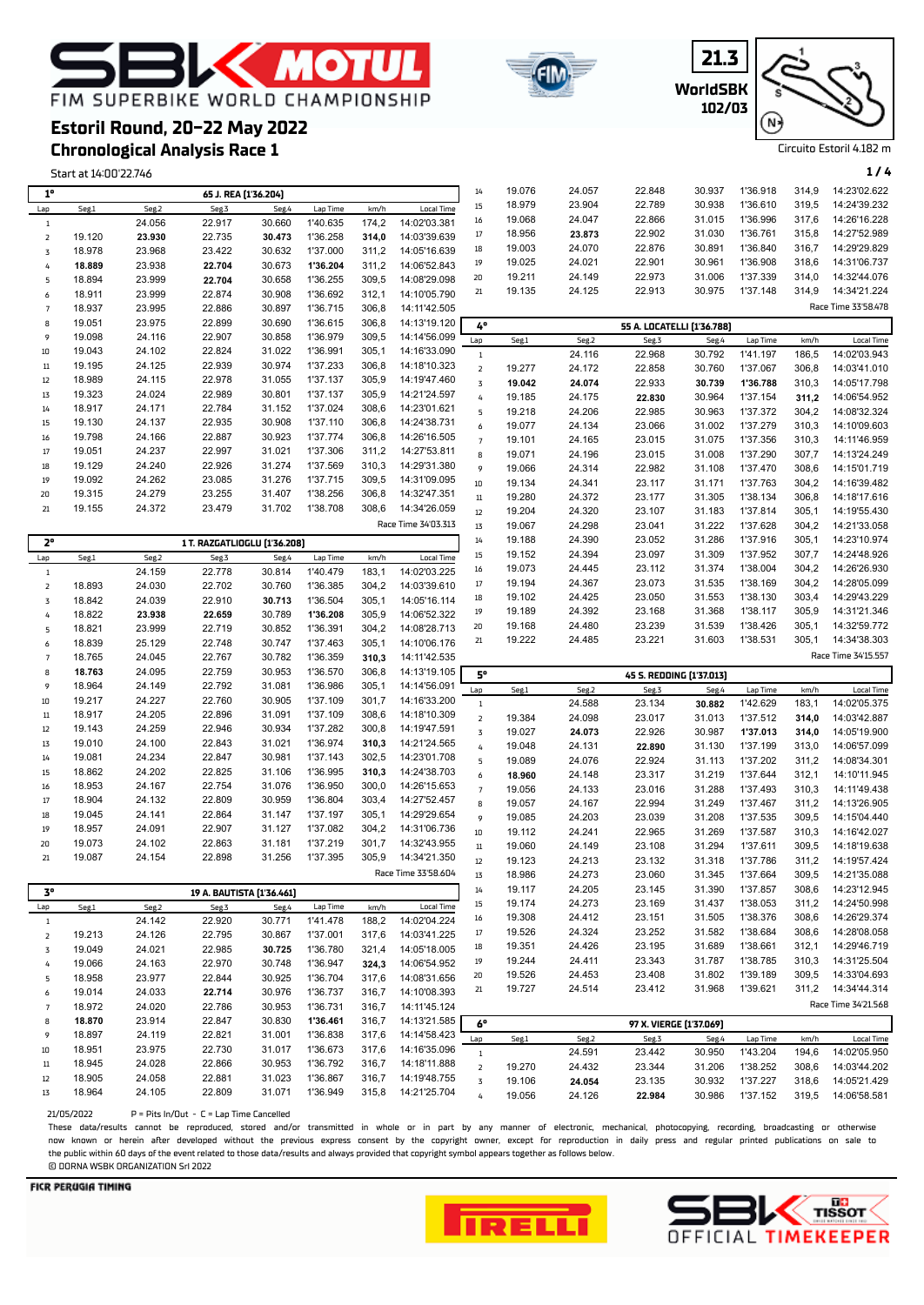# **EMOTU** FIM SUPERBIKE WORLD CHAMPIONSHIP







Circuito Estoril 4.182 m

### **Chronological Analysis Race 1 Estoril Round, 20-22 May 2022**

|                               | Start at 14:00'22.746 |                  |                          |                  |                      |                |                              |                          |        |        |                          |        |          |       | 2/4                 |
|-------------------------------|-----------------------|------------------|--------------------------|------------------|----------------------|----------------|------------------------------|--------------------------|--------|--------|--------------------------|--------|----------|-------|---------------------|
| 5                             | 19.188                | 24.191           | 23.184                   | 30.956           | 1'37.519             | 320,5          | 14:08'36.100                 | 20                       | 19.723 | 24.612 | 23.402                   | 31.705 | 1'39.442 | 310,3 | 14:33'11.789        |
| 6                             | 19.289                | 24.368           | 23.295                   | 30.947           | 1'37.899             | 318,6          | 14:10'13.999                 | 21                       | 19.679 | 24.781 | 23.629                   | 32.032 | 1'40.121 | 313,0 | 14:34'51.910        |
| $\overline{7}$                | 18.974                | 24.147           | 23.249                   | 30.983           | 1'37.353             | 321,4          | 14:11'51.352                 |                          |        |        |                          |        |          |       | Race Time 34'29.164 |
| 8                             | 18.932                | 24.118           | 23.076                   | 30.943           | 1'37.069             | 316,7          | 14:13'28.421                 | 90                       |        |        |                          |        |          |       |                     |
| 9                             | 19.065                | 24.211           | 23.097                   | 30.889           | 1'37.262             | 317,6          | 14:15'05.683                 |                          |        |        | 76 L. BAZ [1'37.234]     |        |          |       |                     |
| $10\,$                        | 19.078                | 24.168           | 23.024                   | 30.986           | 1'37.256             | 317,6          | 14:16'42.939                 | Lap                      | Seg.1  | Seg.2  | Seg.3                    | Seg.4  | Lap Time | km/h  | <b>Local Time</b>   |
| $11\,$                        | 19.005                | 24.222           | 23.269                   | 30.902           | 1'37.398             | 318,6          | 14:18'20.337                 | $1\,$                    |        | 24.678 | 23.496                   | 31.193 | 1'44.252 | 192,5 | 14:02'06.998        |
| 12                            | 19.112                | 24.325           | 23.223                   | 31.138           | 1'37.798             | 319,5          | 14:19'58.135                 | $\mathsf{2}$             | 19.571 | 24.440 | 23.147                   | 31.121 | 1'38.279 | 299,2 | 14:03'45.277        |
| $1\overline{3}$               | 19.139                | 24.324           | 23.243                   | 31.038           | 1'37.744             | 314,9          | 14:21'35.879                 | $\overline{\mathbf{3}}$  | 19.423 | 24.265 | 23.114                   | 31.035 | 1'37.837 | 317,6 | 14:05'23.114        |
| 14                            | 19.106                | 24.304           | 23.318                   | 31.039           | 1'37.767             | 317,6          | 14:23'13.646                 | $\pmb{4}$                | 19.340 | 24.457 | 23.009                   | 31.087 | 1'37.893 | 310,3 | 14:07'01.007        |
| 15                            | 19.068                | 24.312           | 23.215                   | 31.173           | 1'37.768             | 319,5          | 14:24'51.414                 | 5                        | 19.201 | 24.273 | 22.930                   | 30.990 | 1'37.394 | 320,5 | 14:08'38.401        |
| 16                            | 19.485                | 24.344           | 23.186                   | 30.972           | 1'37.987             | 314,0          | 14:26'29.401                 | 6                        | 19.113 | 24.166 | 23.035                   | 31.114 | 1'37.428 | 318,6 | 14:10'15.829        |
| $17\,$                        | 19.187                | 24.289           | 23.283                   | 31.118           | 1'37.877             | 314,9          | 14:28'07.278                 | $\overline{7}$           | 19.241 | 24.169 | 23.213                   | 30.998 | 1'37.621 | 312,1 | 14:11'53.450        |
| 18                            | 19.179                | 24.390           | 23.147                   | 31.157           | 1'37.873             | 317,6          | 14:29'45.151                 | 8                        | 19.004 | 24.208 | 23.039                   | 30.983 | 1'37.234 | 312,1 | 14:13'30.684        |
| 19                            | 19.216                | 24.380           | 23.301                   | 31.269           | 1'38.166             | 316,7          | 14:31'23.317                 | 9                        | 19.152 | 24.334 | 23.037                   | 31.095 | 1'37.618 | 313,0 | 14:15'08.302        |
| 20                            | 19.286                | 24.365           | 23.317                   | 31.275           | 1'38.243             | 316,7          | 14:33'01.560                 | $10\,$                   | 19.129 | 24.411 | 23.195                   | 31.134 | 1'37.869 | 314,0 | 14:16'46.171        |
| 21                            | 19.422                | 24.515           | 23.321                   | 31.513           | 1'38.771             | 316,7          | 14:34'40.331                 | $11\,$                   | 19.214 | 24.291 | 23.231                   | 31.102 | 1'37.838 | 314,0 | 14:18'24.009        |
|                               |                       |                  |                          |                  |                      |                | Race Time 34'17.585          | $12\,$                   | 19.259 | 24.450 | 23.092                   | 31.340 | 1'38.141 | 315,8 | 14:20'02.150        |
|                               |                       |                  |                          |                  |                      |                |                              | $1\overline{3}$          | 19.182 | 24.290 | 23.076                   | 31.257 | 1'37.805 | 308,6 | 14:21'39.955        |
| 7°                            |                       |                  | 7 I. LECUONA [1'37.123]  |                  |                      |                |                              | $14\,$                   | 19.266 | 24.260 | 23.219                   | 31.208 | 1'37.953 | 309,5 | 14:23'17.908        |
| Lap                           | Seg.1                 | Seg.2            | Seg.3                    | Seg.4            | Lap Time             | km/h           | <b>Local Time</b>            | 15                       | 19.117 | 24.349 | 23.021                   | 31.308 | 1'37.795 | 311,2 | 14:24'55.703        |
| $\,1\,$                       |                       | 24.774           | 23.382                   | 30.719           | 1'42.689             | 184,0          | 14:02'05.435                 | $16\,$                   | 19.291 | 24.438 | 23.091                   | 31.299 | 1'38.119 | 309,5 | 14:26'33.822        |
| $\mathsf{Z}$                  | 19.488                | 24.267           | 23.032                   | 30.701           | 1'37.488             | 314,9          | 14:03'42.923                 | $17\,$                   | 19.228 | 24.429 | 23.243                   | 31.416 | 1'38.316 | 308,6 | 14:28'12.138        |
| 3                             | 19.193                | 24.243           | 22.942                   | 30.745           | 1'37.123             | 315,8          | 14:05'20.046                 | 18                       | 19.229 | 24.340 | 23.167                   | 31.473 | 1'38.209 | 308,6 | 14:29'50.347        |
| 4                             | 19.188                | 24.254           | 23.017                   | 30.777           | 1'37.236             | 315,8          | 14:06'57.282                 | 19                       | 19.234 | 24.405 | 23.243                   | 31.421 | 1'38.303 | 308,6 | 14:31'28.650        |
| 5                             | 19.125                | 24.286           | 22.969                   | 30.868           | 1'37.248             | 316,7          | 14:08'34.530                 | 20                       | 19.701 | 24.480 | 23.225                   | 31.450 | 1'38.856 | 300,0 | 14:33'07.506        |
| 6                             | 19.047                | 24.203           | 23.334                   | 30.916           | 1'37.500             | 314,9          | 14:10'12.030                 | 21                       | 19.395 | 24.539 | 23.314                   | 31.682 | 1'38.930 | 312,1 | 14:34'46.436        |
| $\overline{7}$                | 19.239                | 24.236           | 23.066                   | 30.895           | 1'37.436             | 314,0          | 14:11'49.466                 |                          |        |        |                          |        |          |       | Race Time 34'23.690 |
| 8                             | 19.243                | 24.412           | 23.111                   | 30.924           | 1'37.690             | 312,1          | 14:13'27.156                 | $10^{\circ}$             |        |        | 22 A. LOWES [1'37.331]   |        |          |       |                     |
| 9                             | 19.174                | 24.341           | 23.002                   | 30.987           | 1'37.504             | 314,0          | 14:15'04.660                 | Lap                      | Seg.1  | Seg.2  | Seg.3                    | Seg.4  | Lap Time | km/h  | <b>Local Time</b>   |
| $10\,$                        | 19.178                | 24.305           | 22.965                   | 31.034           | 1'37.482             | 314,0          | 14:16'42.142                 | $\,1\,$                  |        | 24.604 | 23.011                   | 30.932 | 1'42.415 | 191,5 | 14:02'05.161        |
| $11\,$                        | 19.325                | 24.252           | 23.099                   | 30.926           | 1'37.602             | 314,9          | 14:18'19.744                 | $\overline{\mathbf{2}}$  | 19.925 | 24.403 | 23.032                   | 30.830 | 1'38.190 | 312,1 | 14:03'43.351        |
| 12                            | 19.189                | 24.410           | 23.113                   | 31.099           | 1'37.811             | 314,9          | 14:19'57.555                 | 3                        | 19.171 | 24.286 | 22.993                   | 30.927 | 1'37.377 | 310,3 | 14:05'20.728        |
| 13                            | 19.099                | 24.368           | 23.197                   | 30.902           | 1'37.566             | 314,9          | 14:21'35.121                 | $\pmb{4}$                | 19.145 | 24.185 | 22.994                   | 31.007 | 1'37.331 | 312,1 | 14:06'58.059        |
| 14                            | 19.252                | 24.496           | 23.136                   | 30.964           | 1'37.848             | 311,2          | 14:23'12.969                 | 5                        | 19.071 | 24.363 | 23.124                   | 31.253 | 1'37.811 | 311,2 | 14:08'35.870        |
| 15                            | 19.311                | 24.390           | 23.075                   | 31.272           | 1'38.048             | 312,1          | 14:24'51.017                 | 6                        | 19.373 | 24.417 | 23.028                   | 31.265 | 1'38.083 | 309,5 | 14:10'13.953        |
| 16                            | 18.999                | 24.431           | 23.008                   | 31.057           | 1'37.495             | 311,2          | 14:26'28.512                 | $\overline{7}$           | 19.315 | 24.324 | 23.106                   | 31.001 | 1'37.746 | 307,7 | 14:11'51.699        |
| $17\,$                        | 19.148                | 24.370           | 23.185                   | 31.096           | 1'37.799             | 308,6          | 14:28'06.311                 | 8                        | 19.188 | 24.285 | 22.979                   | 31.106 | 1'37.558 | 313,0 | 14:13'29.257        |
| 18                            | 19.212                | 24.446           | 23.206                   | 31.161           | 1'38.025             | 307,7          | 14:29'44.336                 | 9                        | 19.274 | 24.460 | 22.983                   | 31.161 | 1'37.878 | 310,3 | 14:15'07.135        |
| 19                            | 19.199                | 24.639           | 23.313                   | 31.304           | 1'38.455             | 310,3          | 14:31'22.791                 | $10\,$                   | 19.117 | 24.310 | 22.997                   | 31.130 | 1'37.554 | 309,5 | 14:16'44.689        |
| 20                            | 19.365                | 24.472           | 23.329                   | 31.396           | 1'38.562             | 307,7          | 14:33'01.353                 | $11\,$                   | 19.300 | 24.271 | 23.044                   | 31.139 | 1'37.754 | 308,6 | 14:18'22.443        |
| 21                            | 19.420                | 24.827           | 23.397                   | 31.442           | 1'39.086             | 306,8          | 14:34'40.439                 | $12\,$                   | 19.163 | 24.402 | 23.005                   | 31.142 | 1'37.712 | 307,7 | 14:20'00.155        |
|                               |                       |                  |                          |                  |                      |                | Race Time 34'17.693          | $1\overline{3}$          | 19.127 | 24.358 | 22.946                   | 31.265 | 1'37.696 | 309,5 | 14:21'37.851        |
| $8^{\circ}$                   |                       |                  | 47 A. BASSANI [1'37.218] |                  |                      |                |                              | $14\,$                   | 19.292 | 24.421 | 23.131                   | 31.464 | 1'38.308 | 307,7 | 14:23'16.159        |
| Lap                           | Seg.1                 | Seg.2            | Seg.3                    | Seg.4            | Lap Time             | km/h           | <b>Local Time</b>            | 15                       | 19.087 | 24.388 | 23.041                   | 31.295 | 1'37.811 | 307,7 | 14:24'53.970        |
| $\,1\,$                       |                       | 24.438           | 23.337                   | 31.075           | 1'43.615             | 204,5          | 14:02'06.361                 | $16\,$                   | 19.129 | 24.328 | 22.987                   | 31.367 | 1'37.811 | 307,7 | 14:26'31.781        |
| $\mathsf{Z}$                  | 19.230                | 24.224           | 23.318                   | 31.055           | 1'37.827             | 314,0          | 14:03'44.188                 | $17\,$                   | 19.239 | 24.358 | 23.243                   | 31.349 | 1'38.189 | 306,8 | 14:28'09.970        |
| 3                             | 19.330                | 24.087           | 23.034                   | 31.034           | 1'37.485             | 315,8          | 14:05'21.673                 | 18                       | 19.335 | 24.424 | 23.072                   | 31.286 | 1'38.117 | 307,7 | 14:29'48.087        |
| 4                             | 19.128                | 24.151           | 22.975                   | 30.964           | 1'37.218             | 318,6          | 14:06'58.891                 | 19                       | 19.337 | 24.556 | 23.145                   | 31.379 | 1'38.417 | 308,6 | 14:31'26.504        |
| 5                             | 19.184                | 24.229           | 23.156                   | 31.124           | 1'37.693             | 317,6          | 14:08'36.584                 | 20                       | 19.349 | 24.371 | 23.210                   | 31.305 | 1'38.235 | 308,6 | 14:33'04.739        |
|                               | 19.276                | 24.242           | 23.193                   | 30.991           | 1'37.702             | 315,8          | 14:10'14.286                 | $21\,$                   | 19.315 | 24.395 | 23.169                   | 31.562 | 1'38.441 | 314,0 | 14:34'43.180        |
| 6<br>$\overline{\phantom{a}}$ | 19.265                | 24.305           | 23.122                   | 31.118           | 1'37.810             | 316,7          | 14:11'52.096                 |                          |        |        |                          |        |          |       |                     |
|                               | 19.242                | 24.262           |                          | 30.956           | 1'37.500             | 315,8          | 14:13'29.596                 |                          |        |        |                          |        |          |       | Race Time 34'20.434 |
| 8<br>9                        | 19.335                | 24.397           | 23.040<br>23.137         | 31.105           | 1'37.974             | 314,0          | 14:15'07.570                 | $11^{\circ}$             |        |        | 21 M. RINALDI [1'37.617] |        |          |       |                     |
|                               |                       |                  |                          |                  | 1'38.039             |                | 14:16'45.609                 | Lap                      | Seg.1  | Seg.2  | Seg.3                    | Seg.4  | Lap Time | km/h  | <b>Local Time</b>   |
| $10\,$                        | 19.310                | 24.356           | 23.181                   | 31.192<br>31.288 |                      | 314,0          |                              | $\mathbf{1}$             |        | 24.711 | 23.527                   | 31.132 | 1'43.860 | 188,5 | 14:02'06.606        |
| $11\,$                        | 19.411                | 24.247           | 23.289                   |                  | 1'38.235             | 313,0          | 14:18'23.844                 | $\mathsf{Z}$             | 19.392 | 24.333 | 23.115                   | 31.172 | 1'38.012 | 314,0 | 14:03'44.618        |
| 12                            | 19.610                | 24.482           | 23.207                   | 31.299           | 1'38.598             | 312,1          | 14:20'02.442                 | $\mathbf 3$              | 19.244 | 24.208 | 23.482                   | 31.155 | 1'38.089 | 314,9 | 14:05'22.707        |
| $1\overline{3}$               | 19.284                | 24.327           | 23.176                   | 31.254           | 1'38.041             | 314,9          | 14:21'40.483                 | $\pmb{4}$                | 19.086 | 24.404 | 23.152                   | 31.175 | 1'37.817 | 320,5 | 14:07'00.524        |
| 14                            | 19.280                | 24.455           | 23.089                   | 31.287           | 1'38.111             | 314,0          | 14:23'18.594                 | 5                        | 19.086 | 24.507 | 23.014                   | 31.178 | 1'37.785 | 314,9 | 14:08'38.309        |
| $15\,$                        | 19.289                | 24.398<br>24.374 | 23.209<br>23.345         | 31.347<br>31.354 | 1'38.243             | 314,0          | 14:24'56.837                 | 6                        | 19.434 | 24.446 | 23.074                   | 31.175 | 1'38.129 | 316,7 | 14:10'16.438        |
|                               |                       |                  |                          |                  | 1'38.545             | 311,2          | 14:26'35.382                 |                          |        |        |                          | 31.181 | 1'37.769 | 318,6 | 14:11'54.207        |
| 16                            | 19.472                |                  |                          |                  |                      |                |                              | $\overline{\phantom{a}}$ | 19.064 | 24.393 | 23.131                   |        |          |       |                     |
| $17\,$                        | 19.503                | 24.601           | 23.339                   | 31.566           | 1'39.009             | 311,2          | 14:28'14.391                 | 8                        | 19.137 | 24.410 | 23.057                   | 31.179 | 1'37.783 | 316,7 | 14:13'31.990        |
| 18<br>19                      | 19.418<br>19.365      | 24.788<br>24.564 | 23.349<br>23.308         | 31.554<br>31.610 | 1'39.109<br>1'38.847 | 312,1<br>310,3 | 14:29'53.500<br>14:31'32.347 | 9                        | 19.074 | 24.413 | 23.030                   | 31.100 | 1'37.617 | 315,8 | 14:15'09.607        |

 $21/05/2022$  P = Pits In/Out - C = Lap Time Cancelled

These data/results cannot be reproduced, stored and/or transmitted in whole or in part by any manner of electronic, mechanical, photocopying, recording, broadcasting or otherwise now known or herein afer developed without the previous express consent by the copyright owner, except for reproduction in daily press and regular printed publications on sale to the public within 60 days of the event related to those data/results and always provided that copyright symbol appears together as follows below. © DORNA WSBK ORGANIZATION Srl 2022



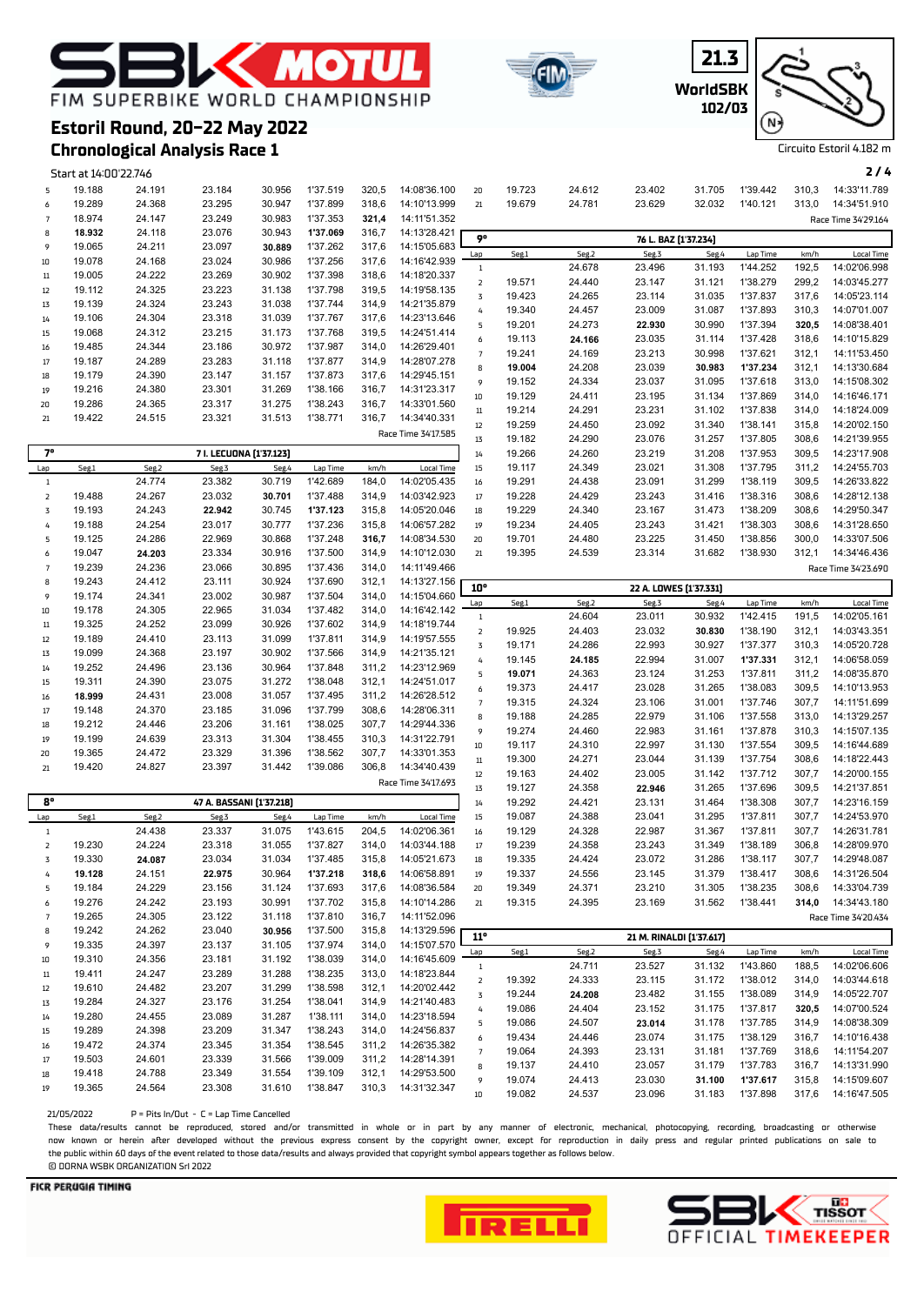# **МОТ** FIM SUPERBIKE WORLD CHAMPIONSHIP





**WorldSBK 21.3 102/03**



Circuito Estoril 4.182 m

|                     | Start at 14:00'22.746 |                  |                          |                  |                      |                |                              |                           |                  |                  |                           |                  |                      |                | 3/4                          |
|---------------------|-----------------------|------------------|--------------------------|------------------|----------------------|----------------|------------------------------|---------------------------|------------------|------------------|---------------------------|------------------|----------------------|----------------|------------------------------|
| $11\,$              | 19.162                | 24.431           | 23.040                   | 31.154           | 1'37.787             | 316,7          | 14:18'25.292                 | $\mathsf{Z}$              | 19.665           | 24.449           | 23.334                    | 31.185           | 1'38.633             | 304,2          | 14:03'46.174                 |
| 12                  | 19.165                | 24.430           | 23.196                   | 31.200           | 1'37.991             | 318,6          | 14:20'03.283                 | 3                         | 19.356           | 24.432           | 23.143                    | 31.117           | 1'38.048             | 305,9          | 14:05'24.222                 |
| $1\overline{3}$     | 19.118                | 24.484           | 23.152                   | 31.277           | 1'38.031             | 315,8          | 14:21'41.314                 | 4                         | 19.221           | 24.379           | 23.166                    | 31.188           | 1'37.954             | 307,7          | 14:07'02.176                 |
| 14                  | 19.043                | 24.380           | 23.071                   | 31.178           | 1'37.672             | 314,0          | 14:23'18.986                 | 5                         | 19.161           | 24.408           | 23.187                    | 31.364           | 1'38.120             | 305,9          | 14:08'40.296                 |
| 15                  | 19.144                | 24.420           | 23.161                   | 31.175           | 1'37.900             | 318,6          | 14:24'56.886                 | 6                         | 19.285           | 24.469           | 23.122                    | 31.210           | 1'38.086             | 305,1          | 14:10'18.382                 |
| 16                  | 19.187                | 24.384           | 23.080                   | 31.166           | 1'37.817             | 318,6          | 14:26'34.703                 | $\overline{7}$            | 19.710           | 24.395           | 23.203                    | 31.208           | 1'38.516             | 304,2          | 14:11'56.898                 |
| 17                  | 19.119                | 24.435           | 23.118                   | 31.304           | 1'37.976             | 314,0          | 14:28'12.679                 | 8                         | 19.758           | 24.530           | 23.203                    | 31.222           | 1'38.713             | 304,2          | 14:13'35.611                 |
| 18                  | 19.145                | 24.528           | 23.089                   | 31.246           | 1'38.008             | 314,9          | 14:29'50.687                 | 9                         | 19.494           | 24.360           | 23.165                    | 31.276           | 1'38.295             | 304,2          | 14:15'13.906                 |
| 19                  | 19.217                | 24.413           | 23.191                   | 31.170           | 1'37.991             | 314,9          | 14:31'28.678                 | $10\,$                    | 19.494           | 24.423           | 23.223                    | 31.237           | 1'38.377             | 304,2          | 14:16'52.283                 |
| 20                  | 19.358                | 24.518           | 23.180                   | 31.280           | 1'38.336             | 313,0          | 14:33'07.014                 | $11\,$                    | 19.640           | 24.534           | 23.321                    | 31.476           | 1'38.971             | 303,4          | 14:18'31.254                 |
| 21                  | 19.202                | 24.480           | 23.258                   | 31.374           | 1'38.314             | 313,0          | 14:34'45.328                 | $12\,$                    | 19.660           | 24.552           | 23.722                    | 31.319           | 1'39.253             | 301,7          | 14:20'10.507                 |
|                     |                       |                  |                          |                  |                      |                | Race Time 34'22.582          | 13                        | 19.408           | 24.450           | 23.187                    | 31.333           | 1'38.378             | 301,7          | 14:21'48.885                 |
| 12°                 |                       |                  | 12 X. FORES [1'37.636]   |                  |                      |                |                              | 14                        | 19.624           | 24.411           | 23.356                    | 31.470           | 1'38.861             | 301,7          | 14:23'27.746                 |
| Lap                 | Seg.1                 | Seg.2            | Seg.3                    | Seg.4            | Lap Time             | km/h           | <b>Local Time</b>            | 15                        | 19.595           | 24.453           | 23.322                    | 31.505           | 1'38.875             | 301,7          | 14:25'06.621                 |
| $\overline{1}$      |                       | 25.241           | 24.114                   | 31.865           | 1'46.887             | 201,5          | 14:02'09.633                 | 16                        | 19.619           | 24.561           | 23.288                    | 31.916           | 1'39.384             | 304,2          | 14:26'46.005                 |
| $\overline{2}$      | 19.628                | 24.361           | 23.272                   | 31.001           | 1'38.262             | 305,1          | 14:03'47.895                 | $17\,$                    | 19.757           | 24.622           | 23.536                    | 31.479           | 1'39.394             | 302,5          | 14:28'25.399                 |
| $\mathbf 3$         | 19.213                | 24.393           | 23.176                   | 31.247           | 1'38.029             | 311,2          | 14:05'25.924                 | 18                        | 19.680<br>19.680 | 24.652<br>24.848 | 23.426<br>23.398          | 31.713<br>31.591 | 1'39.471<br>1'39.517 | 302,5<br>303,4 | 14:30'04.870<br>14:31'44.387 |
| $\overline{4}$      | 19.255                | 24.295           | 23.111                   | 30.975           | 1'37.636             | 310,3          | 14:07'03.560                 | $19\,$                    | 19.634           | 24.554           | 24.095                    | 31.618           | 1'39.901             | 302,5          | 14:33'24.288                 |
| 5                   | 19.179                | 24.419           | 22.963                   | 31.129           | 1'37.690             | 311,2          | 14:08'41.250                 | 20                        |                  | 24.709           | 23.509                    | 31.937           | 1'39.726             | 305,1          | 14:35'04.014                 |
| 6                   | 19.219                | 24.282           | 23.190                   | 31.059           | 1'37.750             | 308,6          | 14:10'19.000                 | 21                        | 19.571           |                  |                           |                  |                      |                |                              |
| $\overline{7}$      | 19.286                | 24.474           | 23.189                   | 31.105           | 1'38.054             | 311,2          | 14:11'57.054                 |                           |                  |                  |                           |                  |                      |                | Race Time 34'41.268          |
| 8                   | 19.274                | 24.332           | 23.046                   | 31.033           | 1'37.685             | 314,9          | 14:13'34.739                 | 15°                       |                  |                  | 3 K. NOZANE [1'38.013]    |                  |                      |                |                              |
| 9                   | 19.371                | 24.452           | 23.172                   | 31.143           | 1'38.138             | 305,9          | 14:15'12.877                 | Lap                       | Seg.1            | Seg.2            | Seg.3                     | Seg.4            | Lap Time             | km/h           | <b>Local Time</b>            |
| $10\,$              | 19.477                | 24.611           | 22.983                   | 31.123           | 1'38.194             | 304,2          | 14:16'51.071                 | $1\,$                     |                  | 24.751           | 23.283                    | 31.359           | 1'43.744             | 197,4          | 14:02'06.490                 |
| $11\,$              | 19.171                | 24.316           | 23.028                   | 31.335           | 1'37.850             | 304,2          | 14:18'28.921                 | $\mathsf{Z}$              | 19.695           | 24.545           | 23.013                    | 31.272           | 1'38.525             | 288,8          | 14:03'45.015                 |
| 12                  | 19.260                | 24.373           | 23.327                   | 31.305           | 1'38.265             | 303,4          | 14:20'07.186                 | 3                         | 19.561           | 24.380           | 23.299                    | 31.218           | 1'38.458             | 305,9          | 14:05'23.473                 |
| 13                  | 19.257                | 24.357           | 23.032                   | 31.261           | 1'37.907             | 303,4          | 14:21'45.093                 | 4                         | 19.345           | 24.336           | 23.125                    | 31.207           | 1'38.013             | 310,3          | 14:07'01.486                 |
| 14                  | 19.226                | 24.325           | 23.078                   | 31.235           | 1'37.864             | 303,4          | 14:23'22.957                 | 5                         | 19.228           | 24.514           | 23.162                    | 31.223           | 1'38.127             | 308,6          | 14:08'39.613                 |
| 15                  | 19.185                | 24.344           | 23.105                   | 31.258           | 1'37.892             | 305,9          | 14:25'00.849                 | 6                         | 19.246           | 24.375           | 23.303                    | 31.262           | 1'38.186             | 307,7          | 14:10'17.799                 |
| 16                  | 19.152                | 24.325           | 23.024                   | 31.179           | 1'37.680             | 305,1          | 14:26'38.529                 | $\overline{7}$            | 19.302           | 24.357           | 23.098                    | 31.263           | 1'38.020             | 307,7          | 14:11'55.819                 |
| 17                  | 19.284                | 24.267           | 23.134                   | 31.243           | 1'37.928             | 305,9          | 14:28'16.457                 | 8                         | 19.220           | 24.588           | 23.171                    | 31.525           | 1'38.504             | 306,8          | 14:13'34.323                 |
| 18                  | 19.290                | 24.328           | 23.135                   | 31.206           | 1'37.959             | 305,1          | 14:29'54.416                 | 9                         | 19.377           | 24.553           | 23.158                    | 31.461           | 1'38.549             | 305,9          | 14:15'12.872                 |
| 19                  | 19.138                | 24.349           | 23.155                   | 31.362           | 1'38.004             | 307,7          | 14:31'32.420                 | $10\,$                    | 19.631           | 24.615           | 23.309                    | 31.398           | 1'38.953             | 307,7          | 14:16'51.825                 |
| 20                  | 19.380                | 24.346           | 23.145                   | 31.231<br>31.343 | 1'38.102<br>1'38.218 | 307,7          | 14:33'10.522                 | $11\,$                    | 19.555           | 24.477           | 23.280                    | 31.442           | 1'38.754             | 306,8          | 14:18'30.579                 |
| 21                  | 19.338                | 24.361           | 23.176                   |                  |                      | 305,9          | 14:34'48.740                 | $12\,$<br>$1\overline{3}$ | 19.318<br>19.220 | 24.433<br>24.434 | 23.278<br>23.201          | 31.456<br>31.764 | 1'38.485<br>1'38.619 | 303,4<br>300,8 | 14:20'09.064<br>14:21'47.683 |
|                     |                       |                  |                          |                  |                      |                | Race Time 34'25.994          | 14                        | 19.273           | 24.500           | 23.514                    | 31.736           | 1'39.023             | 299,2          | 14:23'26.706                 |
| 13°                 |                       |                  | 50 E. LAVERTY [1'37.937] |                  |                      |                |                              | 15                        | 19.409           | 24.619           | 23.294                    | 31.500           | 1'38.822             | 298,3          | 14:25'05.528                 |
| Lap                 | Seg.1                 | Seg.2            | Seg.3                    | Seg.4            | Lap Time             | km/h           | <b>Local Time</b>            | 16                        | 19.309           | 24.532           | 23.376                    | 31.530           | 1'38.747             | 300,8          | 14:26'44.275                 |
| $\mathbf{1}$        |                       | 24.739           | 23.156                   | 31.133           | 1'44.047             | 189,8          | 14:02'06.793                 | 17                        | 19.456           | 24.599           | 23.285                    | 31.700           | 1'39.040             | 300,0          | 14:28'23.315                 |
| $\overline{2}$      | 19.573                | 24.456           | 23.193                   | 31.035           | 1'38.257             | 293,5          | 14:03'45.050                 | 18                        | 19.449           | 24.736           | 23.334                    | 31.786           | 1'39.305             | 300,0          | 14:30'02.620                 |
| $\overline{3}$      | 19.311                | 24.279           | 23.177                   | 31.170           | 1'37.937             | 313,0          | 14:05'22.987                 | 19                        | 19.479           | 24.661           | 23.310                    | 31.651           | 1'39.101             | 300,8          | 14:31'41.721                 |
| 4                   | 19.325                | 24.405           | 23.082                   | 31.129           | 1'37.941             | 312,1          | 14:07'00.928                 | 20                        | 19.495           | 24.580           | 23.353                    | 31.739           | 1'39.167             | 299,2          | 14:33'20.888                 |
| 5                   | 19.465                | 24.405           | 23.125                   | 31.195           | 1'38.190             | 319,5          | 14:08'39.118                 | 21                        | 19.694           | 24.835           | 23.557                    | 31.893           | 1'39.979             | 300,8          | 14:35'00.867                 |
| 6<br>$\overline{7}$ | 19.204<br>19.342      | 24.298           | 23.309                   | 31.242<br>31.402 | 1'38.053<br>1'38.359 | 316,7<br>316,7 | 14:10'17.171<br>14:11'55.530 |                           |                  |                  |                           |                  |                      |                | Race Time 34'38.121          |
| 8                   | 19.276                | 24.344<br>24.531 | 23.271<br>23.218         | 31.505           | 1'38.530             | 315,8          | 14:13'34.060                 | 16°                       |                  |                  | 29 L. BERNARDI [1'38.137] |                  |                      |                |                              |
|                     | 19.375                | 24.544           | 23.252                   | 31.489           | 1'38.660             | 315,8          | 14:15'12.720                 |                           | Seg.1            | Seg.2            |                           |                  | Lap Time             | km/h           | Local Time                   |
| $10\,$              | 19.406                | 24.610           | 23.409                   | 31.429           | 1'38.854             | 314,9          | 14:16'51.574                 | Lap<br>$\mathbf{1}$       |                  | 24.985           | seg.s<br>24.610           | beg.4<br>31.437  | 1'46.295             | 200,7          | 14:02'09.041                 |
| $11\,$              | 19.634                | 24.842           | 23.470                   | 31.509           | 1'39.455             | 311,2          | 14:18'31.029                 | $\mathsf{Z}$              | 19.443           | 24.452           | 23.249                    | 31.323           | 1'38.467             | 310,3          | 14:03'47.508                 |
| 12                  | 19.532                | 24.469           | 23.263                   | 31.529           | 1'38.793             | 311,2          | 14:20'09.822                 | 3                         | 19.128           | 24.453           | 23.490                    | 31.689           | 1'38.760             | 318,6          | 14:05'26.268                 |
| 13                  | 19.363                | 24.491           | 23.341                   | 31.617           | 1'38.812             | 313,0          | 14:21'48.634                 | 4                         | 19.303           | 24.493           | 23.333                    | 31.336           | 1'38.465             | 311,2          | 14:07'04.733                 |
| 14                  | 19.463                | 24.499           | 23.316                   | 31.644           | 1'38.922             | 313,0          | 14:23'27.556                 | 5                         | 19.293           | 24.311           | 23.240                    | 31.293           | 1'38.137             | 316,7          | 14:08'42.870                 |
| 15                  | 19.372                | 24.509           | 23.380                   | 31.641           | 1'38.902             | 311,2          | 14:25'06.458                 | 6                         | 19.226           | 24.391           | 23.246                    | 31.415           | 1'38.278             | 315,8          | 14:10'21.148                 |
| 16                  | 19.521                | 24.557           | 23.357                   | 31.935           | 1'39.370             | 314,9          | 14:26'45.828                 | $\overline{7}$            | 19.369           | 24.417           | 23.378                    | 31.392           | 1'38.556             | 311,2          | 14:11'59.704                 |
| 17                  | 19.449                | 24.609           | 23.764                   | 31.603           | 1'39.425             | 313,0          | 14:28'25.253                 | 8                         | 19.378           | 24.427           | 23.517                    | 31.318           | 1'38.640             | 313,0          | 14:13'38.344                 |
| 18                  | 19.597                | 24.659           | 23.401                   | 31.808           | 1'39.465             | 313,0          | 14:30'04.718                 | 9                         | 19.445           | 24.320           | 23.256                    | 31.235           | 1'38.256             | 313,0          | 14:15'16.600                 |
| 19                  | 19.650                | 24.692           | 23.477                   | 31.719           | 1'39.538             | 314,9          | 14:31'44.256                 | $10\,$                    | 19.287           | 24.333           | 23.249                    | 31.405           | 1'38.274             | 317,6          | 14:16'54.874                 |
| 20                  | 19.572                | 24.703           | 23.439                   | 31.698           | 1'39.412             | 312,1          | 14:33'23.668                 | $11\,$                    | 19.285           | 24.429           | 23.318                    | 31.451           | 1'38.483             | 313,0          | 14:18'33.357                 |
| 21                  | 19.461                | 24.659           | 23.369                   | 31.802           | 1'39.291             | 314,9          | 14:35'02.959                 | 12                        | 19.256           | 24.420           | 23.299                    | 31.518           | 1'38.493             | 314,9          | 14:20'11.850                 |
|                     |                       |                  |                          |                  |                      |                | Race Time 34'40.213          | $1\overline{3}$           | 19.220           | 24.298           | 23.298                    | 31.343           | 1'38.159             | 313,0          | 14:21'50.009                 |
| 14°                 |                       |                  | 44 L. MAHIAS [1'37.954]  |                  |                      |                |                              | 14                        | 19.418           | 24.359           | 23.471                    | 31.508           | 1'38.756             | 313,0          | 14:23'28.765                 |
| Lap                 | Seg.1                 | Seg.2            | Seg.3                    | Seg.4            | Lap Time             | km/h           | Local Time                   | 15                        | 19.258           | 24.385           | 23.301                    | 31.426           | 1'38.370             | 315,8          | 14:25'07.135                 |
| $\mathbf{1}$        |                       | 25.168           | 23.308                   | 31.421           | 1'44.795             | 193,9          | 14:02'07.541                 | 16                        | 19.399           | 24.530           | 23.308                    | 31.798           | 1'39.035             |                | 317,6 14:26'46.170           |

 $21/05/2022$  P = Pits In/Out - C = Lap Time Cancelled

These data/results cannot be reproduced, stored and/or transmitted in whole or in part by any manner of electronic, mechanical, photocopying, recording, broadcasting or otherwise now known or herein afer developed without the previous express consent by the copyright owner, except for reproduction in daily press and regular printed publications on sale to the public within 60 days of the event related to those data/results and always provided that copyright symbol appears together as follows below. © DORNA WSBK ORGANIZATION Srl 2022



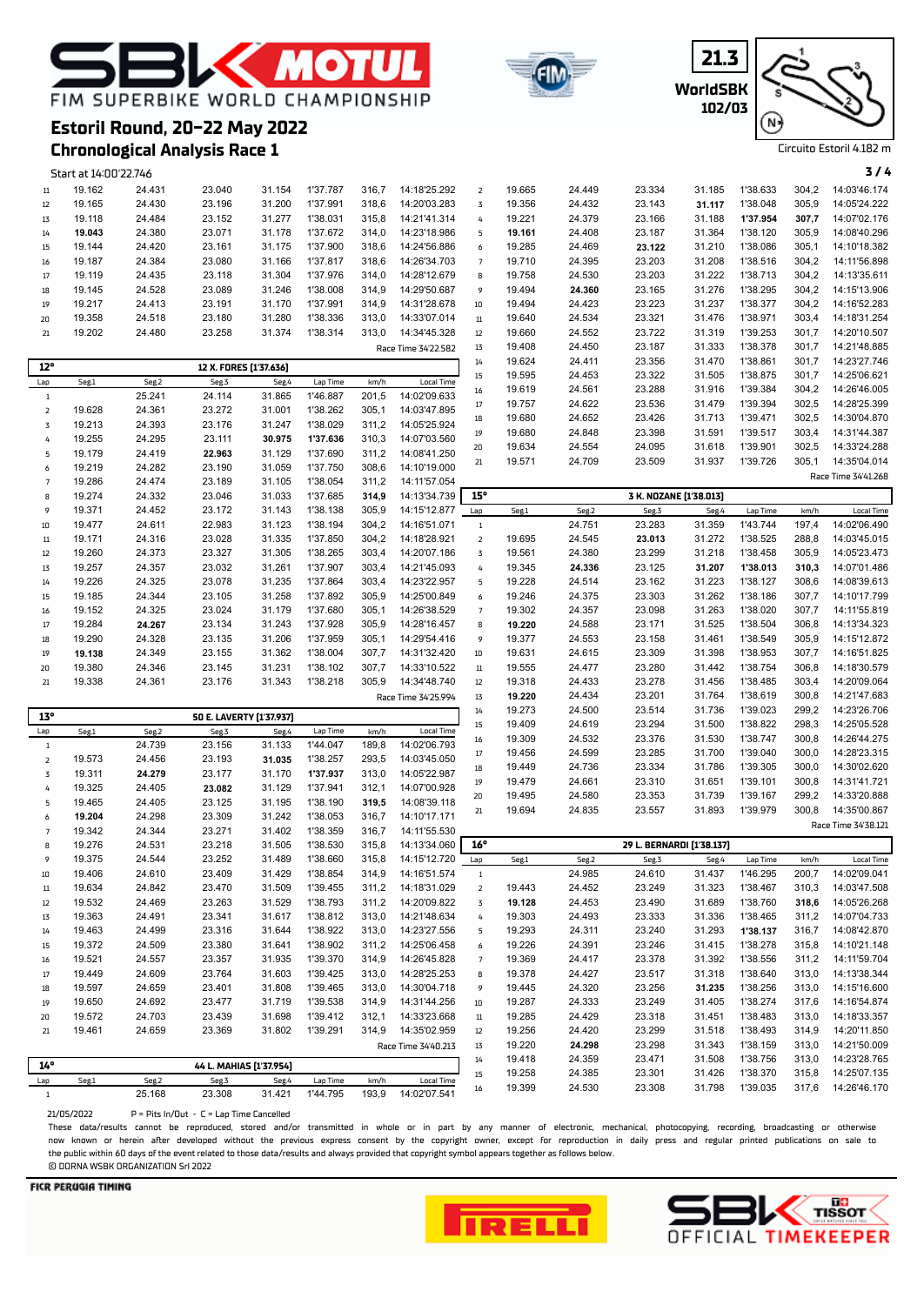





# **EXAMPLE** FIM SUPERBIKE WORLD CHAMPIONSHIP

### **Chronological Analysis Race 1 Estoril Round, 20-22 May 2022**

|                         | Start at 14:00'22.746 |        |                          |                          |           |       |                     |                         |        |        |        |                          |          |       | 474                 |
|-------------------------|-----------------------|--------|--------------------------|--------------------------|-----------|-------|---------------------|-------------------------|--------|--------|--------|--------------------------|----------|-------|---------------------|
| 17                      | 19.394                | 24.344 | 23.392                   | 31.373                   | 1'38.503  | 315,8 | 14:28'24.673        | 8                       | 19.580 | 24.633 | 23.484 | 31.951                   | 1'39.648 | 299,2 | 14:17'08.305        |
| 18                      | 19.391                | 24.317 | 23.195                   | 31.479                   | 1'38.382  | 313,0 | 14:30'03.055        | 9                       | 19.732 | 24.699 | 23.952 | 31.772                   | 1'40.155 | 299,2 | 14:18'48.460        |
| 19                      | 19.389                | 24.624 | 23.336                   | 31.612                   | 1'38.961  | 311,2 | 14:31'42.016        | $10\,$                  | 19.618 | 24.973 | 23.773 | 32.102                   | 1'40.466 | 293,5 | 14:20'28.926        |
| 20                      | 19.474                | 24.608 | 23.469                   | 31.465                   | 1'39.016  | 307,7 | 14:33'21.032        | $11\,$                  | 19.600 | 25.144 | 23.626 | 31.927                   | 1'40.297 | 295,1 | 14:22'09.223        |
| 21                      | 19.676                | 24.894 | 23.666                   | 31.555                   | 1'39.791  | 315,8 | 14:35'00.823        | $12\,$                  | 19.820 | 24.948 | 23.608 | 31.807                   | 1'40.183 | 288,0 | 14:23'49.406        |
|                         |                       |        |                          |                          |           |       | Race Time 34'38.077 | $1\overline{3}$         | 19.636 | 24.948 | 23.633 | 31.933                   | 1'40.150 | 289,5 | 14:25'29.556        |
|                         |                       |        |                          |                          |           |       |                     | 14                      | 19.719 | 24.942 | 23.615 | 31.956                   | 1'40.232 | 287,2 | 14:27'09.788        |
| 17°                     |                       |        |                          | 23 C. PONSSON [1'38.345] |           |       |                     | 15                      | 19.480 | 24.716 | 23.538 | 31.791                   | 1'39.525 | 295,9 | 14:28'49.313        |
| Lap                     | Seg.1                 | Seg.2  | Seg.3                    | Seg.4                    | Lap Time  | km/h  | Local Time          |                         |        | 24.689 | 23.421 | 31.854                   | 1'39.478 | 288,0 | 14:30'28.791        |
| $\mathbf{1}$            |                       | 25.368 | 23.629                   | 31.281                   | 1'45.912  | 202,2 | 14:02'08.658        | 16                      | 19.514 |        |        |                          |          | 285,7 |                     |
| $\overline{\mathbf{2}}$ | 19.613                | 24.496 | 23.313                   | 31.729                   | 1'39.151  | 300,8 | 14:03'47.809        | $17\,$                  | 19.706 | 24.682 | 23.657 | 31.963                   | 1'40.008 |       | 14:32'08.799        |
| 3                       | 19.528                | 24.467 | 23.290                   | 31.541                   | 1'38.826  | 306,8 | 14:05'26.635        | 18                      | 19.518 | 24.677 | 23.564 | 32.043                   | 1'39.802 | 287,2 | 14:33'48.601        |
| 4                       | 19.418                | 24.469 | 23.238                   | 31.334                   | 1'38.459  | 307,7 | 14:07'05.094        | 19                      | 19.452 | 24.737 | 23.473 | 32.025                   | 1'39.687 | 289,5 | 14:35'28.288        |
| 5                       | 19.346                | 24.408 | 23.291                   | 31.300                   | 1'38.345  | 306,8 | 14:08'43.439        |                         |        |        |        |                          |          |       | Race Time 35'05.542 |
| 6                       | 19.346                | 24.543 | 23.179                   | 31.414                   | 1'38.482  | 304,2 | 14:10'21.921        | 20°                     |        |        |        | 52 O. KONIG [1'39.399]   |          |       |                     |
| $\overline{7}$          | 19.216                | 24.468 | 23.315                   | 31.468                   | 1'38.467  | 304,2 | 14:12'00.388        | Lap                     | Seg.1  | Seg.2  | Seg.3  | Seg.4                    | Lap Time | km/h  | <b>Local Time</b>   |
| 8                       | 19.220                | 24.432 | 23.281                   | 31.427                   | 1'38.360  | 302,5 | 14:13'38.748        | $\mathbf{1}$            |        | 25.418 | 23.953 | 32.056                   | 1'47.206 | 202,2 | 14:02'09.952        |
| 9                       | 19.345                | 24.978 | 23.341                   | 31.455                   | 1'39.119  | 305,1 | 14:15'17.867        | $\mathsf{2}$            | 19.772 | 24.824 | 23.746 | 31.573                   | 1'39.915 | 307,7 | 14:03'49.867        |
| $10\,$                  | 19.447                | 24.921 | 23.266                   | 31.463                   | 1'39.097  | 301,7 | 14:16'56.964        | 3                       | 19.419 | 24.772 | 23.447 | 31.761                   | 1'39.399 | 308,6 | 14:05'29.266        |
| $11\,$                  | 19.573                | 24.655 | 23.342                   | 31.534                   | 1'39.104  | 300,8 | 14:18'36.068        | $\pmb{4}$               | 19.542 | 24.708 | 23.475 | 31.703                   | 1'39.428 | 305,1 | 14:07'08.694        |
|                         |                       |        |                          |                          |           |       |                     |                         |        |        |        |                          |          |       |                     |
| 12                      | 19.454                | 24.623 | 23.346                   | 31.697                   | 1'39.120  | 299,2 | 14:20'15.188        | 5                       | 19.518 | 24.768 | 23.461 | 31.947                   | 1'39.694 | 306,8 | 14:08'48.388        |
| 13                      | 19.612                | 24.693 | 23.385                   | 31.734                   | 1'39.424  | 297,5 | 14:21'54.612        | 6                       | 19.621 | 24.786 | 23.393 | 31.885                   | 1'39.685 | 305,1 | 14:10'28.073        |
| 14                      | 19.525                | 24.688 | 23.443                   | 32.018                   | 1'39.674  | 296,7 | 14:23'34.286        | $\overline{7}$          | 19.686 | 25.079 | 23.652 | 31.973                   | 1'40.390 | 299,2 | 14:12'08.463        |
| 15                      | 19.391                | 24.611 | 23.476                   | 31.570                   | 1'39.048  | 299,2 | 14:25'13.334        | 8                       | 19.620 | 25.014 | 23.689 | 31.750                   | 1'40.073 | 305,1 | 14:13'48.536        |
| 16                      | 19.520                | 24.694 | 23.597                   | 31.680                   | 1'39.491  | 297,5 | 14:26'52.825        | 9                       | 19.889 | 24.753 | 23.398 | 31.724                   | 1'39.764 | 305,9 | 14:15'28.300        |
| $17\,$                  | 19.423                | 24.649 | 23.479                   | 31.753                   | 1'39.304  | 296,7 | 14:28'32.129        | $10\,$                  | 19.626 | 24.663 | 23.501 | 32.107                   | 1'39.897 | 301,7 | 14:17'08.197        |
| 18                      | 19.905                | 24.983 | 23.450                   | 31.901                   | 1'40.239  | 296,7 | 14:30'12.368        | $11\,$                  | 19.640 | 24.666 | 24.414 | 31.756                   | 1'40.476 | 301,7 | 14:18'48.673        |
| 19                      | 19.570                | 24.698 | 23.567                   | 31.837                   | 1'39.672  | 295,9 | 14:31'52.040        | 12                      | 19.714 | 24.744 | 23.953 | 31.885                   | 1'40.296 | 300,8 | 14:20'28.969        |
| 20                      | 19.466                | 24.711 | 23.500                   | 31.913                   | 1'39.590  | 296,7 | 14:33'31.630        | $1\overline{3}$         | 19.778 | 25.092 | 23.810 | 31.840                   | 1'40.520 | 300,0 | 14:22'09.489        |
| 21                      | 19.572                | 24.753 | 23.519                   | 31.832                   | 1'39.676  | 297,5 | 14:35'11.306        | $14\,$                  | 19.842 | 24.895 | 23.640 | 31.965                   | 1'40.342 | 301,7 | 14:23'49.831        |
|                         |                       |        |                          |                          |           |       | Race Time 34'48.560 | 15                      | 19.682 | 24.852 | 23.541 | 31.844                   | 1'39.919 | 305,9 | 14:25'29.750        |
|                         |                       |        |                          |                          |           |       |                     | 16                      | 19.803 | 24.860 | 23.678 | 31.788                   | 1'40.129 | 299,2 | 14:27'09.879        |
| 18°                     |                       |        | 17 M. FRITZ [1'38.383]   |                          |           |       |                     | 17                      | 19.787 | 24.858 | 23.594 | 31.850                   | 1'40.089 | 305,1 | 14:28'49.968        |
| Lap                     | Seg.1                 | Seg.2  | Seg.3                    | Seg.4                    | Lap Time  | km/h  | Local Time          | 18                      | 19.773 | 24.756 | 23.589 | 31.753                   | 1'39.871 | 311,2 | 14:30'29.839        |
| $1\,$                   |                       |        |                          |                          |           |       |                     |                         |        |        |        |                          |          |       |                     |
|                         |                       | 25.166 | 23.535                   | 31.501                   | 1'45.329  | 200,4 | 14:02'08.075        |                         |        |        |        |                          |          |       |                     |
| $\overline{\mathbf{2}}$ | 19.496                | 24.481 | 23.340                   | 31.216                   | 1'38.533  | 297,5 | 14:03'46.608        | 19                      | 19.441 | 25.211 | 23.562 | 32.020                   | 1'40.234 | 313,0 | 14:32'10.073        |
| 3                       | 19.375                | 24.445 | 23.244                   | 31.341                   | 1'38.405  | 305,9 | 14:05'25.013        | 20                      | 19.803 | 24.875 | 23.493 | 31.882                   | 1'40.053 | 295,9 | 14:33'50.126        |
| $\overline{4}$          | 19.404                | 24.440 | 23.259                   | 31.346                   | 1'38.449  | 305,9 | 14:07'03.462        | 21                      | 19.578 | 24.820 | 23.562 | 32.117                   | 1'40.077 | 307,7 | 14:35'30.203        |
| 5                       | 19.531                | 24.500 |                          | 31.278                   | 1'38.521  | 304,2 | 14:08'41.983        |                         |        |        |        |                          |          |       | Race Time 35'07.457 |
| 6                       |                       |        | 23.212                   |                          |           |       |                     |                         |        |        |        |                          |          |       |                     |
| $\overline{7}$          | 19.404                | 24.459 | 23.389                   | 31.460                   | 1'38.712  | 305,9 | 14:10'20.695        | 21°                     |        |        |        | 35 H. SYAHRIN [1'39.423] |          |       |                     |
|                         | 19.505                | 24.498 | 23.396                   | 31.471                   | 1'38.870  | 302,5 | 14:11'59.565        | Lap                     | Seg.1  | Seg.2  | Seg.3  | Seg.4                    | Lap Time | km/h  | <b>Local Time</b>   |
| 8                       | 19.429                | 24.457 | 23.241                   | 31.366                   | 1'38.493  | 301,7 | 14:13'38.058        | $1\,$                   |        | 25.163 | 24.335 | 31.995                   | 1'46.863 | 202,2 | 14:02'09.609        |
| 9                       | 19.336                | 24.383 | 23.261                   | 31.403                   | 1'38.383  | 305,1 | 14:15'16.441        | $\overline{\mathbf{2}}$ | 19.923 | 24.827 | 23.425 | 31.719                   | 1'39.894 | 305,9 | 14:03'49.503        |
| $10\,$                  | 19.664                | 24.528 | 23.203                   | 31.417                   | 1'38.812  | 302,5 | 14:16'55.253        | $\overline{\mathbf{3}}$ | 19.377 | 24.778 | 23.561 | 31.707                   | 1'39.423 | 306,8 | 14:05'28.926        |
| $11\,$                  | 19.399                | 24.429 | 23.393                   | 31.464                   | 1'38.685  | 305,9 | 14:18'33.938        | $\pmb{4}$               | 19.523 | 24.783 | 23.536 | 31.712                   | 1'39.554 | 302,5 | 14:07'08.480        |
| 12                      | 19.341                | 24.442 | 23.232                   | 31.436                   | 1'38.451  | 305,1 | 14:20'12.389        | 5                       | 19.470 | 24.840 | 23.510 | 31.943                   | 1'39.763 | 307,7 | 14:08'48.243        |
| 13                      | 19.287                | 24.502 | 23.282                   | 31.459                   | 1'38.530  | 305,1 | 14:21'50.919        | 6                       | 19.498 | 24.841 | 23.772 | 31.713                   | 1'39.824 | 303,4 | 14:10'28.067        |
| 14                      | 19.333                | 24.581 | 23.229                   | 31.484                   | 1'38.627  | 303,4 | 14:23'29.546        | $\overline{7}$          | 19.490 | 25.220 | 23.578 | 31.908                   | 1'40.196 | 304,2 | 14:12'08.263        |
| 15                      | 19.377                | 24.405 | 23.263                   | 31.501                   | 1'38.546  | 305,1 | 14:25'08.092        | $\mathbf{a}$            | 19.622 | 25.053 | 23.611 | 31.711                   | 1'39.997 | 299,2 | 14:13'48.260        |
| 16                      | 19.362                | 24.413 | 23.345                   | 31.408                   | 1'38.528  | 304,2 | 14:26'46.620        | 9                       | 19.688 | 24.797 | 23.497 | 31.787                   | 1'39.769 | 301,7 | 14:15'28.029        |
| 17                      | 19.514                | 24.598 | 23.511                   | 31.636                   | 1'39.259  | 305,1 | 14:28'25.879        | $10\,$                  | 19.498 | 24.857 | 23.546 | 31.796                   | 1'39.697 | 300,0 | 14:17'07.726        |
| 18                      | 19.519                | 24.588 | 23.504                   | 31.534                   | 1'39.145  | 304,2 | 14:30'05.024        | $11\,$                  | 19.681 | 24.911 | 23.684 | 32.124                   | 1'40.400 | 295,1 | 14:18'48.126        |
| 19                      | 19.652                | 24.928 | 23.454                   | 31.638                   | 1'39.672  | 308,6 | 14:31'44.696        | $12\,$                  | 19.657 | 25.102 | 23.841 | 32.068                   | 1'40.668 | 299,2 | 14:20'28.794        |
| 20                      | 19.542                | 24.656 | 23.361                   | 31.613                   | 1'39.172  | 305,1 | 14:33'23.868        | $1\overline{3}$         | 19.595 | 25.146 | 23.674 | 32.064                   | 1'40.479 | 297,5 | 14:22'09.273        |
| 21                      | 19.423                | 24.701 | 23.549                   | 31.537                   | 1'39.210  | 306,8 | 14:35'03.078        | 14                      | 19.637 | 24.935 | 23.686 | 31.805                   | 1'40.063 | 294,3 | 14:23'49.336        |
|                         |                       |        |                          |                          |           |       | Race Time 34'40.332 | 15                      | 19.602 | 24.902 | 23.728 | 32.014                   | 1'40.246 | 301,7 | 14:25'29.582        |
|                         |                       |        |                          |                          |           |       |                     |                         | 19.563 | 24.925 | 23.545 | 32.102                   | 1'40.135 | 298,3 | 14:27'09.717        |
| 19°                     |                       |        | 32 I. VINALES [1'39.001] |                          |           |       |                     | 16                      |        |        |        |                          |          |       |                     |
| Lap                     | Seg.1                 | Seg.2  | Seg.3                    | Seg.4                    | Lap Time  | km/h  | Local Time          | $17\,$                  | 19.765 | 24.894 | 23.632 | 31.759                   | 1'40.050 | 298,3 | 14:28'49.767        |
| $\mathbf{1}$            |                       | 25.303 | 24.171                   | 31.811                   | 1'58.855  |       | 14:02'21.601        | 18                      | 19.769 | 24.731 | 23.566 | 31.890                   | 1'39.956 | 295,1 | 14:30'29.723        |
| $\mathsf{2}$            | 20.294                | 25.421 | 23.690                   | 31.748                   | 1'41.153  | 291,1 | 14:04'02.754        | 19                      | 19.770 | 24.992 | 23.853 | 31.714                   | 1'40.329 | 300,0 | 14:32'10.052        |
| 3                       | 19.793                | 24.714 | 23.593                   | 31.774                   | 1'39.874  | 291,9 | 14:05'42.628        | 20                      | 19.636 | 24.733 | 23.619 | 31.873                   | 1'39.861 | 299,2 | 14:33'49.913        |
| 4                       | 19.612                | 24.752 | 24.042                   | 46.405                   | 1'54.811P | 289,5 | 14:07'37.439        | 21                      | 19.611 | 24.960 | 23.835 | 31.845                   | 1'40.251 | 300,0 | 14:35'30.164        |
| 5                       | 3'11.496              | 25.445 | 24.030                   | 32.140                   | 4'33.111P |       | 14:12'10.550        |                         |        |        |        |                          |          |       | Race Time 35'07.418 |
| 6                       | 19.451                | 24.619 | 23.495                   | 31.541                   | 1'39.106  | 291,9 | 14:13'49.656        |                         |        |        |        |                          |          |       |                     |

 $21/05/2022$  P = Pits In/Out - C = Lap Time Cancelled

These data/results cannot be reproduced, stored and/or transmitted in whole or in part by any manner of electronic, mechanical, photocopying, recording, broadcasting or otherwise now known or herein afer developed without the previous express consent by the copyright owner, except for reproduction in daily press and regular printed publications on sale to the public within 60 days of the event related to those data/results and always provided that copyright symbol appears together as follows below. © DORNA WSBK ORGANIZATION Srl 2022



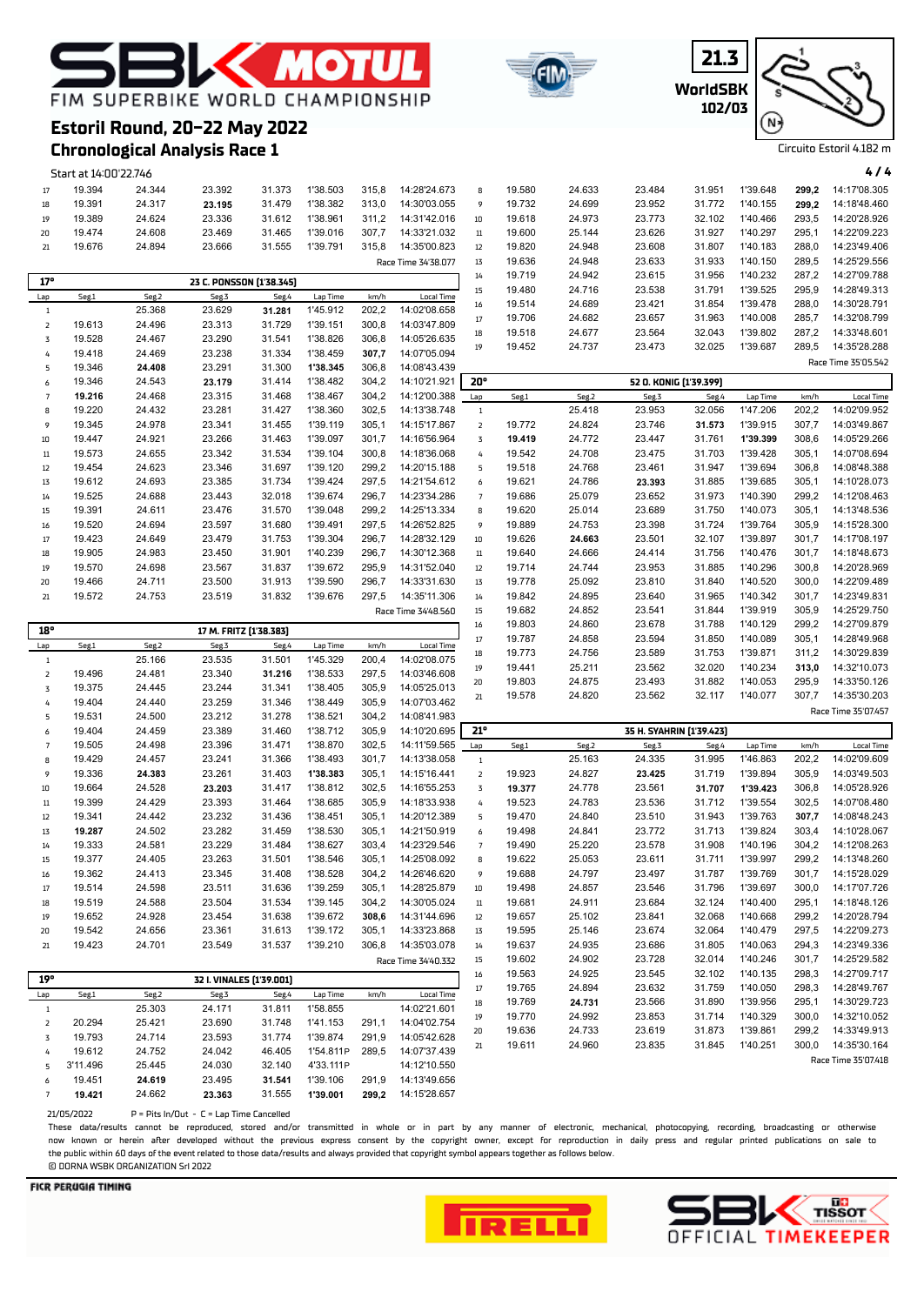



**21.4 WorldSBK 102/03**  $N$ 

### **Estoril Round, 20-22 May 2022**

**Weather Report Race 1** Circuito Estoril 4.182 m

**Session started 14:00 - Session ended 14:39**

### **Air Temperature**

**Track Temperature**







14:01 14:05  $\mathcal{Q}_{\mathbf{y}_a}$ **14:55 14:20 14:26** 14:32 **14:36** 

**Humidity**

### **Wind Speed**





#### 21/05/2022

These data/results cannot be reproduced, stored and/or transmitted in whole or in part by any manner of electronic, mechanical, photocopying, recording, broadcasting or otherwise now known or herein afer developed without the previous express consent by the copyright owner, except for reproduction in daily press and regular printed publications on sale to the public within 60 days of the event related to those data/results and always provided that copyright symbol appears together as follows below. © DORNA WSBK ORGANIZATION Srl 2022



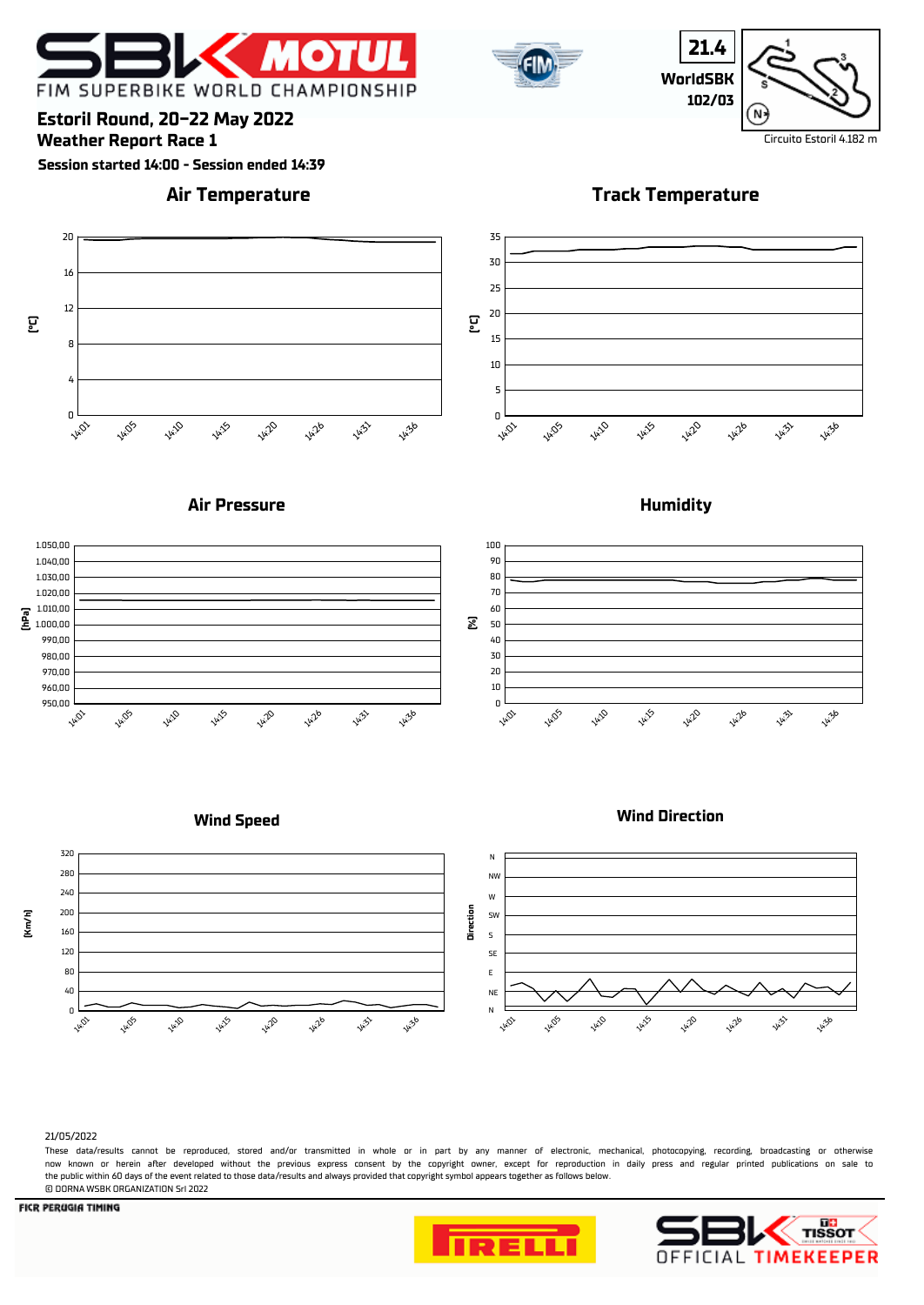





## **Manufacturers Standings Estoril Round, 20-22 May 2022**

|            | Points | Points From First | Points From Previous | ARAGON<br>April 10        | April 24<br>ASSEN                    | May 22<br><b>ESTORIL</b> | MISANO<br>51<br>June | DONINGTON<br>TI VIDL | July 31<br>MOST | MAGNY-COURS<br>September 11 | 52<br>BARCELONA<br>September | PORTIMAD<br>ō<br>October | 23<br>VILLICUM<br>October | 51<br>MANDALIKA<br>November | <b>PHILLIP ISLAND</b><br>50<br>December |  |  |
|------------|--------|-------------------|----------------------|---------------------------|--------------------------------------|--------------------------|----------------------|----------------------|-----------------|-----------------------------|------------------------------|--------------------------|---------------------------|-----------------------------|-----------------------------------------|--|--|
| $1$ DUCATI | 134    |                   |                      | 25<br>20<br>12            | 25<br>20<br>$\overline{\phantom{a}}$ | 25                       |                      |                      |                 |                             |                              |                          |                           |                             |                                         |  |  |
| 2 KAWASAKI | 120    | 14                |                      | 20<br>25<br>9             | 25<br>13<br>12                       | 16                       |                      |                      |                 |                             |                              |                          |                           |                             |                                         |  |  |
| 3 YAMAHA   | 104    | 30                | 16                   | 16<br>16<br>7             | 20<br>16<br>9                        | 20                       |                      |                      |                 |                             |                              |                          |                           |                             |                                         |  |  |
| 4 HONDA    | 63     | 71                | 41                   | 8<br>10<br>$\overline{2}$ | 11<br>16<br>5                        | 11                       |                      |                      |                 |                             |                              |                          |                           |                             |                                         |  |  |
| 5 BMW      | 50     | 84                | 13                   | 9<br>8                    | 10<br>11<br>4                        | 8                        |                      |                      |                 |                             |                              |                          |                           |                             |                                         |  |  |

21/05/2022 First Line: Race 1 & 2 - Second Line: Tissot Superpole Race

These data/results cannot be reproduced, stored and/or transmitted in whole or in part by any manner of electronic, mechanical, photocopying, recording, broadcasting or otherwise now known or herein after developed without the previous express consent by the copyright owner, except for reproduction in daily press and regular printed publications on sale to the public within 60 days of the event related to those data/results and always provided that copyright symbol appears together as follows below. **CO DORNA WSBK ORGANIZATION Srl 2022** 



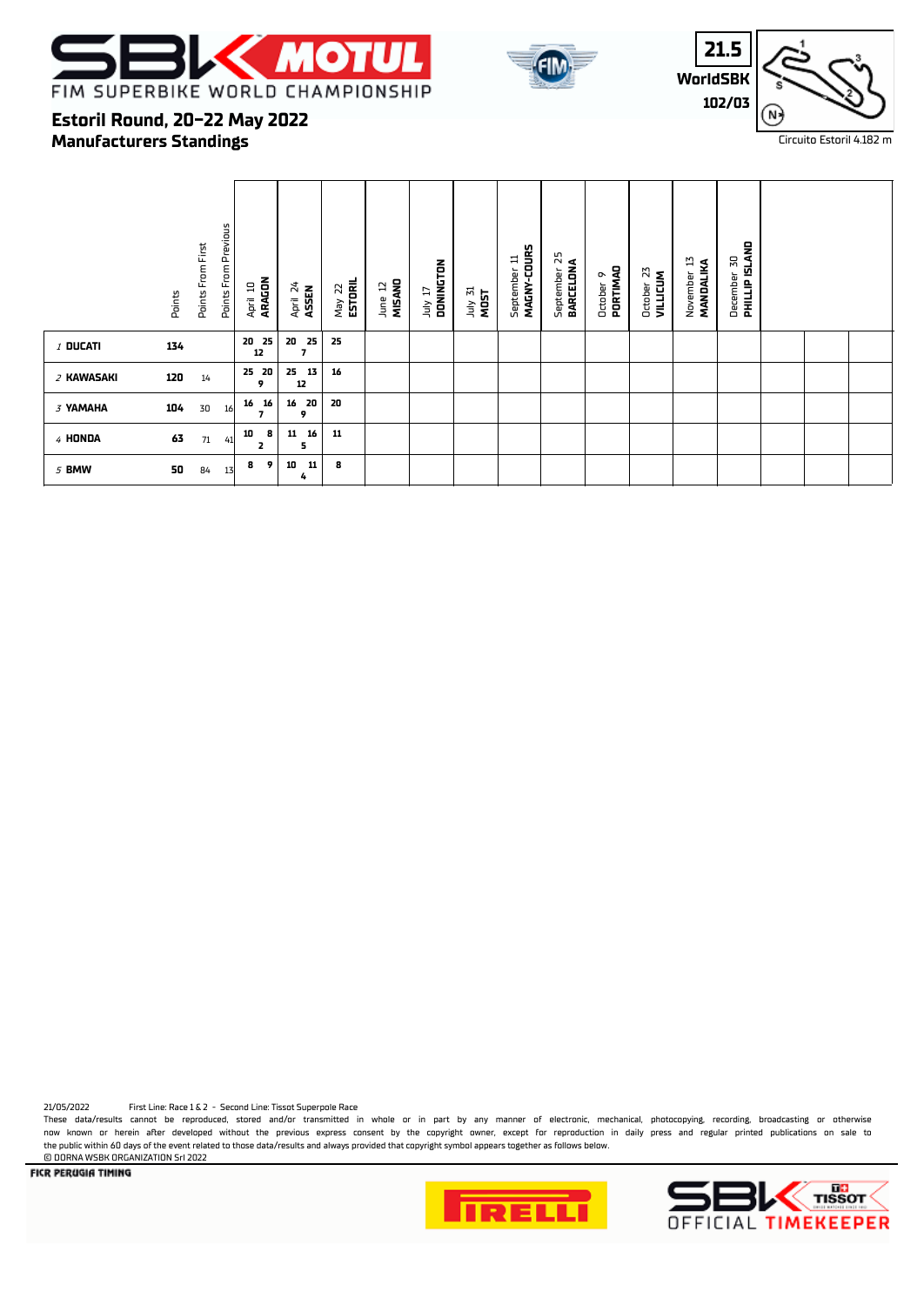# К мот FIM SUPERBIKE WORLD CHAMPIONSHIP



| <b>21.6</b> |  |
|-------------|--|
| WorldSBK    |  |
| 102/03      |  |

Circuito Estoril 4.182 m

## **Best Laps & Speeds Estoril Round, 20-22 May 2022**

|    | No. Rider                       | Nat        | <b>Best Lap</b>         | FP1                      | FP2         | FP3                     | SP                                  | RC1               |  |  |
|----|---------------------------------|------------|-------------------------|--------------------------|-------------|-------------------------|-------------------------------------|-------------------|--|--|
|    | Bike                            |            | LL<br>SPD               | SPD<br>LL                | SPD<br>LL   | SPD<br>LL               | LL<br>SPD                           | SPD<br>LL         |  |  |
|    | 1 65 J. REA                     | GBR        | 1'35.346                | 1'37.742                 | 1'36.595    | 1'36.571                | 1'35.346                            | 1'36.204          |  |  |
|    | Kawasaki ZX-10RR                |            | 320,4<br>72             | 319,5<br>16              | 320,4<br>19 | 311,2<br>10             | 313,9<br>6                          | 21 313,9          |  |  |
| 2  | 1 T. <b>RAZGATLIOGLU</b>        | TUR        | 1'35.437                | 1'36.776                 | 1'36.290    | 1'36.233                | 1'35.437                            | 1'36.208          |  |  |
|    | Yamaha YZF R1                   |            | 76<br>317,6             | 20<br>314,8              | 317,6<br>16 | 13<br>310,3             | 313,9<br>6                          | 21 310,3          |  |  |
|    |                                 |            |                         |                          |             |                         |                                     |                   |  |  |
|    | 3 19 A. BAUTISTA                | ESP        | 1'35.963                | 1'37.155                 | 1'36.463    | 1'37.015                | 1'35.963                            | 1'36.461          |  |  |
|    | Ducati Panigale V4R             |            | 324,3<br>82             | 21<br>324,3              | 323,3<br>20 | 321,4<br>13             | 321,4<br>7                          | 324,3<br>21       |  |  |
|    | 4 45 S. REDDING                 | GBR        | 1'35.979                | 1'37.950                 | 1'37.487    | 1'37.406                | 1'35.979                            | 1'37.013          |  |  |
|    | BMW M1000RR                     |            | 320,4<br>80             | 21 319,5                 | 19<br>320,4 | 315,7<br>12             | 317,6<br>7                          | 21 313,9          |  |  |
|    | 5 55 A. LOCATELLI               | <b>ITA</b> | 1'36.198                | 1'37.376                 | 1'37.201    | 1'37.202                | 1'36.198                            | 1'36.788          |  |  |
|    | Yamaha YZF R1                   |            | 81<br>319,5             | 20<br>314,8              | 21<br>319,5 | 13 311,2                | 313,9<br>6                          | 21 311,2          |  |  |
|    | $6$ 21 m. RINALDI               | ITA        | 1'36.236                | 1'38.159                 | 1'37.189    | 1'37.199                | 1'36.236                            | 1'37.617          |  |  |
|    | Ducati Panigale V4R             |            | 72<br>320,4             | 18<br>316,7              | 16<br>317,6 | 316,7<br>11             | 318,5<br>6                          | 320,4<br>21       |  |  |
| 7  | 7 I LECUONA                     | ESP        | 1'36.433                | 1'38.444                 | 1'37.375    | 1'37.446                | 1'36.433                            | 1'37.123          |  |  |
|    | Honda CBR1000 RR-R              |            | 327,2<br>77             | 321,4<br>17              | 19<br>327,2 | 315,7<br>15             | 316,7<br>5                          | 316,7<br>21       |  |  |
|    |                                 |            |                         |                          |             |                         |                                     |                   |  |  |
|    | 8 22 A. LOWES                   | GBR        | 1'36.538                | 1'37.948                 | 1'37.483    | 1'37.386                | 1'36.538                            | 1'37.331          |  |  |
|    | Kawasaki ZX-10RR                |            | 76<br>318,5             | 19<br>316,7              | 317,6<br>16 | 309,4<br>14             | 318,5<br>6                          | 313,9<br>21       |  |  |
|    | 9 31 G. GERLOFF                 | <b>USA</b> | 1'36.572                | 1'36.572                 | 1'37.081    | 1'37.930                |                                     |                   |  |  |
|    | Yamaha YZF R1                   |            | 320,4<br>44             | 315,7<br>18              | 320,4<br>19 | 305,9<br>$\overline{7}$ |                                     |                   |  |  |
|    | 10 50 E. LAVERTY                | IRL        | 1'36.659                | 1'37.881                 | 1'37.710    | 1'38.572                | 1'36.659                            | 1'37.937          |  |  |
|    | BMW M1000RR                     |            | 81<br>325,3             | 322,3<br>20              | 325,3<br>20 | 315,7<br>13             | 7<br>315,7                          | 21<br>319,5       |  |  |
|    | 11 44 L. MAHIAS                 | <b>FRA</b> | 1'36.674                | 1'38.044                 | 1'37.467    | 1'38.069                | 1'36.674                            | 1'37.954          |  |  |
|    | Kawasaki ZX-10RR                |            | 314,8<br>77             | 19<br>313,0              | 22<br>314,8 | 300,8<br>9              | 304,2<br>6                          | 307,6<br>21       |  |  |
|    |                                 | ESP        |                         | 1'37.901                 | 1'37.281    | 1'37.636                |                                     | 1'37.069          |  |  |
|    | 12 97 X VIERGE                  |            | 1'36.747<br>330,2<br>83 | 21 329,2                 |             | 322,3                   | 1'36.747<br>323,3                   | 321,4             |  |  |
|    | Honda CBR1000 RR-R              |            |                         |                          | 330,2<br>22 | $12 \overline{ }$       | 7                                   | 21                |  |  |
|    | 13 76 L. BAZ                    | <b>FRA</b> | 1'36.755                | 1'37.906                 | 1'37.346    | 1'37.783                | 1'36.755                            | 1'37.234          |  |  |
|    | BMW M1000RR                     |            | 320,4<br>77             | 19<br>320,4              | 18<br>320,4 | 314,8<br>14             | 5<br>310,3                          | 21<br>320,4       |  |  |
| 14 | 3 K. NOZANE                     | <b>JPN</b> | 1'36.980                | 1'38.701                 | 1'37.765    | 1'38.069                | 1'36.980                            | 1'38.013          |  |  |
|    | Yamaha YZF R1                   |            | 313,9<br>76             | 312,1<br>17 <sup>2</sup> | 19<br>313,9 | 305,0<br>13             | 308,5<br>6                          | 21<br>310,3       |  |  |
|    | 15 47 A. BASSANI                | <b>ITA</b> | 1'37.015                | 1'37.621                 | 1'37.601    | 1'37.506                | 1'37.015                            | 1'37.218          |  |  |
|    | Ducati Panigale V4R             |            | 77<br>318,5             | 19<br>314,8              | 316,7<br>18 | 310,3<br>12             | 310,3<br>7                          | 318,5<br>21       |  |  |
|    | 16 29 L. BERNARDI               | <b>SMR</b> | 1'37.105                | 1'39.771                 | 1'38.776    | 1'38.546                | 1'37.105                            | 1'38.137          |  |  |
|    | Ducati Panigale V4R             |            | 78<br>322,3             | 18<br>317,6              | 322,3<br>19 | 13<br>317,6             | $7^{\circ}$<br>315,7                | 318,5<br>21       |  |  |
|    |                                 |            |                         | 1'39.560                 | 1'38.286    | 1'38.167                |                                     |                   |  |  |
|    | 17 17 M. FRITZ<br>Yamaha YZF R1 | <b>GER</b> | 1'37.124<br>82<br>312,1 | 311,2                    | 312,1       | 305,9                   | 1'37.124<br>307,6<br>$\overline{7}$ | 1'38.383<br>308,5 |  |  |
|    |                                 |            |                         | 20                       | 21          | 13                      |                                     | 21                |  |  |
|    | 18 12 X FORES                   | ESP        | 1'37.521                |                          |             | 1'38.159                | 1'37.521                            | 1'37.636          |  |  |
|    | Ducati Panigale V4R             |            | 314,8<br>40             |                          |             | 309,4<br>12             | 307,6<br>7                          | 21<br>314,8       |  |  |
| 19 | 5 P. OETTL                      | GER        | 1'37.713                | 1'38.115                 | 1'37.713    |                         |                                     |                   |  |  |
|    | Ducati Panigale V4R             |            | 318,5<br>33             | 314,8<br>15              | 318,5<br>18 |                         |                                     |                   |  |  |
|    | 20 23 C. PONSSON                | <b>FRA</b> | 1'37.775                | 1'38.520                 | 1'38.301    | 1'39.031                | 1'37.775                            | 1'38.345          |  |  |
|    | Yamaha YZF R1                   |            | 77<br>313,0             | 20<br>313,0              | 17<br>312,1 | 302,5<br>13             | 6<br>305,9                          | 307,6<br>21       |  |  |
|    | 21 36 L. MERCADO                | ARG        | 1'37.867                | 1'39.743                 | 1'38.528    | 1'39.911                | 1'37.867                            |                   |  |  |
|    | Honda CBR1000 RR-R              |            | 315,7<br>54             | 313,9<br>20              | 19<br>315,7 | 300,0<br>8              | 7 310,3                             |                   |  |  |
|    |                                 |            |                         |                          |             |                         |                                     |                   |  |  |
|    | 22 35 H. SYAHRIN                | MAS        | 1'38.065                | 1'40.551                 | 1'38.933    | 1'39.069                | 1'38.065                            | 1'39.423          |  |  |
|    | Honda CBR1000 RR-R              |            | 314,8<br>71             | 313,9<br>18              | 14<br>314,8 | 305,9<br>11             | 309,4<br>7                          | 307,6<br>21       |  |  |
|    | 23 32   VINALES                 | ESP        | 1'38.436                | 1'39.360                 | 1'39.023    | 1'38.780                | 1'38.436                            | 1'39.001          |  |  |
|    | Kawasaki ZX-10RR                |            | 65<br>308,5             | 305,0<br>15              | 308,5<br>12 | 300,8<br>12             | 305,9<br>7                          | 299,1<br>19       |  |  |
|    | 24 52 0. KONIG                  | <b>CZE</b> | 1'38.709                | 1'41.298                 | 1'40.292    | 1'40.070                | 1'38.709                            | 1'39.399          |  |  |
|    | Kawasaki ZX-10RR                |            | 313,0<br>77             | 310,3<br>19              | 309,4<br>18 | 307,6<br>12             | 305,0<br>7                          | 21<br>313,0       |  |  |
|    |                                 |            |                         |                          |             |                         |                                     |                   |  |  |

#### 21/05/2022

These data/results cannot be reproduced, stored and/or transmitted in whole or in part by any manner of electronic, mechanical, photocopying, recording, broadcasting or otherwise now known or herein afer developed without the previous express consent by the copyright owner, except for reproduction in daily press and regular printed publications on sale to the public within 60 days of the event related to those data/results and always provided that copyright symbol appears together as follows below. © DORNA WSBK ORGANIZATION Srl 2022



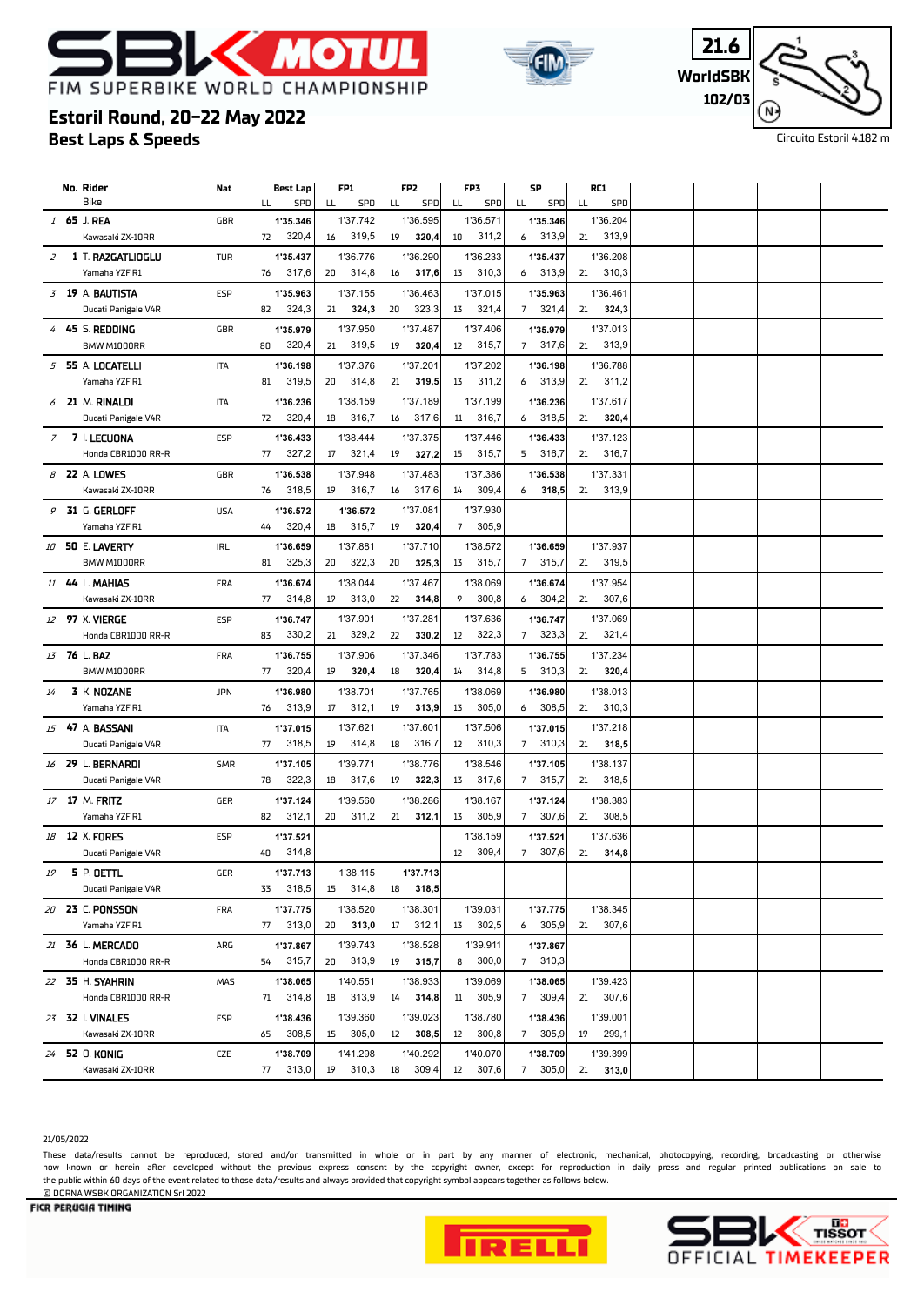





## **Estoril Round, 20-22 May 2022**

**Pirelli Best Lap Award**

|                                | Points       | Points From First | Previous<br>$\mathsf{From}$<br>Points | ARAGON<br>믑<br>April | $\frac{1}{2}$<br>April 24<br>ASSEN | May 22<br><b>ESTORIL</b><br>R | MISAND<br>5<br>June | DONINGTON<br>H<br>$\frac{2}{3}$ | July 31<br>MOST | MAGNY-COURS<br>급<br>September | 55<br>BARCELONA<br>September | PORTIMAD<br>๛<br>October | N<br><b>AILTICIN</b><br>October | N<br>MANDALIKA<br>November | <b>PHILLIP ISLAND</b><br>50<br>December |  |  |
|--------------------------------|--------------|-------------------|---------------------------------------|----------------------|------------------------------------|-------------------------------|---------------------|---------------------------------|-----------------|-------------------------------|------------------------------|--------------------------|---------------------------------|----------------------------|-----------------------------------------|--|--|
| $I$ REA<br>Jonathan (GBR)      | 3            |                   |                                       |                      |                                    | л                             |                     |                                 |                 |                               |                              |                          |                                 |                            |                                         |  |  |
| $2$ LOWES<br>Alex [GBR]        | $\mathbf{1}$ | $\overline{2}$    |                                       |                      |                                    |                               |                     |                                 |                 |                               |                              |                          |                                 |                            |                                         |  |  |
| 3 RAZGATLIOGLU<br>Toprak [TUR] | 1            | 2                 | 0                                     | 1                    |                                    |                               |                     |                                 |                 |                               |                              |                          |                                 |                            |                                         |  |  |

21/05/2022

These data/results cannot be reproduced, stored and/or transmitted in whole or in part by any manner of electronic, mechanical, photocopying, recording, broadcasting or otherwise now known or herein afer developed without the previous express consent by the copyright owner, except for reproduction in daily press and regular printed publications on sale to the public within 60 days of the event related to those data/results and always provided that copyright symbol appears together as follows below. © DORNA WSBK ORGANIZATION Srl 2022



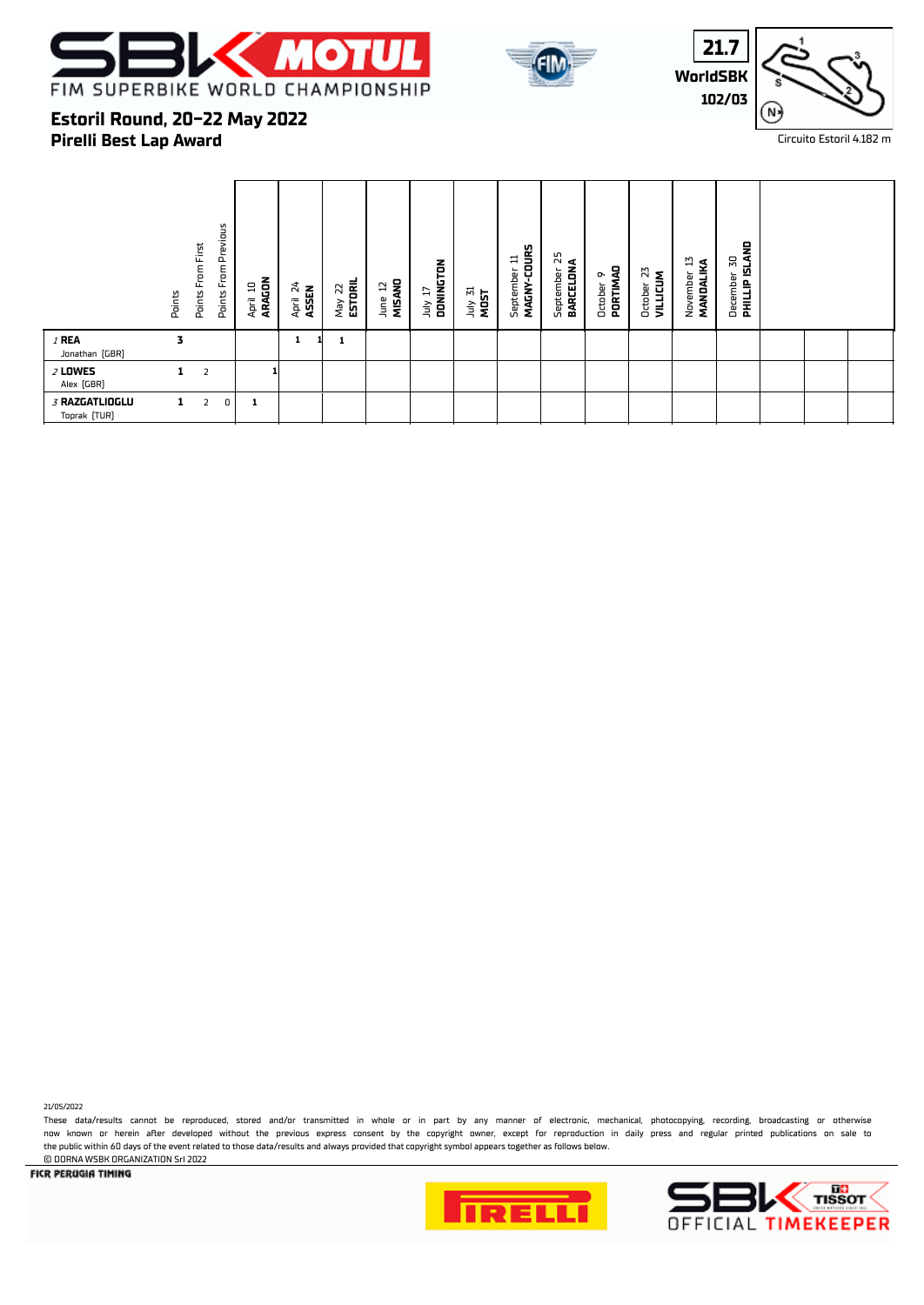

**Estoril Round, 20-22 May 2022**



October 9  **PORTIMAO**

October 23  **VILLICUM**

November 13  **MANDALIKA**

December 30<br>**PHILLIP ISLAND PHILLIP ISLAND**





Circuito Estoril 4.182 m

### **1 / 2**

#### **Hyundai N-spired Award Race 1** Points From Previous Points From Previous September 11<br>MAGNY-COURS Points From First Points From First  **BARCELONA MAGNY-COURS** September 25 September 11 July 17  **DONINGTON** April 10  **ARAGON** May 22  **ESTORIL** June 12  **MISANO** Points April 24  **ASSEN** July 31 **MOST** <sup>1</sup> **BERNARDI 25 6 2 6 10 1** Luca (SMR) **2 3 8 8** <sup>2</sup> **PONSSON 21** 4 Christophe (FRA) <sup>3</sup> **TAMBURINI 20** 5 1 **1 8 11** Roberto (ITA) <sup>4</sup> **VIERGE 20** 5 0 **6 1 3 5 5** Xavi (ESP) <sup>5</sup> **RINALDI 14** 11 6 **1 13** Michael Ruben (ITA) <sup>6</sup> **KONIG 14** 11 0 **3 3 2 5 1** Oliver (CZE) <sup>7</sup> **REDDING 12** 13 2 **1 4 7** Scott (GBR) <sup>8</sup> **MAHIAS 10** 15 2 **3 6 1**

| Roberto [ITA]                      |    |                |                |                |   |              |   |                          |  |  |  |  |  |  |
|------------------------------------|----|----------------|----------------|----------------|---|--------------|---|--------------------------|--|--|--|--|--|--|
| 4 VIERGE<br>Xavi [ESP]             | 20 | $\overline{5}$ | $\mathbf 0$    | 6 <sub>1</sub> |   | 3            | 5 | 5                        |  |  |  |  |  |  |
| $5$ RINALDI<br>Michael Ruben [ITA] | 14 | $11\,$         | 6              |                |   |              |   | $\overline{\mathbf{12}}$ |  |  |  |  |  |  |
| $6$ KONIG<br>Oliver [CZE]          | 14 | $11\,$         | $\mathbf 0$    | 3 <sub>3</sub> |   | $\mathbf{z}$ | 5 | 1                        |  |  |  |  |  |  |
| 7 REDDING<br>Scott (GBR)           | 12 | 13             | $\overline{2}$ | $\mathbf 1$    |   | 4            |   |                          |  |  |  |  |  |  |
| $8$ MAHIAS<br>Lucas [FRA]          | 10 | 15             | $\overline{2}$ | $3 \quad 6$    |   |              |   |                          |  |  |  |  |  |  |
| 9 SYAHRIN<br>Hafizh [MAS]          | 10 | 15             | $\mathbf 0$    | 2 <sub>3</sub> |   | $\mathbf{1}$ |   |                          |  |  |  |  |  |  |
| 10 VAN DER MARK<br>Michael [NED]   |    | $9 - 16$       | $\mathbf 1$    |                |   | $\mathbf{z}$ |   |                          |  |  |  |  |  |  |
| <b>11 LOWES</b><br>Alex (GBR)      |    | $7 \t18$       | $\mathbf 2$    |                | 1 |              |   |                          |  |  |  |  |  |  |
| 12 MERCADO<br>Leandro [ARG]        |    | $7 \t18$       | $\mathsf D$    | $2 \quad 1$    |   |              |   |                          |  |  |  |  |  |  |
| 13 BAUTISTA<br>Alvaro [ESP]        |    | $7 \t18$       | $\mathbf 0$    |                |   | 3            | 2 | $\mathbf{z}$             |  |  |  |  |  |  |
| 14 LAVERTY<br>Eugene [IRL]         | 6  | 19             | $\mathbf 1$    | 4 <sub>2</sub> |   |              |   |                          |  |  |  |  |  |  |
| 15 BASSANI<br>Axel [ITA]           |    | $6 - 19$       | 0              |                | 1 |              |   | 1                        |  |  |  |  |  |  |
| 16 BAZ<br>Loris [FRA]              | 6  | $19$           | $\mathsf D$    |                | 4 | $\mathbf 1$  |   | 1                        |  |  |  |  |  |  |
| 17 LECUONA<br>Iker [ESP]           |    | $6 - 19$       | $\mathbf 0$    | $\mathbf{1}$   |   | 3            | 2 |                          |  |  |  |  |  |  |
| 18 FORES<br>Xavi [ESP]             |    | $5 - 20$       | $\,1\,$        |                |   |              |   | 5                        |  |  |  |  |  |  |
| 19 HASLAM<br>Leon (GBR)            |    | $5 - 20$       | $\mathsf D$    |                |   | $\mathbf{1}$ |   |                          |  |  |  |  |  |  |
| 20 RUIU<br>Gabriele [ITA]          | 5. | 20             | 0              |                | 3 |              |   |                          |  |  |  |  |  |  |
| 21 GERLOFF<br>Garrett [USA]        |    | $5 - 20$       | 0              | 2 <sub>3</sub> |   |              |   |                          |  |  |  |  |  |  |
| 22 OETTL<br>Philipp (GER)          | 4  | 21             | $\mathbf{1}$   |                |   | 4            |   |                          |  |  |  |  |  |  |
| 23 REA<br>Jonathan [GBR]           | 4  | 21             | $\mathbf 0$    | 2              |   | 2            |   |                          |  |  |  |  |  |  |
| 24 LOCATELLI<br>Andrea [ITA]       | 4  | 21             | 0              | $\mathbf{1}$   |   |              | 2 | 1                        |  |  |  |  |  |  |
|                                    |    |                |                |                |   |              |   |                          |  |  |  |  |  |  |

21/05/2022

These data/results cannot be reproduced, stored and/or transmitted in whole or in part by any manner of electronic, mechanical, photocopying, recording, broadcasting or otherwise now known or herein afer developed without the previous express consent by the copyright owner, except for reproduction in daily press and regular printed publications on sale to the public within 60 days of the event related to those data/results and always provided that copyright symbol appears together as follows below. © DORNA WSBK ORGANIZATION Srl 2022



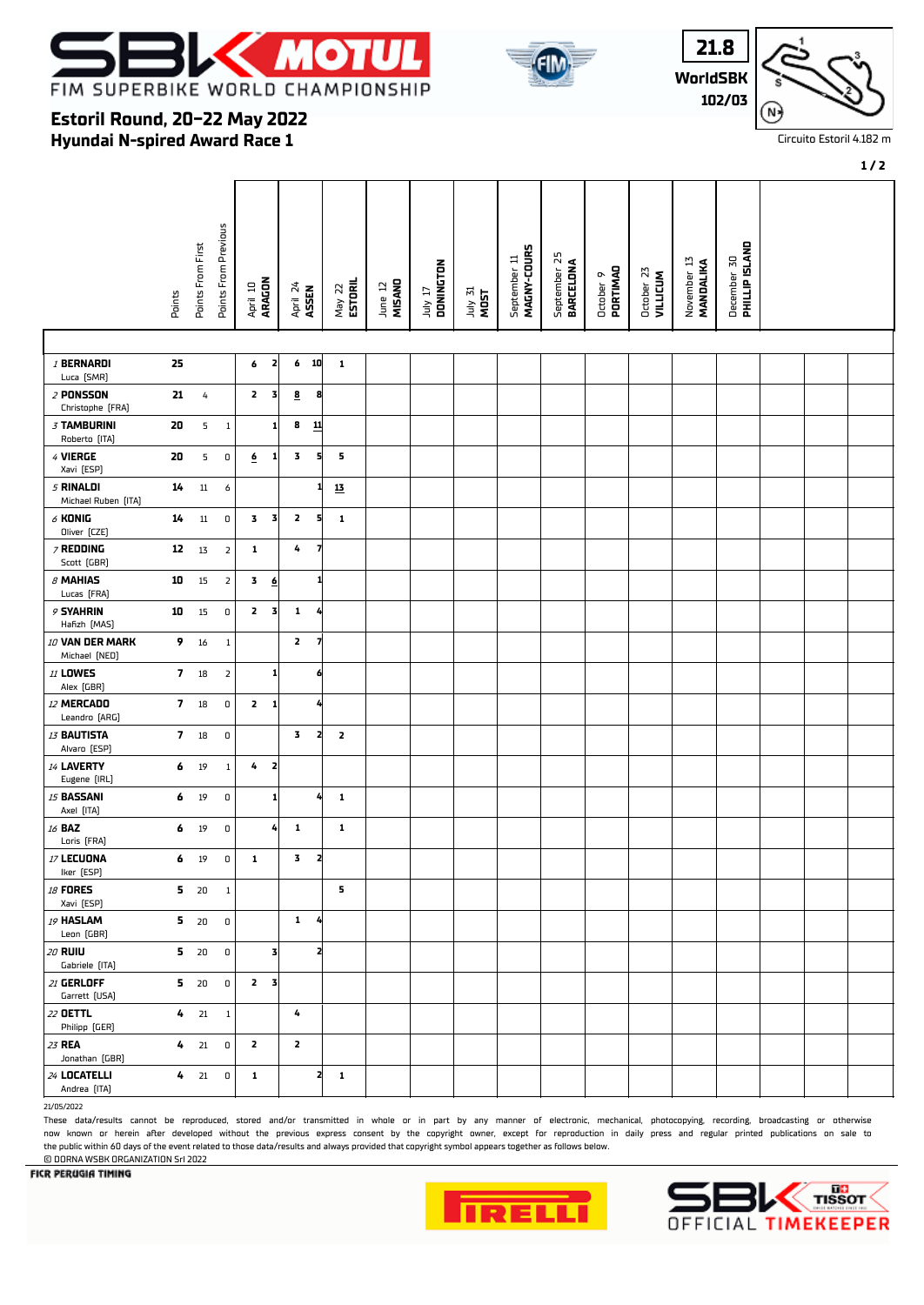



**WorldSBK 21.8 102/03**



Circuito Estoril 4.182 m

### **2 / 2**

### **Hyundai N-spired Award Race 1 Estoril Round, 20-22 May 2022**

| Previous<br>From First<br>From<br>Points<br>Points<br>Points | ARAGON<br>묘<br>April | May 22<br><b>ESTORIL</b><br>April 24<br>ASSEN | MISAND<br>$\mathbf{a}$<br>June | $July$ 17<br>DONINGTON | July 31<br>MOST | MAGNY-COURS<br>ᄇ<br>September | September 25<br>BARCELONA | 뭉<br>ᢆ<br>PORTIM<br>October | Z<br>5<br><b>AILTICR</b><br>tober<br>å | EI.<br>MANDALIKA<br>Novembe | <b>ISLAND</b><br>50<br>December<br><b>PHILLIP</b> |  |  |
|--------------------------------------------------------------|----------------------|-----------------------------------------------|--------------------------------|------------------------|-----------------|-------------------------------|---------------------------|-----------------------------|----------------------------------------|-----------------------------|---------------------------------------------------|--|--|
| <b>25 CRESSON</b><br>2<br>23<br>2<br>Loris [BEL]             | ı                    |                                               |                                |                        |                 |                               |                           |                             |                                        |                             |                                                   |  |  |
| 26 NOZANE<br>$\mathbf{1}$<br>24<br>Kohta [JPN]               | 1                    |                                               |                                |                        |                 |                               |                           |                             |                                        |                             |                                                   |  |  |

These data/results cannot be reproduced, stored and/or transmitted in whole or in part by any manner of electronic, mechanical, photocopying, recording, broadcasting or otherwise now known or herein afer developed without the previous express consent by the copyright owner, except for reproduction in daily press and regular printed publications on sale to the public within 60 days of the event related to those data/results and always provided that copyright symbol appears together as follows below. © DORNA WSBK ORGANIZATION Srl 2022

**FICR PERUGIA TIMING** 

21/05/2022



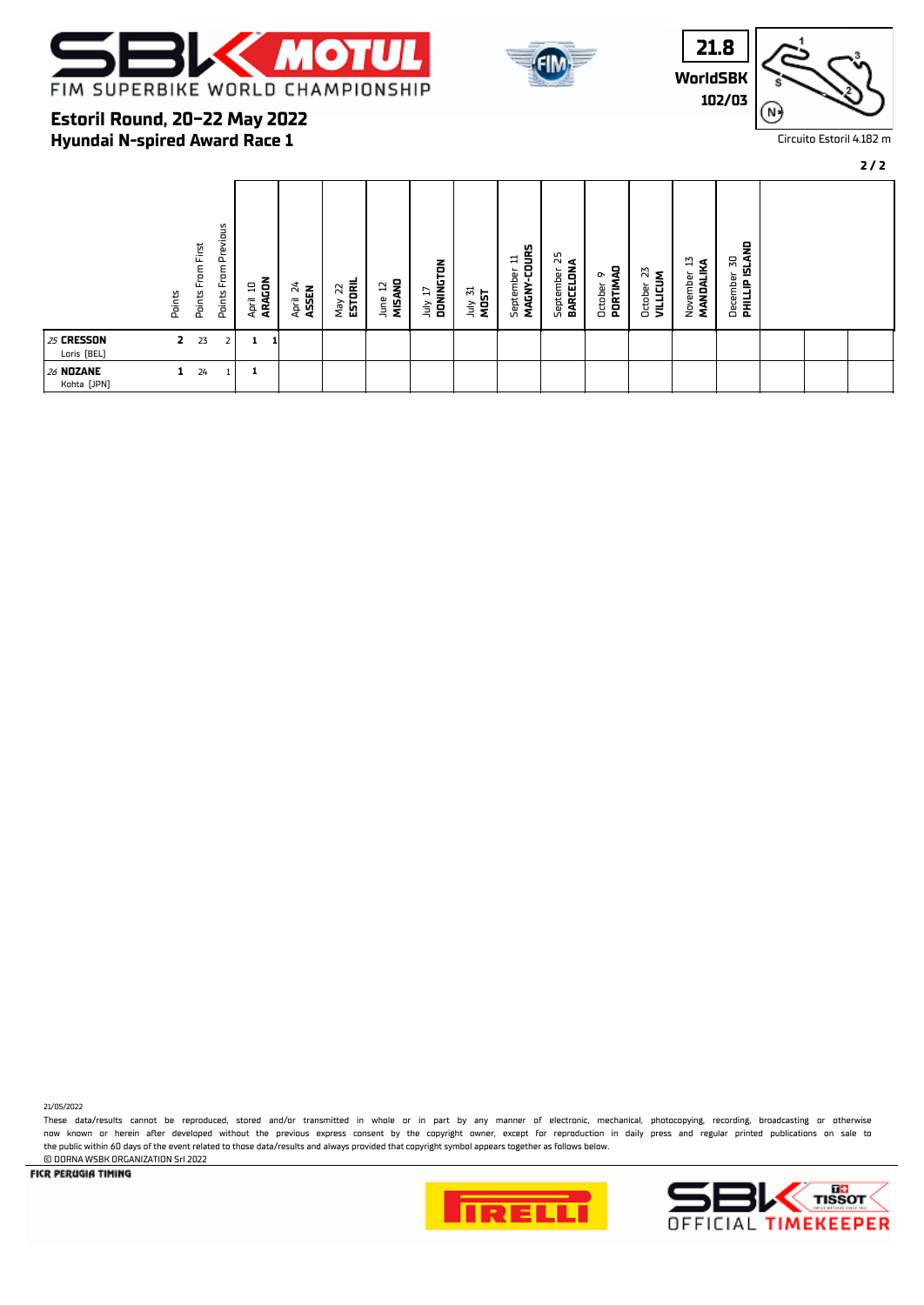



**WorldSBK 21.9 102/03**



Circuito Estoril 4.182 m

### **Overtakes Standings Race 1 Estoril Round, 20-22 May 2022**

|                                  | Points | Points From First | Points From Previous | April 10<br><b>ARAGON</b> |                         | April 24<br>ASSEN        |                 | May 22<br><b>ESTORIL</b> | June 12<br>MISANO | DONINGTON<br>TI VIII | July 31<br>MOST | MAGNY-COURS<br>September 11 | September 25<br>BARCELONA | October 9<br>PORTIMAO | October 23<br>VILLICUM | November 13<br>MANDALIKA | December 30<br><b>PHILLIP ISLAND</b> |  |  |
|----------------------------------|--------|-------------------|----------------------|---------------------------|-------------------------|--------------------------|-----------------|--------------------------|-------------------|----------------------|-----------------|-----------------------------|---------------------------|-----------------------|------------------------|--------------------------|--------------------------------------|--|--|
| /BERNARDI<br>Luca [SMR]          | 50     |                   |                      |                           | $12 \frac{11}{2}$       |                          | 6 <sub>14</sub> | $\overline{\mathbf{z}}$  |                   |                      |                 |                             |                           |                       |                        |                          |                                      |  |  |
| 2 TAMBURINI<br>Roberto [ITA]     | 45     | 5                 |                      | 6                         | 6                       | $\overline{\mathbf{12}}$ | 16              |                          |                   |                      |                 |                             |                           |                       |                        |                          |                                      |  |  |
| 3 PONSSON<br>Christophe [FRA]    | 41     | 9                 | 4                    | 5                         | 7                       | 14                       | 11              | 4                        |                   |                      |                 |                             |                           |                       |                        |                          |                                      |  |  |
| 4 NOZANE<br>Kohta [JPN]          | 38     | $12\,$            | 3                    | 8                         | 8                       | 17                       |                 | 5                        |                   |                      |                 |                             |                           |                       |                        |                          |                                      |  |  |
| 5 MERCADO<br>Leandro (ARG)       | 38     | $12\,$            | 0                    | $\overline{\mathbf{z}}$   | 9                       | 9                        | 11              | $\overline{\mathbf{z}}$  |                   |                      |                 |                             |                           |                       |                        |                          |                                      |  |  |
| $6$ VIERGE<br>Xavi [ESP]         | 38     | 12                | $\mathbf 0$          | 8                         | 5                       | 7 <sup>7</sup>           | 12              | 6                        |                   |                      |                 |                             |                           |                       |                        |                          |                                      |  |  |
| 7 RINALDI<br>Michael Ruben [ITA] | 36     | 14                | $\mathsf{2}$         |                           | 2                       | $\overline{\mathbf{z}}$  | 7               | 20                       |                   |                      |                 |                             |                           |                       |                        |                          |                                      |  |  |
| $\beta$ SYAHRIN<br>Hafizh [MAS]  | 34     | 16                | $\overline{2}$       | $\overline{\mathbf{z}}$   | 9                       | 3                        | 9               | 6                        |                   |                      |                 |                             |                           |                       |                        |                          |                                      |  |  |
| 9 REDDING<br>Scott (GBR)         | 32     | 18                | $\overline{2}$       | 9                         | -3                      | 9                        | 9               | $\mathbf{z}$             |                   |                      |                 |                             |                           |                       |                        |                          |                                      |  |  |
| 10 BAZ<br>Loris [FRA]            | 30     | 20                | $\mathsf{2}$         | $\overline{\mathbf{z}}$   | 5                       | $\overline{\mathbf{z}}$  | 5               | 6                        |                   |                      |                 |                             |                           |                       |                        |                          |                                      |  |  |
| 11 BASSANI<br>Axel [ITA]         | 30     | 20                | 0                    | 5                         | $\overline{\mathbf{z}}$ | 8                        | 10              | 5                        |                   |                      |                 |                             |                           |                       |                        |                          |                                      |  |  |
| 12 REA<br>Jonathan [GBR]         | 29     | 21                | $\mathbf 1$          | $\mathbf{12}$             | 4                       | 3                        |                 | 6                        |                   |                      |                 |                             |                           |                       |                        |                          |                                      |  |  |
| 13 OETTL<br>Philipp [GER]        | 29     | $21\,$            | $\mathbf 0$          | 9                         | 6                       | 12                       | 2               |                          |                   |                      |                 |                             |                           |                       |                        |                          |                                      |  |  |
| 14 MAHIAS<br>Lucas [FRA]         | 29     | 21                | $\pmb{0}$            | $\overline{\mathbf{z}}$   | 6                       | 9                        |                 |                          |                   |                      |                 |                             |                           |                       |                        |                          |                                      |  |  |
| 15 KONIG<br>Oliver (CZE)         | 28     | 22                | $\mathbf{1}$         | 4                         | 6                       | 5                        | 8               | 5                        |                   |                      |                 |                             |                           |                       |                        |                          |                                      |  |  |
| <b>16 RUIU</b><br>Gabriele [ITA] | 27     | 23                | $\mathbf 1$          |                           | $3$ 11                  |                          | $3$ 10          |                          |                   |                      |                 |                             |                           |                       |                        |                          |                                      |  |  |
| 17 VAN DER MARK<br>Michael [NED] | 27     | 23                | 0                    |                           |                         | 15 12                    |                 |                          |                   |                      |                 |                             |                           |                       |                        |                          |                                      |  |  |
| 18 BAUTISTA<br>Alvaro (ESP)      | 23     | 27                | $\sqrt{4}$           | 9                         | $\overline{\mathbf{z}}$ | 4                        | 4               | 4                        |                   |                      |                 |                             |                           |                       |                        |                          |                                      |  |  |
| <b>19 LOWES</b><br>Alex [GBR]    |        | 21 29             | $\overline{2}$       |                           | 2 <sub>2</sub>          |                          | 2 12            | 3                        |                   |                      |                 |                             |                           |                       |                        |                          |                                      |  |  |
| $20$ LECUONA<br>Iker (ESP)       | 20     | 30                | $\mathbf{1}$         |                           | 3 <sub>2</sub>          | 5                        | 5               | 5                        |                   |                      |                 |                             |                           |                       |                        |                          |                                      |  |  |
| 21 LAVERTY<br>Eugene [IRL]       | 19     | 31                | $\mathbf{1}$         |                           | $11 \quad 5$            |                          |                 | 3                        |                   |                      |                 |                             |                           |                       |                        |                          |                                      |  |  |
| 22 LOCATELLI<br>Andrea (ITA)     | 19     | 31                | 0                    |                           | 36                      | 3                        | 5               | $\mathbf{z}$             |                   |                      |                 |                             |                           |                       |                        |                          |                                      |  |  |
| 23 HASLAM<br>Leon (GBR)          | 18     | 32                | $\mathbf{1}$         |                           |                         |                          | 8 10            |                          |                   |                      |                 |                             |                           |                       |                        |                          |                                      |  |  |
| 24 GERLOFF<br>Garrett [USA]      | 18     | 32                | 0                    |                           | 7 <sub>5</sub>          | 5.                       | 1               |                          |                   |                      |                 |                             |                           |                       |                        |                          |                                      |  |  |

21/05/2022

These data/results cannot be reproduced, stored and/or transmitted in whole or in part by any manner of electronic, mechanical, photocopying, recording, broadcasting or otherwise now known or herein afer developed without the previous express consent by the copyright owner, except for reproduction in daily press and regular printed publications on sale to the public within 60 days of the event related to those data/results and always provided that copyright symbol appears together as follows below.

© DORNA WSBK ORGANIZATION Srl 2022